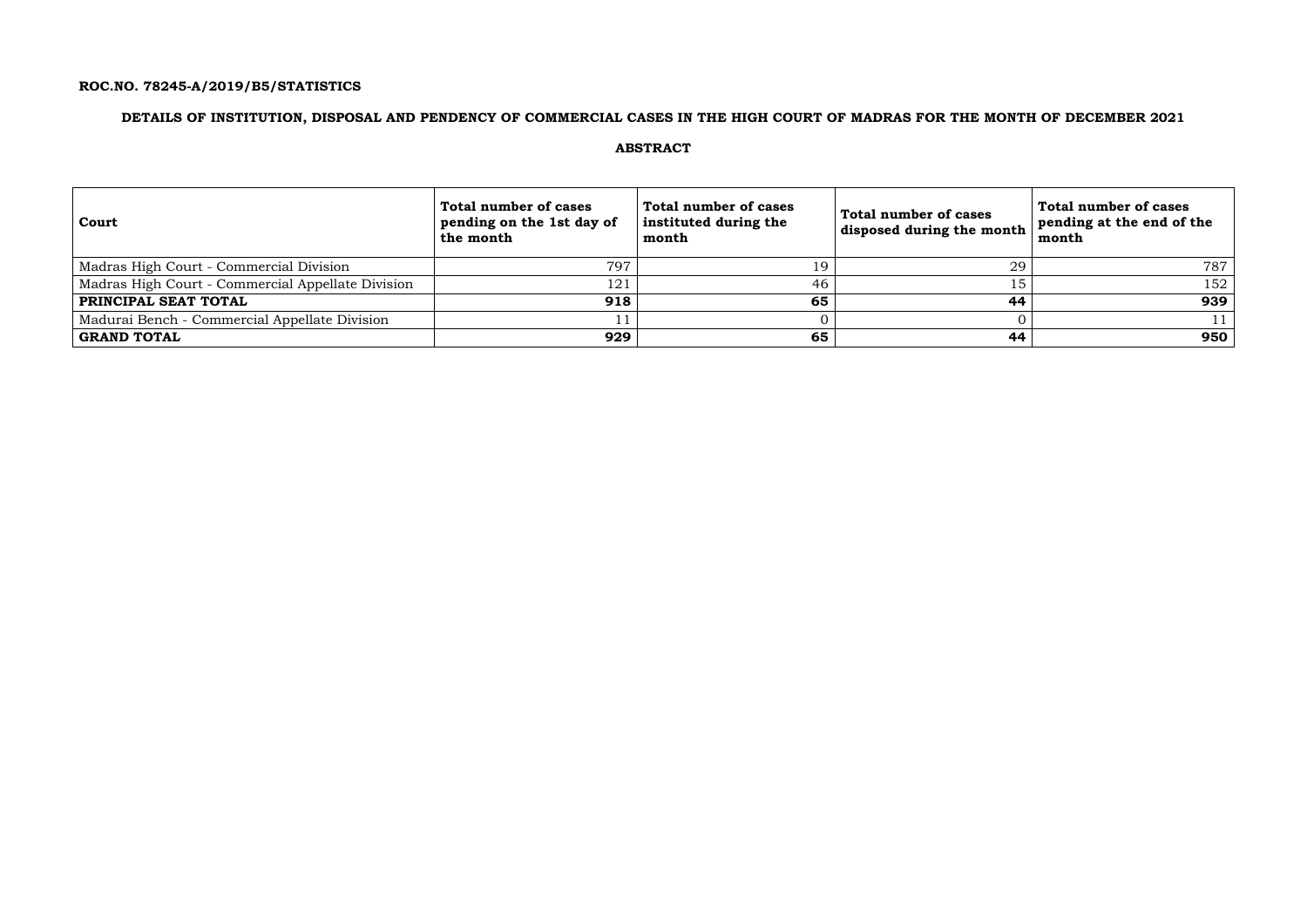### **DECEMBER 2021 COMMERCIAL DIVISION OF MADRAS HIGH COURT**

| Form 1                                                         |                 |                    |                                               |            |                                                                 |                              |                         |                  |  |  |
|----------------------------------------------------------------|-----------------|--------------------|-----------------------------------------------|------------|-----------------------------------------------------------------|------------------------------|-------------------------|------------------|--|--|
| List of cases e-filed/e-mail during the month of DECEMBER 2021 |                 |                    |                                               |            |                                                                 |                              |                         |                  |  |  |
| $\vert$ Sr.No $\vert$ Court                                    | <b>District</b> | <b>Case</b><br>No. | <b>Petitioner Name Vs. Respondent</b><br>Name |            | <b>Advocate Mobile</b><br>$ {\bf Advocate}\vert_{\bf Number}^-$ | <b>Advocate E-mail</b><br>Id | Date of<br>Registration | Date of e-filing |  |  |
| Madras High<br>Court                                           | Chennai NIL     |                    | NIL                                           | <b>NIL</b> | NIL                                                             | <b>NIL</b>                   | <b>NIL</b>              | <b>NIL</b>       |  |  |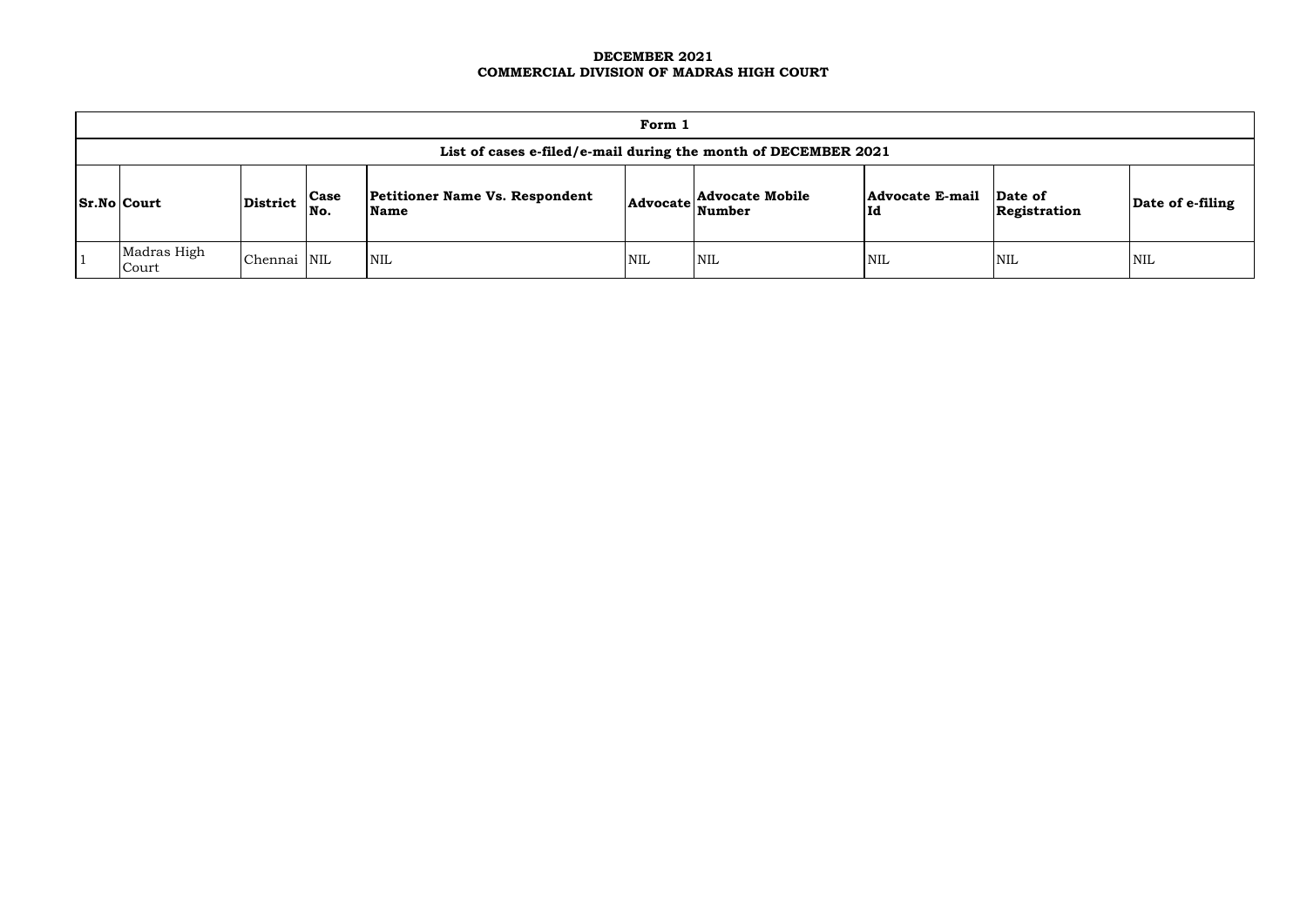|                | Form 2               |                 |                        |                                                                                                                                                                                                                                                                                                                                             |                                                                                                                                           |                         |                                               |  |  |  |  |
|----------------|----------------------|-----------------|------------------------|---------------------------------------------------------------------------------------------------------------------------------------------------------------------------------------------------------------------------------------------------------------------------------------------------------------------------------------------|-------------------------------------------------------------------------------------------------------------------------------------------|-------------------------|-----------------------------------------------|--|--|--|--|
|                |                      |                 |                        | List of cases in which e-payment of Court fees was made during the month of DECEMBER 2021                                                                                                                                                                                                                                                   |                                                                                                                                           |                         |                                               |  |  |  |  |
| Sr.No          | Court                | <b>District</b> | Case No.               | <b>Petitioner Name Vs. Respondent Name</b>                                                                                                                                                                                                                                                                                                  | <b>Advocate</b>                                                                                                                           | Date of<br>Registration | Date of e-<br>payment of<br><b>Court Fees</b> |  |  |  |  |
|                | Madras High<br>Court | Chennai         | CS. (C.D.)<br>106/2021 | P1 - TIL HEALTHCARE PRIVATE LIMITED REPRESENTED<br>BY ITS AUTHORISED REPRESENTATIVE MRS. SHABEENA<br><b>THAHSEEN</b><br>VS. R1 - NUCREST<br>PHARMA PRIVATE LIMITED REPRESENTED BY ITS<br>DIRECTOR, VIKRAM ASHOK PANJWANI, R-2<br>SANGEETHA PHARMA PRIVATE LIMITED, REP. BY ITS<br>DIRECTOR, DILIP JANARDHAN KURANGALE and 1<br><b>OTHER</b> | 1. M/S M.S.BHARATH 2.<br>AKSHYA P SACHIN 3.<br><b>APARANA .S PAI</b><br>VS. 1. M/S.K.HARISHANKAR<br>2. SRINATH SRIDEVAN 3.<br>T.K.BHASKAR | 24-11-2021              | 24-11-2021                                    |  |  |  |  |
| $\overline{2}$ | Madras High<br>Court | Chennai         | CS. (C.D.)<br>109/2021 | P1 - VIACOM 18 MEDIA PRIVATE LIMITED REP BY ITS<br>SPECIAL POA HOLDER, MR.VINIT CHANDRA SHARMA P-2<br>ENDEMOL SHINE IP BV MEDIA, REP BY ITS SPECIAL<br>POA HOLDER, MR.ABHISHEK REGE.<br>VS. R1 - BHARATH SANCHAR NIGAM LTD R-2<br>MAHANAGAR TELEPHONE NIGAM LTD., R-3 BHARTI<br>AIRTEL LIMITED, and 42 OTHERS                               | <b>ARUN C.MOHAN</b><br>VS.                                                                                                                | 23-11-2021              | 24-11-2021                                    |  |  |  |  |
| 3              | Madras High<br>Court | Chennai         | CS. (C.D.)<br>110/2021 | P1 - ARHA MEDIA AND BROADCASTING PRIVATE<br>LIMITED, REP. BY ITS AUTHORIZED SIGNATORY<br>MR. SAILESH RAPOLU. P-2 ENDEMOL SHINE IP BV<br>MEDIA, REP BY ITS SPECIAL POA HOLDER,<br>MR.ABHISHEK REGE.<br>VS. R1 -<br>BHARAT SANCHAR NIGAM LIMITED, R-2 MAHANAGAR<br>TELEPHONE NIGAM LTD., R-3 BHARTI AIRTEL LIMITED<br>and 35 OTHERS           | <b>ARUN C.MOHAN</b><br>VS.                                                                                                                | 23-11-2021              | 01-12-2021                                    |  |  |  |  |
| $\overline{4}$ | Madras High<br>Court | Chennai         | CS. (C.D.)<br>111/2021 | P1- M/S SUSIL PALM PRODUCTS REP. BY ITS PARTNER<br>A.MOHAN KUMAR P-2 A.MOHAN KUMAR PARTNER IN<br>M/S SUNSIL PALM PRODUCTS and 3 OTHERS<br>VS. R1 - GURUGADAHALLI RUDRESH SHARANTH<br>PROPRIETOR OF M/S UNIQUE AGRO LINKS R-2 RACHIT<br>BAJAJ PROPRIETOR OF M/S R.S ENTERPRISES R-3<br>INDIAMART INTERMNESH LTD.,                            | 1. M/S N.SENTHIL KUMAR 2.<br>ADVAITH .R<br>VS.                                                                                            | 30-11-2021              | 03-12-2021                                    |  |  |  |  |
| $\overline{5}$ | Madras High<br>Court | Chennai         | CS. (C.D.)<br>115/2021 | P1 - M/S PVR LIMITED, REP. BY ITS AUTHORIZED<br>SIGNATORY,<br>VS. $R1 - M/S$ SRI<br>THENANDAL FILMS, REPRESENTED BY NARAYANAN<br><b>RAMASAMY</b>                                                                                                                                                                                            | 1. M/S. ABIISHEK<br><b>JENASENAN 2. APARAJITHA</b><br>VISHWANATH 3. NIVEDA CP<br>VS.                                                      | 22-11-2021              | 24-11-2021                                    |  |  |  |  |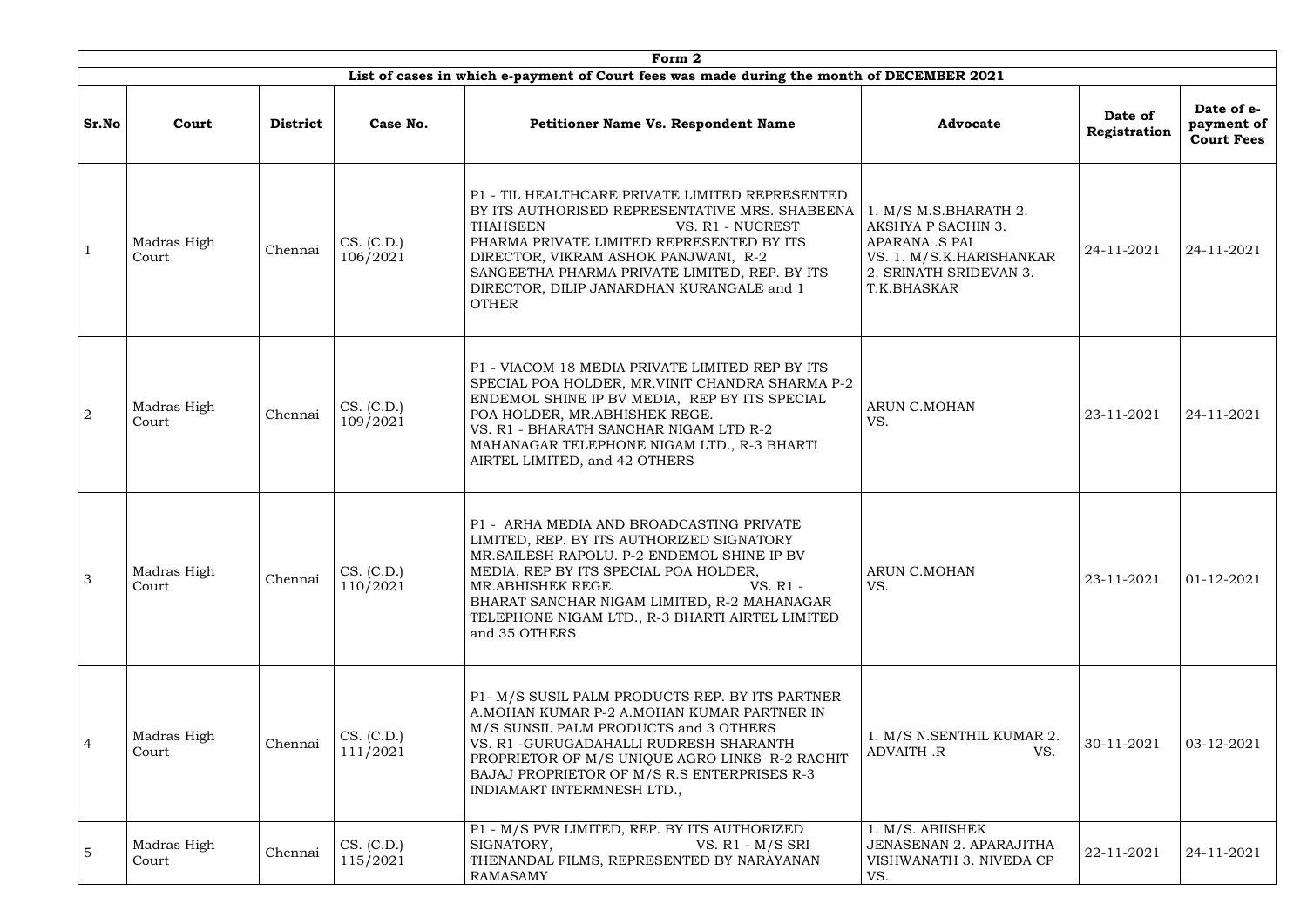|                | Form 2               |                 |                        |                                                                                                                                                                                                                                                    |                                                                           |                         |                                               |  |  |  |  |  |
|----------------|----------------------|-----------------|------------------------|----------------------------------------------------------------------------------------------------------------------------------------------------------------------------------------------------------------------------------------------------|---------------------------------------------------------------------------|-------------------------|-----------------------------------------------|--|--|--|--|--|
|                |                      |                 |                        | List of cases in which e-payment of Court fees was made during the month of DECEMBER 2021                                                                                                                                                          |                                                                           |                         |                                               |  |  |  |  |  |
| Sr.No          | Court                | <b>District</b> | Case No.               | Petitioner Name Vs. Respondent Name                                                                                                                                                                                                                | <b>Advocate</b>                                                           | Date of<br>Registration | Date of e-<br>payment of<br><b>Court Fees</b> |  |  |  |  |  |
| 6              | Madras High<br>Court | Chennai         | CS. (C.D.)<br>117/2021 | P1 - AMICA FINANCIAL TECHNOLOGIES PVT.LTD.,<br>REPRESENTED BY ITS AUTHORISED SIGNATORY,<br>TRESSA STALIN.<br>VS. R1 - HIP BAR<br>PVT.LTD., R-2 MR.PRASANNA NATARAJAN and 3 OTHERS                                                                  | M/S ADITHYA REDDY<br>VS.                                                  | 22-11-2021              | 22-11-2021                                    |  |  |  |  |  |
| $\overline{7}$ | Madras High<br>Court | Chennai         | CS. (C.D.)<br>121/2021 | P1 - SKODA A.S, REPRESENTED HEREIN BY ITS POWER<br>OF ATTORNEY HOLDER MR.NITIN KALRA<br>VS. R1 - M.R.SANJEEVI R-2 MATRIX INNOVATIIVE<br>SERVICES INDIA PRIVATE LIMITED and 4 OTHERS                                                                | 1. RAJ KUMAR JHABAKH 2.<br>R.S.PORNIMA 3. RANJANA.G<br>VS.                | 02-12-2021              | 08-12-2021                                    |  |  |  |  |  |
| 8              | Madras High<br>Court | Chennai         | CS. (C.D.)<br>122/2021 | P1 - M/S FREE ELECTIVE NETWORK PRIVATE LIMITED,<br>REP. BY ITS DIRECTOR, S.ANIL KUMAR<br>VS. R1 - M/S MATRIMONY COM LTD.,                                                                                                                          | 1. R.SATHISH KUMAR 2.<br>G.RAMJI 3. R.GOPIKA<br>VS. M/S ARUN C.MOHAN      | 07-12-2021              | 08-12-2021                                    |  |  |  |  |  |
| 9              | Madras High<br>Court | Chennai         | CS. (C.D.)<br>126/2021 | P1-RA STUDIOS, REPRESENTED BY ITS SOLE<br>PROPRIETOR, MR.R.MANOJ KUMAR<br>VS. R1 - BHARAT SANCHAR NIGAM LIMITED R-2<br>MAHANAGAR TELEPHONE NIGAM LTD., and 36 OTHERS                                                                               | M/S. VIJAYAN SUBRAMANIAN<br>VS.                                           | 21-12-2021              | 21-12-2021                                    |  |  |  |  |  |
| 10             | Madras High<br>Court | Chennai         | CS. (C.D.)<br>125/2021 | P1 - RELIANCE ENTERTAINMENT STUDIOS PVT LTD.,<br>REP. BY ITS AUTHORISED SIGNATORY MR. SACHIN<br>$VS. R1 -$<br>LAXMICHAND SAVIA.<br>BHARAT SANCHAR NIGAM LIMITED R-2 MAHANAGAR<br>TELEPHONE NIGAM LTD., R-3 BHARTI AIRTEL LIMITED,<br>and 39 OTHERS | 1. M/S.P K LAW FIRM 2.<br>T.PANDIYAN 3. N.RAJENDRA<br><b>KUMAR</b><br>VS. | 15-12-2021              | 17-12-2021                                    |  |  |  |  |  |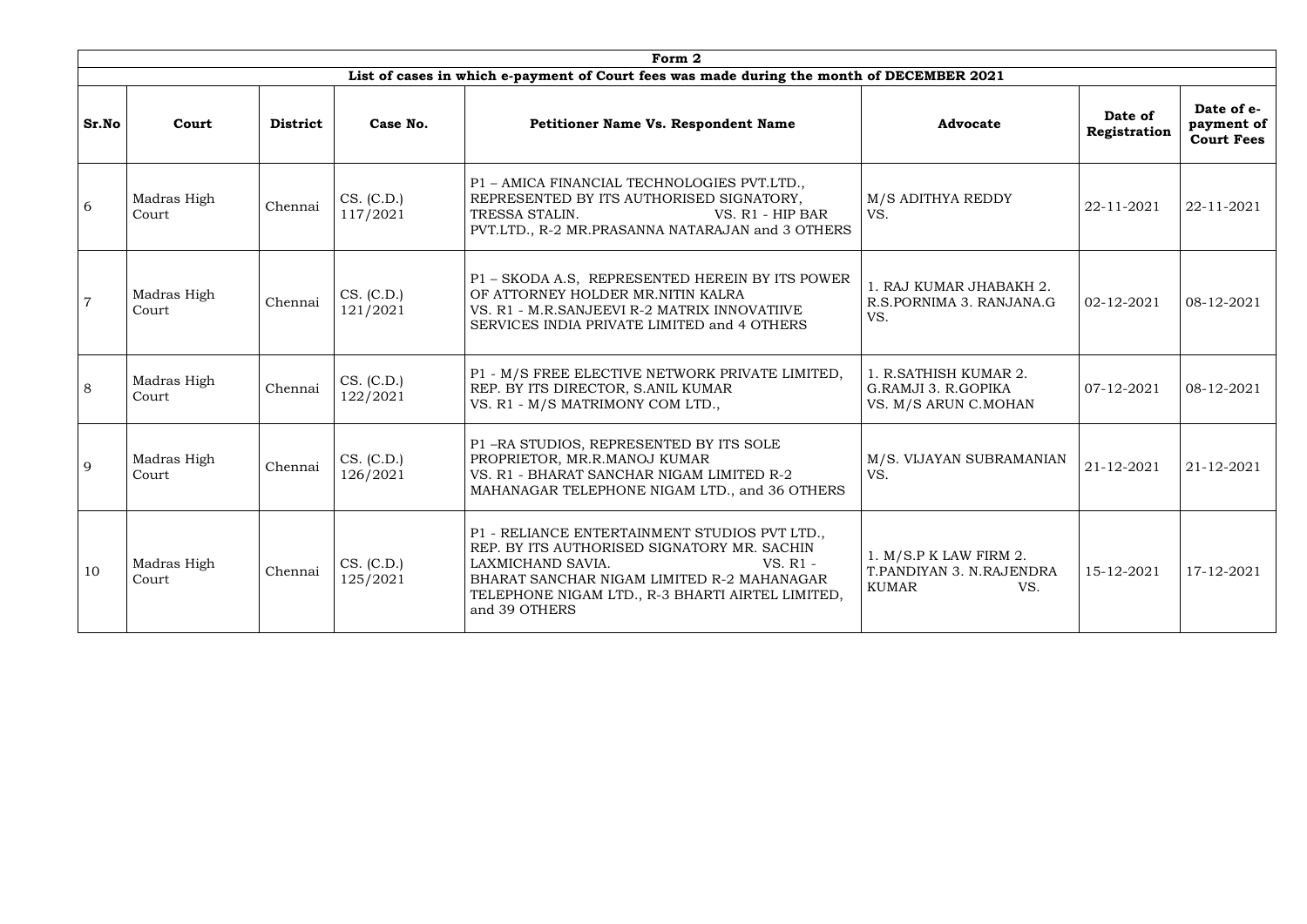| Form 3                                                                                                 |                 |            |                                                 |            |                               |             |  |  |  |
|--------------------------------------------------------------------------------------------------------|-----------------|------------|-------------------------------------------------|------------|-------------------------------|-------------|--|--|--|
| List of cases in which Electronic Service of Process has taken place during the month of DECEMBER 2021 |                 |            |                                                 |            |                               |             |  |  |  |
| <b>Sr.No Court</b>                                                                                     | <b>District</b> | Case No.   | <b>Petitioner Name Vs. Respondent</b>  <br>Name |            | Advocate Date of Registration | Date of Ele |  |  |  |
| Madras High Court                                                                                      | Chennai         | <b>NIL</b> | <b>NIL</b>                                      | <b>NIL</b> | <b>NIL</b>                    | <b>NIL</b>  |  |  |  |

### **Name Advocate Date of Registration Date of Electronic Service of Process**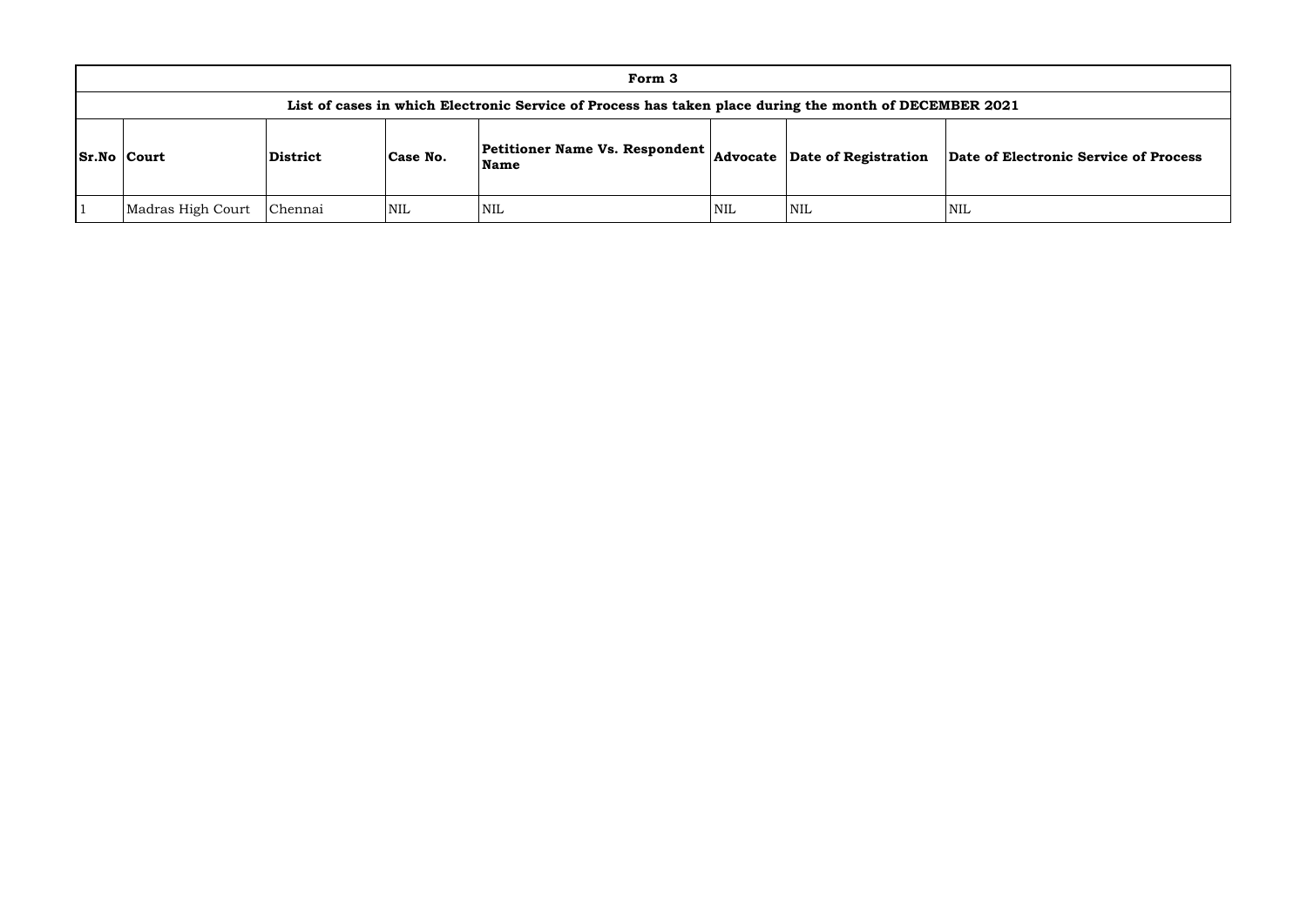|              |                                                                                 |                 |                   |            | Form 4                               |                                              |  |  |  |  |
|--------------|---------------------------------------------------------------------------------|-----------------|-------------------|------------|--------------------------------------|----------------------------------------------|--|--|--|--|
|              | List of total no. of cases randomly allocated during the month of DECEMBER 2021 |                 |                   |            |                                      |                                              |  |  |  |  |
| <b>Sr.No</b> | <b>Court</b>                                                                    | <b>District</b> | <b>Court Name</b> | Court No.  | <b>Case Type</b>                     | Case Count (No. of cases randomly allocated) |  |  |  |  |
|              | Madras High Court                                                               | Chennai         | Commercial        | <b>NIL</b> | Civil Suit<br>(Commercial)<br>Cases) | 416                                          |  |  |  |  |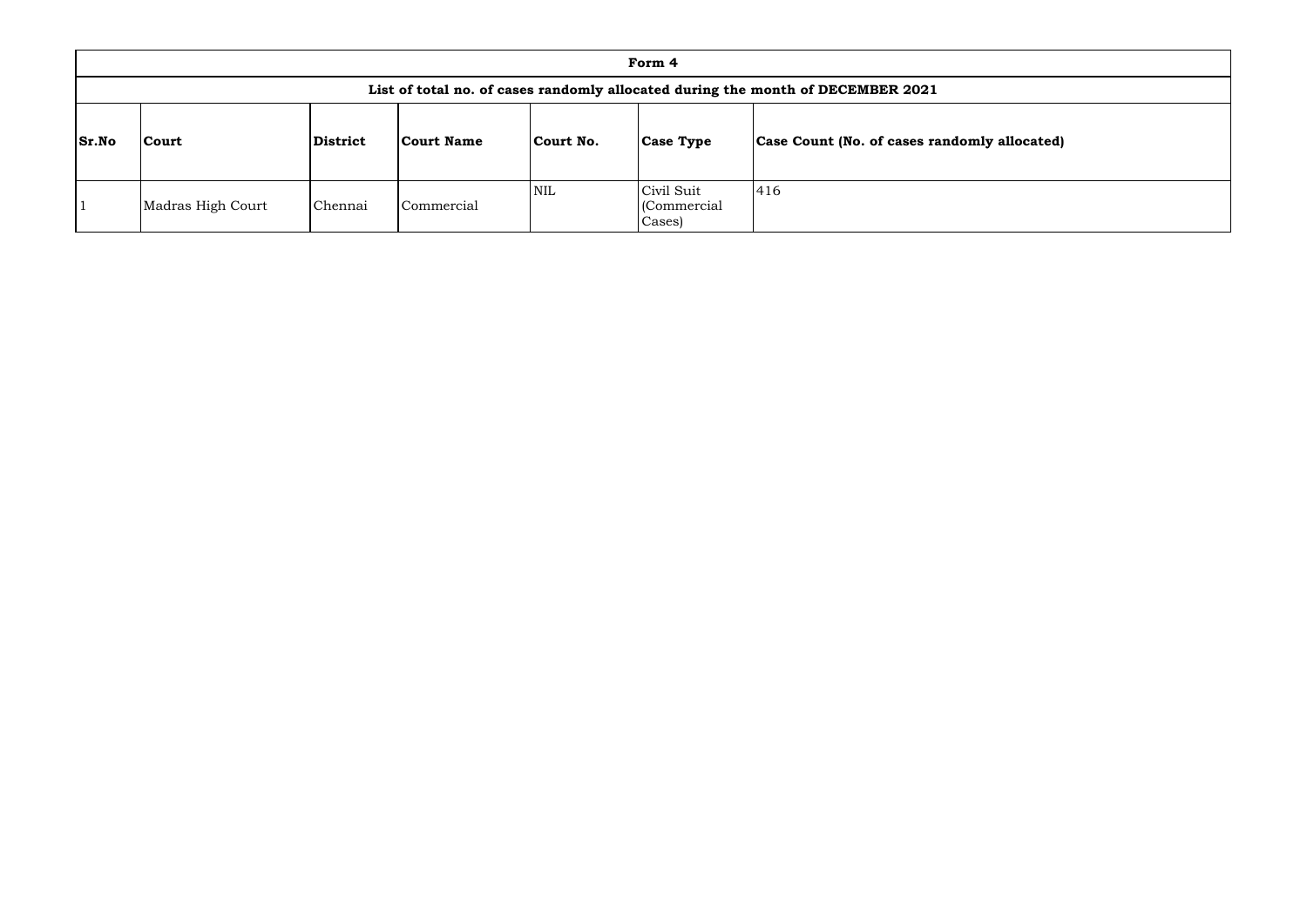|                |                             |                 |                     | Form 5                                                                                                                                                                                                                                               |                                                                                                                                                             |                         |                                                     |
|----------------|-----------------------------|-----------------|---------------------|------------------------------------------------------------------------------------------------------------------------------------------------------------------------------------------------------------------------------------------------------|-------------------------------------------------------------------------------------------------------------------------------------------------------------|-------------------------|-----------------------------------------------------|
|                |                             |                 |                     | List of cases in which Case Management Hearing was held during the month of DECEMBER 2021                                                                                                                                                            |                                                                                                                                                             |                         |                                                     |
| Sr.No          | Court                       | <b>District</b> | Case No.            | <b>Petitioner Name Vs. Respondent Name</b>                                                                                                                                                                                                           | <b>Advocate</b>                                                                                                                                             | Date of<br>Registration | Date of Case<br><b>Management</b><br><b>Hearing</b> |
|                | Madras<br>High Court        | Chennai         | CS. No.<br>587/2015 | P1 - N.C.ARYA SNUFF & CIGAR CO. Rep.by Partner<br>Kr.Ragurraman, P-2 M/S.SAKTHI SNUFF & CO. Rep.by<br>S.Karthikeyan, P-3 M/S.ADHINAYAGAN AGENCIES Rep.by<br>Partner Su.Krishnadhas,<br>VS. $R1 -$<br>NICO QUALITY PRODUCTS Rep.by Partner K.C.Vijay, | 1. M/S.G.RAJAN 2. R.RAJARAJAN 3.<br><b>B.R.DILLIKUMAR</b><br>VS. 1. M/S.C.SEETHAPATHY 2.<br>A.UMASHANKAR 3. S.P.ARTHI                                       | 20-07-2015              | 01-12-2021                                          |
| $\overline{2}$ | Madras<br><b>High Court</b> | Chennai         | CS. No.<br>605/2013 | P1 - M/S.NICO QUALITY PRODUCTS REP. BY ITS<br>VS. $R1 - M/S$ .<br>PROPR.MR.K.C.VIJAY<br>N.C. ARYA SNUFF AND CIGAR CO REP.BY ITS PARTNER<br>S.CHANDRASEKARAN S.THARA V.ANURADHA R-2 M/S.<br>SAKTHI SNUFF CO and 3 OTHERS                              | 1. M/S.C.SEETHAPATHY 2.<br>A.UMASHANKAR 3. S.P.ARTHI<br>VS. 1. M/S.G.RAJAN 2. R.RAJARAJAN<br>3. R.DILLIKUMAR                                                | 11-09-2013              | 01-12-2021                                          |
| 3              | Madras<br><b>High Court</b> | Chennai         | CS. No.<br>882/2013 | P1 - M/S.N.C.ARYA SNUFF & CIGAR CO<br>VS. R1 - M/S.NICO QUALITY PRODUCTS, REP. BY ITS<br>PARTNER, MR.K.C.VIJAY R-2 K.C.VIJAY and 2 OTHERS                                                                                                            | 1. M/S.G.RAJAN 2. R.RAJARAJAN 3.<br><b>R.DILLI KUMAR</b><br>VS.<br>1. M/S. C.SEETHAPATHY 2.<br>A.UMASANKAR 3. S.P.ARTHI                                     | 18-12-2013              | 01-12-2021                                          |
| $\overline{4}$ | Madras<br><b>High Court</b> | Chennai         | CS. No.<br>766/2015 | P1 - RELIANCE INDUSTRIES LTD. Rep by its Constituted<br>Attorney Mr Rajesh Kumar S<br>VS. R1 -<br>RELIANCE STATIONERY WORLD PVT Ltd                                                                                                                  | 1. M/S.ARUN C MOHAN 2.<br>VASUNDHARA ARUN 3. BRINDA<br><b>MOHAN</b><br>VS. 1.<br>M/S.PUSHPA MENON 2. SIVARAMAN<br>VAIDYANATHAN 3. A.UMASHANKAR              | 14-09-2015              | 01-12-2021                                          |
| 5              | Madras<br><b>High Court</b> | Chennai         | CS. No.<br>374/2017 | P1 - G.R.APPARAJ, President, Chinthadripet Fish and<br>Perishable Products Traders Society, P-2 N.RAJASEKARAN<br>P-3 B.GANAPATHI and 17 OTHERS<br>VS. R1 - C.R.KASTURI R-2 SARAYPOU BASANTH R-3<br><b>B.SAARU RUPA and 11 OTHERS</b>                 | 1. M/S.R.RAMYA 2. S.PREM<br><b>AUXILIANRAJ 3. SURESH SAMPATH</b><br>VS. 1. M/S B.A.PRAKASH 2.<br>S.SAMIRAJA 3. MR.P.S.AMALRAJ                               | 02-05-2017              | 01-12-2021                                          |
| 6              | Madras<br><b>High Court</b> | Chennai         | CS. No.<br>397/2017 | P1 – M/S.YASIN IMPEX INDIA PVT.LTD. Rep.by its<br>Genl.Manager N.Mohamed Rafeek,<br>VS. R1 - M/S.RAJA AGENCIES R-2 M/S.BALAJI ALLIAZ<br>GENERAL Insurance Company Ltd.                                                                               | 1. M/S.NARMADHA SAMPATH 2.<br>N.GANESHKUMAR<br>VS. 1. M/S.S.VASUDEVAN 2.<br>K.KRISHNASWAMY 3.<br>M/S.M.B.GOPALAN ASSOCIATES                                 | 02-06-2017              | 01-12-2021                                          |
| $\overline{7}$ | Madras<br><b>High Court</b> | Chennai         | CS. No.<br>687/2017 | P1 - ASHIQUE EXPORTS PVT.LTD. Rep.by Manager Mr.Biju<br>Sukumaran, VS. R1 - KOYENCO SOAPS AND<br>DETERGENTS, Pvt.Ltd. Rep.by Managing Director, R-2<br>KOYENCO CONSUMER PRODUCTS Pvt. Ltd., Rep.by<br>Managing Director,                             | 1. M/S.PERUMBULAVIL<br>RADHAKRISHNAN 2.<br>S.P.VIJAYARAGAVAN 3.<br>G.THANIGAIVEL<br>VS. 1. M/S.ARUN C.MOHAN 2.<br>VASUNDHARA ARUN 3. BRINDA<br><b>MOHAN</b> | 05-09-2017              | 01-12-2021                                          |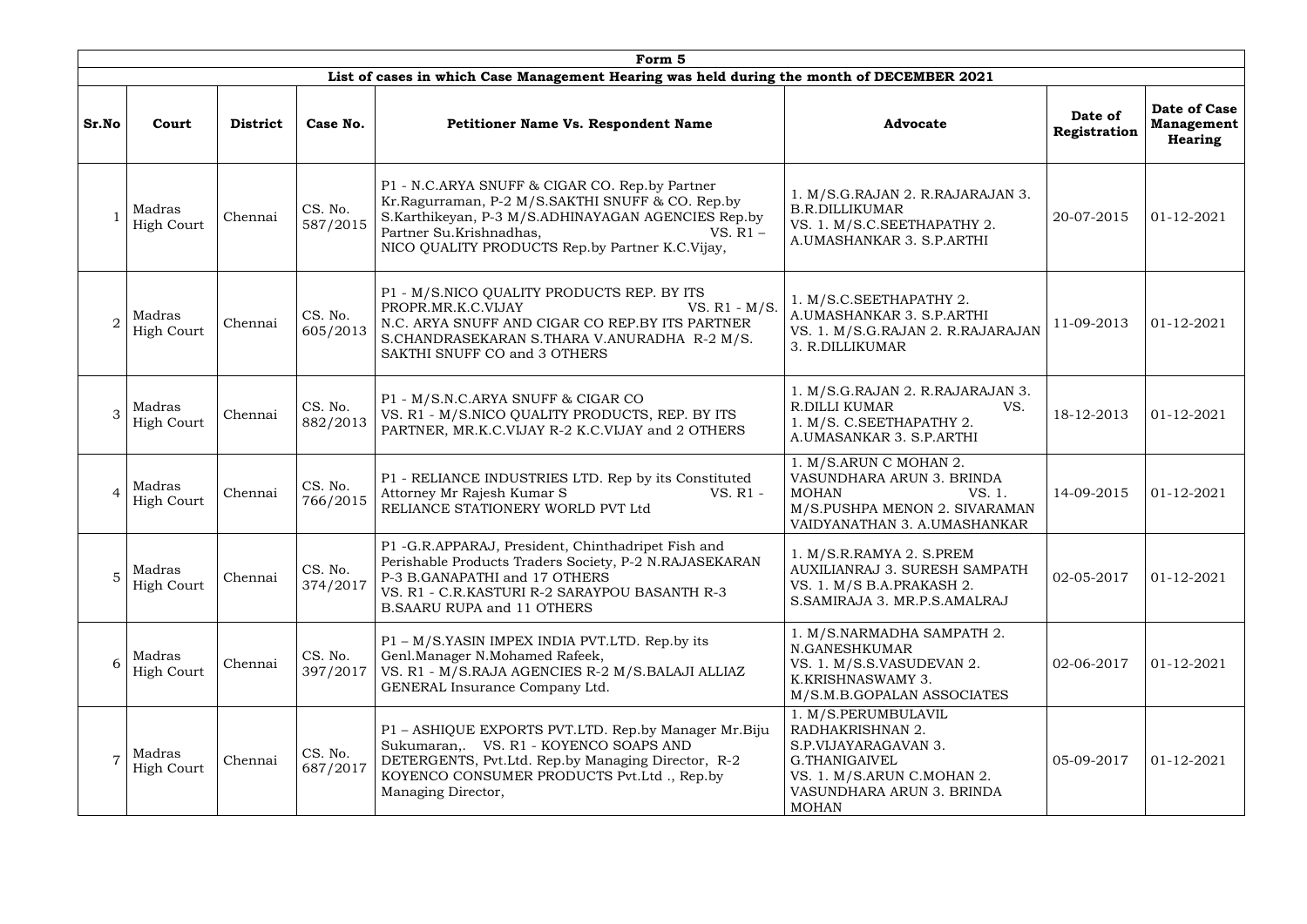|                |                             |                 |                                | Form 5                                                                                                                                                                                                                           |                                                                                                                                     |                         |                                                     |
|----------------|-----------------------------|-----------------|--------------------------------|----------------------------------------------------------------------------------------------------------------------------------------------------------------------------------------------------------------------------------|-------------------------------------------------------------------------------------------------------------------------------------|-------------------------|-----------------------------------------------------|
|                |                             |                 |                                | List of cases in which Case Management Hearing was held during the month of DECEMBER 2021                                                                                                                                        |                                                                                                                                     |                         |                                                     |
| Sr.No          | Court                       | <b>District</b> | Case No.                       | <b>Petitioner Name Vs. Respondent Name</b>                                                                                                                                                                                       | <b>Advocate</b>                                                                                                                     | Date of<br>Registration | Date of Case<br><b>Management</b><br><b>Hearing</b> |
| 8              | Madras<br><b>High Court</b> | Chennai         | CS. No.<br>640/2018            | P1 - G.R.APPARAJ, President, Chinthadripet Fish and<br>Perishable Products Traders Society, P-2 B.GANAPATHI P-3<br>M.MOHAMMED ALI and 7 OTHERS<br>VS. R1- C.R.B. SURESH BABU., R-2 N.RAJESEKARAN R-3<br>M.SHANMUGAM and 7 OTHERS | 1. M/S.R.RAMYA 2. S.PREM<br>AUXILIAN RAJ 3. SURESH SAMPATH<br>VS. 1. M/S.N.RAMESH.                                                  | 01-01-2018              | 01-12-2021                                          |
| $\overline{Q}$ | Madras<br><b>High Court</b> | Chennai         | CS. No.<br>317/2020            | P1 -SOUTH INDIA KRISHNA OIL AND FATS PVT LTD, Rep.<br>by its Auth. Sign. Ramneesh Kumar Aggarwal.<br>VS. R1 - SOVREIGN AGROTECH REFINERY PVT LTD                                                                                 | 1. M/S.S.BALAJANAKI 2. THENKODI<br>ANNAM NELSON 3. GLADYS DANIEL<br>VS. 1. M/S.BFS LEGAL 2.<br>D.FERDINAND 3.<br>PV.BALASUBRAMANIAM | 10-11-2020              | 01-12-2021                                          |
| 10             | Madras<br><b>High Court</b> | Chennai         | CS.<br>$(C.D.).$ No.<br>8/2021 | P1 - K.T.V. HEALTH FOOD PRIVATE LIMITED Represented<br>by its Director Mr.B.Babu.<br>VS. R1 -<br>KALASAKTHI AGRO PRIVATE LIMITED                                                                                                 | 1. M/S. C.DANIEL 2. GLADYS DANIEL<br>3. V.REVATHY<br>VS. 1.<br>M/S.K.SHAKESPEARE                                                    | 28-02-2021              | 01-12-2021                                          |
| 11             | Madras<br><b>High Court</b> | Chennai         | CS. No.<br>295/2012            | P1 - BANK OF INDIA, ANNA SALAI, CH-6 REP.BY ITS<br>ASST.GENERAL MANAGER.<br>VS. R1 -<br>ORIENTAL INSURANCE COMPANY LIMITED R-2<br>PARAMOUNT AIRWAYS PRIVATE LTD                                                                  | 1. M/S.ANAND SAMY & DHRUVA<br>VS. 1. M/S.M.B.GOPALAN 2.<br>N.VIJAYARAGHAVAN 3.<br>M.B.RAGHAVAN                                      | 24-04-2012              | 02-12-2021                                          |
| 12             | Madras<br><b>High Court</b> | Chennai         | CS. No.<br>754/2012            | P1 - M/S. SAINT GOBAIN GLASS FRANCE Rep.by Power<br>Agent T.Bhaskaran P-2 M/S SAINT GOBAIN GLASS (INDIA)<br>VS. R1 - M/S CSG HOLDING COMPANY LTD.,<br>LTD.                                                                       | 1. M/S.JACOB KURIAN 2. MADHAN<br><b>BABU 3. NARAYAN PRASAD</b><br>VS. 1. ARUN C.MOHAN 2. GOPAL<br>TRIVEDI 3. DAVESH VASHISHTHA      | 27-11-2012              | 02-12-2021                                          |
| 13             | Madras<br><b>High Court</b> | Chennai         | CS. No.<br>576/2014            | P1 - THIRU.P.JANAKIRAMAN CIVIL ENGINEERING<br>CONTRACTOR, PJR SQUARE<br>VS. R1 -<br>GOVERNMENT OF TAMIL NADU HIGHWAYS DEPARTMENT,<br>REP. BY THE SUPERINTENDING ENGINEER (HIGHWAYS)<br>R-2 GOVERNMENT OF TAMILNADU               | 1. M/S.V.SRIKANTH 2.<br>G.GOVARTHANAN<br>VS. 1. M/S.SPL.GOVT.PLEADER (CS)                                                           | 05-09-2014              | 02-12-2021                                          |
| 14             | Madras<br>High Court        | Chennai         | CS. No.<br>801/2015            | P1 – ITC LIMITED, Rep by its Constituted Attorney MR<br>Nripendranath Thakur VS. R1 - GOLDEN TOBACCO<br><b>LIMITED</b>                                                                                                           | 1. M/S.ARUN C MOHAN 2.<br>VASUNDHARA ARUN 3. BRINDA<br><b>MOHAN</b><br>VS. 1.<br>M/S.T.POORNAM 2. P.S.DEEPIKA 3.<br>V.SHARANYA      | 27-09-2015              | 02-12-2021                                          |
| 15             | Madras<br><b>High Court</b> | Chennai         | CS. No.<br>450/2017            | S.KABILAN, Propr. Kedayam, VS. R1 - PRADEEP RAJ R-2<br>THE PUBLISHER Pudumai Pathipagam                                                                                                                                          | 1. M/S.S.SENTHILNATHAN 2.<br>S.SHANMUGASUNDARAM 3.<br>VS. 1.<br>R.RADHA<br>M/S.R.SANKARASUBBU 2. K.U.SALE<br><b>MURUGAN</b>         | 15-06-2017              | 02-12-2021                                          |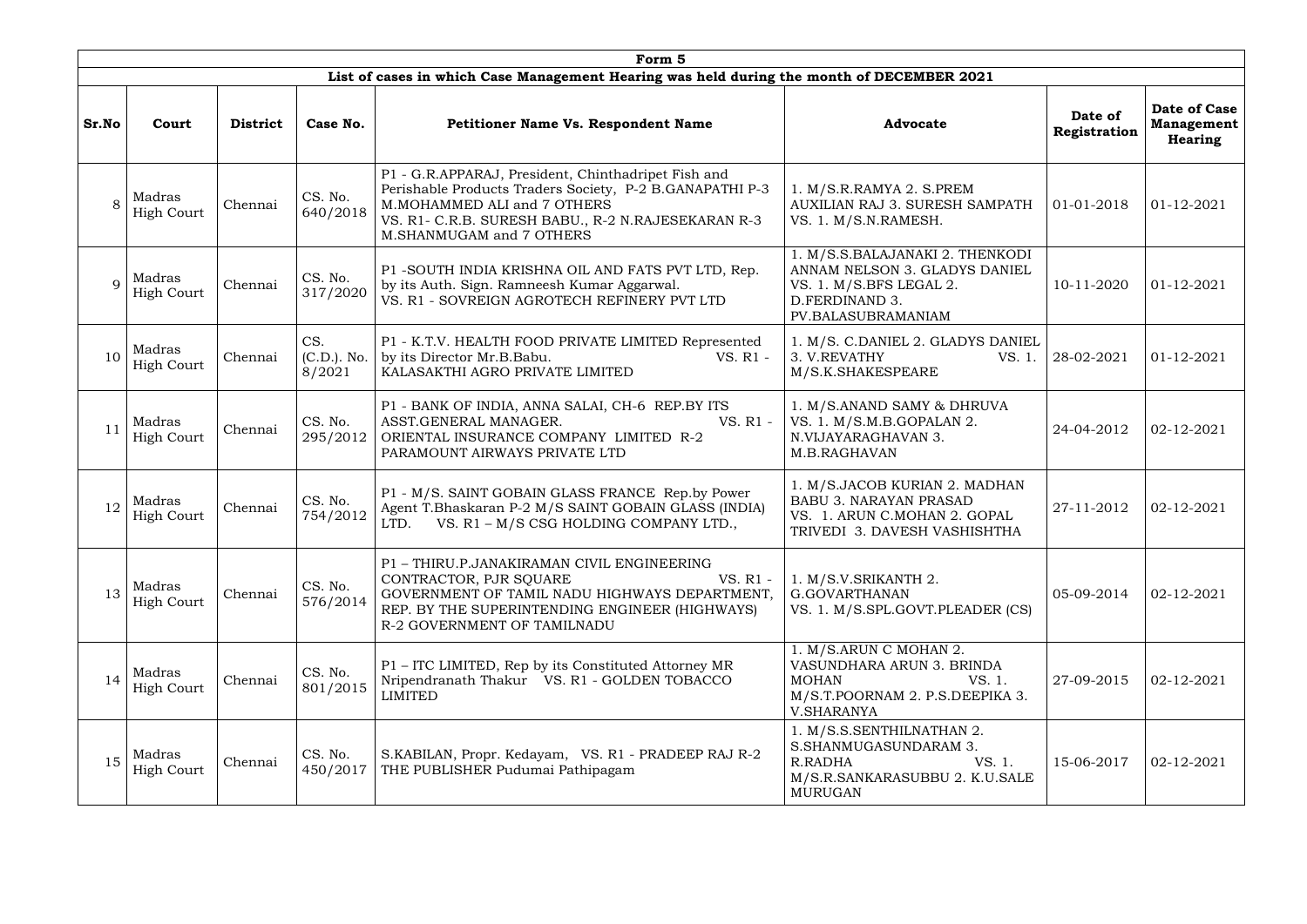|       | Form 5                      |                 |                     |                                                                                                                                                                                                                                                  |                                                                                                                                             |                         |                                                     |  |  |  |  |
|-------|-----------------------------|-----------------|---------------------|--------------------------------------------------------------------------------------------------------------------------------------------------------------------------------------------------------------------------------------------------|---------------------------------------------------------------------------------------------------------------------------------------------|-------------------------|-----------------------------------------------------|--|--|--|--|
|       |                             |                 |                     | List of cases in which Case Management Hearing was held during the month of DECEMBER 2021                                                                                                                                                        |                                                                                                                                             |                         |                                                     |  |  |  |  |
| Sr.No | Court                       | <b>District</b> | Case No.            | Petitioner Name Vs. Respondent Name                                                                                                                                                                                                              | <b>Advocate</b>                                                                                                                             | Date of<br>Registration | Date of Case<br><b>Management</b><br><b>Hearing</b> |  |  |  |  |
| 16    | Madras<br><b>High Court</b> | Chennai         | CS. No.<br>759/2018 | P1 - MAHALEARNING EDUCATION PVT LTD Rep by is<br>Managing Director, Mrs. Krishnaveni Kannan<br>VS. R1 - MAHALEARNING TAB INDIA Rep by its Partners,<br>Mr. Mahesh Verma and Mrs. Deepti Verma. R-2 MAHESH<br>VERMA R-3 DEEPTI VERMA and 5 OTHERS | M/S.N.P.VIJAY KUMAR<br>VS. 1.<br>M/S.M.NAVANEETHAKRISHNAN 2.<br>M/S.R.VENKATESH 3. M.BALAJI                                                 | 12-11-2018              | 02-12-2021                                          |  |  |  |  |
| 17    | Madras<br><b>High Court</b> | Chennai         | CS. No.<br>786/2018 | P1 - TECHBIO SOLUTIONS REP BY ITS DIRECTOR MR.<br>VISHNU VS. R1 - RAJA MEHRA, Mehra Enterprises, R-2<br>VIJAY MEHRA DIRECTOR and 2 OTHERS                                                                                                        | M/S.NITHYAESH NATRAJ<br>VS. 1. M/S.R.PARTHASARATHY 2.<br>RAHUL BALAJI 3. MADHAN BABU                                                        | 22-11-2018              | 02-12-2021                                          |  |  |  |  |
| 18    | Madras<br>High Court        | Chennai         | CS. No.<br>236/2019 | P1 - BHADRESHWAR VIDYUT PVT LTD, AUTHORIZED<br>SIGN, MR. S. SWAMINATHAN,<br>VS. R1 -<br>R.L STEELS AND ENERGY LTD R-2 RAGHUNANDANLAL<br>GUPTA, DIRECTOR.                                                                                         | 1. M/S. R.PARTHASARATHY 2.<br>RAHUL BALAJI 3. MADHAN BABU<br>VS. 1. M/S.ANIRUDH KRISHNAN 2.<br>GODA RAGHAVAN 3. KAUSHIK<br><b>RAMASWAMY</b> | 01-04-2019              | 02-12-2021                                          |  |  |  |  |
| 19    | Madras<br><b>High Court</b> | Chennai         | CS. No.<br>262/2019 | P1 - MAHALAXMI AND SONS, Rep by its Managing partner<br>R. Sumer Chand Bafna,<br>VS. R1 -<br>PHOTON KATHAAS PRO PVT LTD, Rep by its Directors, R-2<br>VENKATARAMANAN Director, Photon Kathaas Production<br>Pvt Ltd, and 3 OTHERS                | 1. M/S.ARUNA GANESH 2. N.<br>NAGARAJAN 3. S. VARUN BAFNA<br>VS. M/S.AAV PARTNERS                                                            | 09-04-2019              | 02-12-2021                                          |  |  |  |  |
| 20    | Madras<br><b>High Court</b> | Chennai         | CS. No.<br>579/2019 | P1 - THE MADRAS SILKS INDIA PVT LIMITED Rep.by its<br>Director (Projects) PA.Ravindhiran,<br>VS. R1 - THE NEW INDIA ASSURANCE CO. LTD. , Rep.by its<br>Senior Divisional Manager                                                                 | 1. M/S.N.P.VIJAY KUMAR 2.<br>R.PRADEEP<br>VS.<br>1. M/S.S.R.SUNDAR 2.<br>A.S.SUBRAMANIAN 3. P.SURESH<br><b>SRINIVASAN</b>                   | 25-09-2019              | 02-12-2021                                          |  |  |  |  |
| 21    | Madras<br><b>High Court</b> | Chennai         | CS. No.<br>196/2020 | P1 - M/S. KALEESUWARI REFINERY PRIVATE LIMITED,<br>Rep. by its Manager (Legal) Mr.A.Saravanan,<br>VS. R1 - M/S. ENNAR ENTERPRISES                                                                                                                | 1. M/S. VIJAYAN SUBRAMANIAN 2.<br>M.V.BHASKAR 3. A.MURALI<br>VS. 1. M/S.G.RAMJI 2. R.SATHISH<br>KUMAR 3. R.GOPIKA                           | 26-08-2020              | 02-12-2021                                          |  |  |  |  |
| 22    | Madras<br>High Court        | Chennai         | CS. No.<br>262/2020 | P1 – M/S.SREE DEVI VIDEO CORPORATION Rep. by its<br>Partner, Ghanshyam Hemdev,<br>VS. R1.<br>M/S.TKP PICTURES R-2 M/S.VIJAYACOLOUR<br>LABORATORY R-3 B.THENMOZHI                                                                                 | 1. M/S.K.HARISHANKAR 2. SRINATH<br>SRIDEVAN 3. T.K.BHASKAR<br>VS. 1. M/S.S.SIVAKUMAR 2.<br>T.THIYAGARAJAN                                   | 05-10-2020              | 02-12-2021                                          |  |  |  |  |
| 23    | Madras<br><b>High Court</b> | Chennai         | CS. No.<br>403/2020 | VS. R1 -<br>P1-V.SUDHAKAR<br>M/S.INDIAN OIL CORPORATION LTD.                                                                                                                                                                                     | 1. M/S.T.S.BASKARAN 2. N.NATHAMI<br>3. MOHAMMED IRFAN ALI<br>VS. M/S.AAV PARTNERS                                                           | 22-12-2020              | 02-12-2021                                          |  |  |  |  |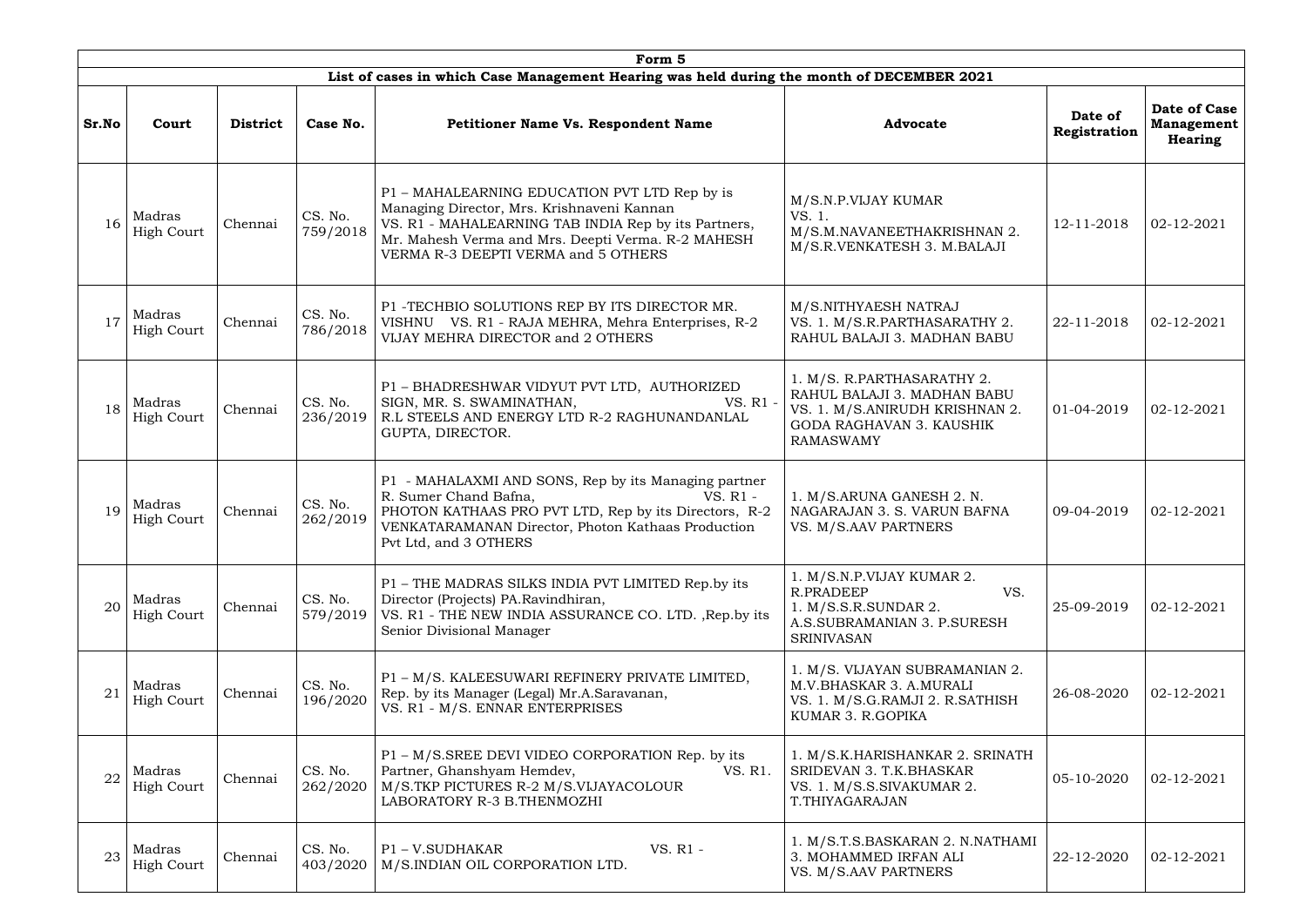|       | Form 5                      |                 |                     |                                                                                                                                                                                                                                                            |                                                                                                                                        |                         |                                                     |  |  |  |
|-------|-----------------------------|-----------------|---------------------|------------------------------------------------------------------------------------------------------------------------------------------------------------------------------------------------------------------------------------------------------------|----------------------------------------------------------------------------------------------------------------------------------------|-------------------------|-----------------------------------------------------|--|--|--|
|       |                             |                 |                     | List of cases in which Case Management Hearing was held during the month of DECEMBER 2021                                                                                                                                                                  |                                                                                                                                        |                         |                                                     |  |  |  |
| Sr.No | Court                       | <b>District</b> | Case No.            | <b>Petitioner Name Vs. Respondent Name</b>                                                                                                                                                                                                                 | <b>Advocate</b>                                                                                                                        | Date of<br>Registration | Date of Case<br><b>Management</b><br><b>Hearing</b> |  |  |  |
| 24    | Madras<br><b>High Court</b> | Chennai         | CS. No.<br>39/2021  | P1 - M/S.ADDISON AND COMPANY LTD. Rep. by its Whole<br>Time Director and Chief Financial Officer A.Rajeshkumar.<br>VS. R1 - M/S.ADDISON CABLES PVT. LTD.                                                                                                   | 1. M/S.ARUN C.MOHAN 2.<br>VASUNDHARA ARUN 3. BRINDA<br><b>MOHAN</b><br>VS. 1.<br>MR.R.SATHISH KUMAR 2.<br>M/S.G.RAMJI 3. R.GOPIKA      | 09-02-2021              | 02-12-2021                                          |  |  |  |
| 25    | Madras<br><b>High Court</b> | Chennai         | CS. No.<br>97/2021  | P1 - MR.GHANSHYAM HEMDEV<br>VS. R1 - BHARATHI<br><b>RAJA</b>                                                                                                                                                                                               | 1. K.HARISHANKAR 2. T.K.BHASKAR<br>3. SRINATH SRIDEVAN<br>VS. 1. M/S.R.PRABHAKARAN 2.<br>M.KARPAGAM 3. K.SINDHYA                       | 09-03-2021              | 02-12-2021                                          |  |  |  |
| 26    | Madras<br><b>High Court</b> | Chennai         | CS. No.<br>427/2015 | P1 - HINDUSTAN UNILEVER LTD. Rep.by its Asst.Legal<br>VS. R1 - ROOPA INDUSTRIES<br>Counsel<br>Rep.by satish Honnahalli R-2 NEW HINDUSTAN PETRO<br><b>CHEMICALS</b>                                                                                         | 1. M/S.R.PARTHASARATHY 2. RAHUL<br><b>BALAJI 3. MADHAN BABU</b><br>VS. 1. M/S.S.SARAVANAN 2.<br>D.UDHAYASURIYAN 3.<br>K.SANTHOSHKUMARI | 01-06-2015              | 08-12-2021                                          |  |  |  |
| 27    | Madras<br><b>High Court</b> | Chennai         | CS. No.<br>286/2018 | P1 - QUALITY CHEF AGRO FOODS PVT Ltd, Rep.by its<br>Director, A.S.Moorthy and 2 OTHERS<br>VS. R2- ADF TRADING PVT.LTD. Rep.by its Managing<br>Director, M.M.Sheik Dawood R-2 ALIA MOHAMMED<br>TRADING CO LLC R-3 FIVE GROUP TRADING and 3<br><b>OTHERS</b> | M/S.S.SUBA SHINY<br>VS. 1. M/S.AKHIL AKBAR ALI ASSO<br>2. AKHIL AKBAR ALI 3.<br>M.KAVIYARASI                                           | 26-04-2018              | 08-12-2021                                          |  |  |  |
| 28    | Madras<br><b>High Court</b> | Chennai         | CS. No.<br>603/2019 | P1 - KALAIGNAR TV PVT LTD Rep.by its Vice President<br>(Finance) G.Rajendran,<br>VS. R1 -<br>DISH TV INDIA LTD, Rep.by its M/D. R-2 PEPPERMINT<br>PVT.LTD. Rep.by its Director, and 3 OTHERS                                                               | M/S. RICHARDSON WILSON<br>VS. 1. M/S.KING & PARTRIDGE 2.<br>M/S.THRIYAMBAK J.KANNAN 3.<br>ROHAN CHERIAN                                | 15-10-2019              | 08-12-2021                                          |  |  |  |
| 29    | Madras<br><b>High Court</b> | Chennai         | CS. No.<br>605/2019 | P1 – ANJUGAM FILMS PVT LTD, Rep.by its Auth.Sign.<br>G.Rajendran, P-2 KALAIGNAR TV PVT.LTD.<br>VS. R1 - DISH TV INDIA LTD, Rep.by its M/D. R-2<br>PEPPERMINT PVT.LTD, Rep.by its Director, and 2 OTHERS                                                    | M/S.RICHARDSON WILSON<br>VS. 1. M/S.KING & PARTRIDGE 2.<br>R.NALLIYAPPAN 3. N.PREMALATHA                                               | 15-10-2019              | 08-12-2021                                          |  |  |  |
| 30    | Madras<br><b>High Court</b> | Chennai         | CS. No.<br>121/2020 | P1 – M/S.TEEMAGE BUILDERS PVT. LTD. Rep.by its<br>Manager, Tender and Contracts S.Dinesh Kumar<br>VS. R1 - M/S.R.KRISHNAMURTHY AND CO. Rep.by its<br>Propr. R.Krishnamurthy, R-2 NBCC (INDIA) LTD.                                                         | 1. E.K.KUMARESAN 2. K.NAGENDRA<br>PRASAD 3. G.PRABHU<br>VS. 1. M/S.A.SURESH SELVA KUMAR<br>2. D.MURTHY                                 | 12-03-2020              | 08-12-2021                                          |  |  |  |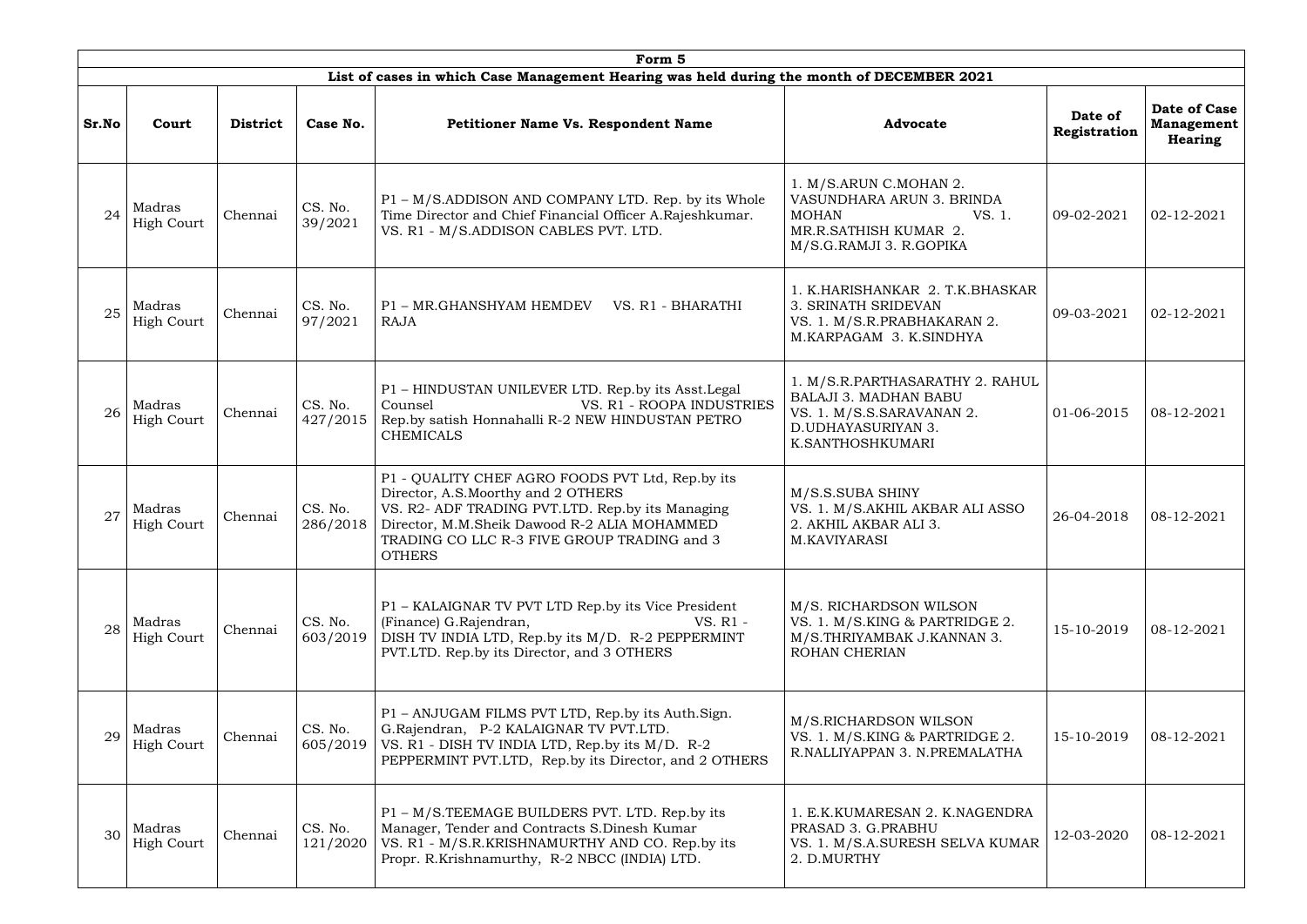|                 | Form 5                      |                 |                     |                                                                                                                                                                                                                |                                                                                                                                                  |                         |                                                     |  |  |  |  |
|-----------------|-----------------------------|-----------------|---------------------|----------------------------------------------------------------------------------------------------------------------------------------------------------------------------------------------------------------|--------------------------------------------------------------------------------------------------------------------------------------------------|-------------------------|-----------------------------------------------------|--|--|--|--|
|                 |                             |                 |                     | List of cases in which Case Management Hearing was held during the month of DECEMBER 2021                                                                                                                      |                                                                                                                                                  |                         |                                                     |  |  |  |  |
| Sr.No           | Court                       | <b>District</b> | Case No.            | <b>Petitioner Name Vs. Respondent Name</b>                                                                                                                                                                     | <b>Advocate</b>                                                                                                                                  | Date of<br>Registration | Date of Case<br><b>Management</b><br><b>Hearing</b> |  |  |  |  |
| $\overline{31}$ | Madras<br>High Court        | Chennai         | CS. No.<br>225/2020 | P1 - OMKAR CLEAN ENERGY SERVICES PVT LTD, Through<br>its Director, N.Srinivasan,<br>VS. R1 -<br>ROYAL SUNDARAM GENERAL INSURANCE CO. LTD., R-2<br>JLT INDEPENDENT CONSULTANCY SERVICE PVT LTD, and<br>2 OTHERS | 1. M/S ARUN KARTHIK MOHAN 2.<br>SUHRITH PARTHASARATHY<br>VS. 1. M/S.M.B.GOPALAN<br>ASSOCIATES 2. N.VIJAYARAGHAVAN<br>3. M.B.RAGHAVAN             | 11-09-2020              | 08-12-2021                                          |  |  |  |  |
| 32              | Madras<br>High Court        | Chennai         | CS. No.<br>305/2020 | P1 - DHANAVILAS MADRAS SNUFF COMPANY, Rep. by its<br>Partner K.Poongodi.<br>VS. R1 -<br>MURUGAVILAS TIRUPUR SNUFF CO.                                                                                          | 1. M/S.C.DANIEL 2. GLADYS DANIEL<br>3. V.REVATHY<br>VS. 1. M/S.RAJESH RAMANATHAN 2.<br>R.BASKAR 3. N.SATHISH KUMAR                               | 06-11-2020              | 08-12-2021                                          |  |  |  |  |
| 33              | Madras<br>High Court        | Chennai         | CS. No.<br>30/2021  | P1. C.PRAKASH, Proprietor of M/s.Sri Kumaran,<br>VS. R1- M/S.S.N.MEDIA R-2 B.MAHADEV Proprietor of<br>M/s.Mahashaila Cine Sankula, R-3 M.S.MANU GOWDA<br>Proprietor of M/s.Mahashaila Cinebandha               | 1. M/S.M.V.SWAROOP 2. H.S.HREDAI<br>3. V.PRASHANTH KIRAN<br>VS. 1. M/S.B.ARVIND SREVATSA 2.<br>A.U.LAKSHMI NARAYANAN 3.<br><b>A.IRFAN SHERIF</b> | 03-02-2021              | 08-12-2021                                          |  |  |  |  |
| 34              | Madras<br>High Court        | Chennai         | CS. No.<br>49/2021  | P1 - D.J.PRAVEEN ANTONY Trading as Cholan Mess<br>VS. R1- JOSHUA DANIEL R-2 MANI                                                                                                                               | 1. M/S.REHOBOTH NIRANJANI.A 2.<br><b>B.MANIKANDAN 3. V.ASWINI ANJANA</b><br>VS. 1. M/S.K.M.VIJAYAN<br>ASSOCIATES 2. AAGNES LAZAR                 | 11-02-2021              | 08-12-2021                                          |  |  |  |  |
| 35              | Madras<br><b>High Court</b> | Chennai         | CS. No.<br>190/2021 | P1 - MR.BALAVIGNESH<br>VS. R1 - MR.R.SESHASAYEE,<br>R-2 MR.N.R.BOOPATHY, and 2 OTHERS                                                                                                                          | M/S. REVATHI MANIVANNAN<br>VS. 1. M/S.P.S.PRABU 2.<br>C.JANARDHANAN 3. S.VINITH                                                                  | 11-05-2021              | 08-12-2021                                          |  |  |  |  |
| 36              | Madras<br><b>High Court</b> | Chennai         | CS. No.<br>372/2017 | P1 - M/S.M.K.ENTERPRISE, Rep.by A.Kumar, Partner,<br>VS. R1 - BALAJI REAL MEDIA P LTD Rep.by Director<br>Thandra Ramesh, R-2 BALAJI COLOUR LABORATORIES                                                        | 1. M/S.A.CHIDAMBARAM 2. B.<br><b>PRATAP</b><br>VS. 1.<br>M/S.K.C.KRISHNAMURTHY 2.<br>M.SRIDHAR 3. E.MURUGAN                                      | 02-05-2017              | 09-12-2021                                          |  |  |  |  |
| 37              | Madras<br>High Court        | Chennai         | CS. No.<br>488/2019 | P1 - SRI BALA BUILDERS AND PROMOTORS PVT LTD,<br>Rep.by its Director G.Jayaraman,<br>VS. R1 - MS. PREMILA R-2 MS. ANITA                                                                                        | 1. M/S.SELVI GEORGE 2.<br>P.POOTHASWAMY 3. S.CAROLIN<br><b>ESABELLA</b><br>VS. 1.<br>M/S.K.G.VASUDEVAN 2. NARESH<br>VASSUDHEV 3. K.SUDHAN        | 16-08-2019              | 09-12-2021                                          |  |  |  |  |
| 38              | Madras<br>High Court        | Chennai         | CS. No.<br>183/2020 | P1 -K.SURESH PRABHU VS. R1 - S.RAMESH                                                                                                                                                                          | 1. M/S.K.S.GANESH BABU 2. P.RAJ<br>KUMAR VS. 1.<br>M/S.V.BALASUBRAMANI 2.<br>P.VEERAMALAI 3. V.VADIVELAN                                         | 12-08-2020              | 09-12-2021                                          |  |  |  |  |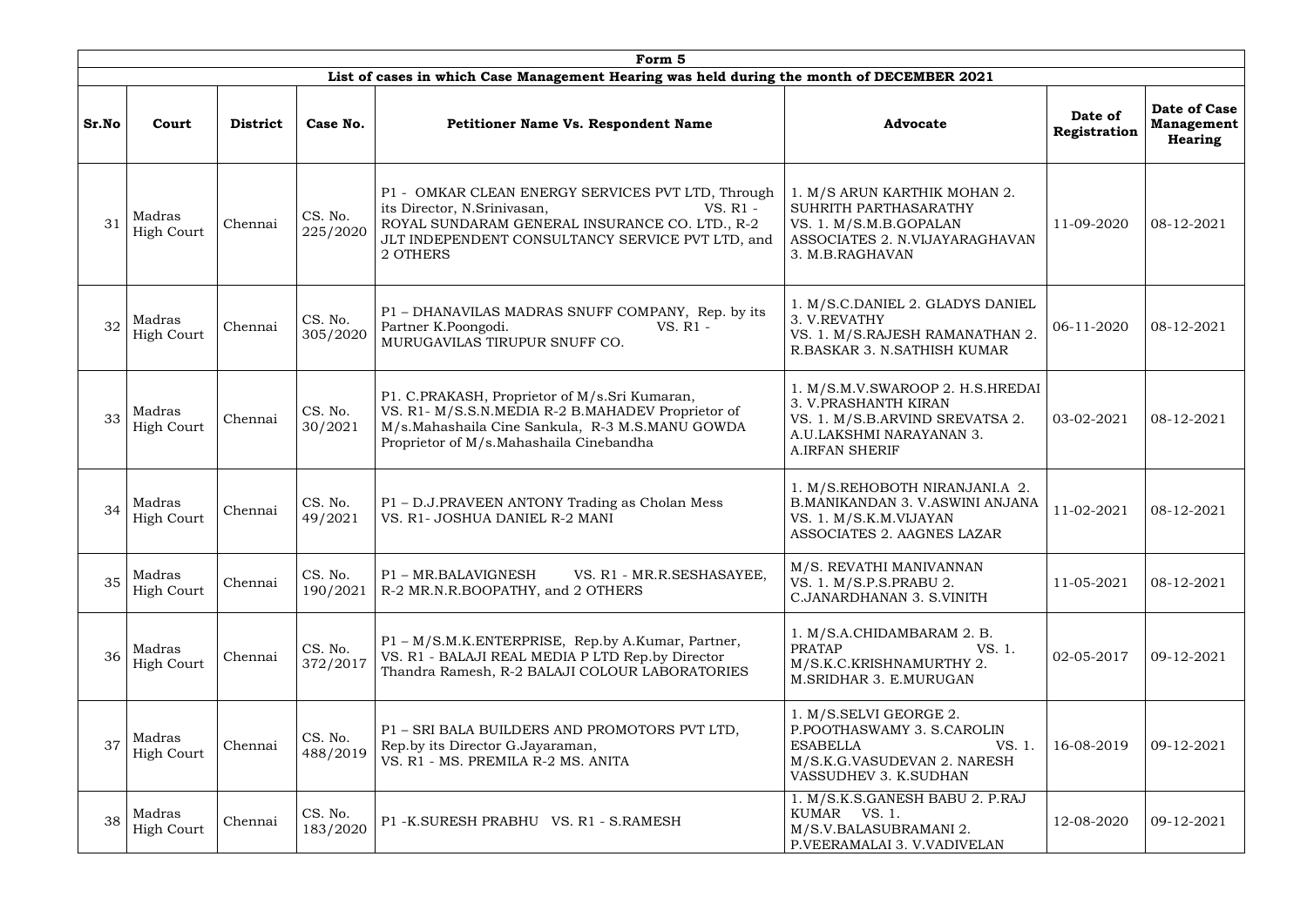|       | Form 5                      |                 |                              |                                                                                                                                                                                                                                                                                                      |                                                                                                                                            |                         |                                              |  |  |  |
|-------|-----------------------------|-----------------|------------------------------|------------------------------------------------------------------------------------------------------------------------------------------------------------------------------------------------------------------------------------------------------------------------------------------------------|--------------------------------------------------------------------------------------------------------------------------------------------|-------------------------|----------------------------------------------|--|--|--|
|       |                             |                 |                              | List of cases in which Case Management Hearing was held during the month of DECEMBER 2021                                                                                                                                                                                                            |                                                                                                                                            |                         |                                              |  |  |  |
| Sr.No | Court                       | <b>District</b> | Case No.                     | <b>Petitioner Name Vs. Respondent Name</b>                                                                                                                                                                                                                                                           | <b>Advocate</b>                                                                                                                            | Date of<br>Registration | Date of Case<br><b>Management</b><br>Hearing |  |  |  |
| 39    | Madras<br><b>High Court</b> | Chennai         | CS. No.<br>361/2020          | P1 - ASHOK KUMAR JAIN Proprietor M/s.Mangalkalash<br>Jewellers,<br>$VS. R1 -$<br>M/S.CHALLANI RANKA JEWELLERY, Partnership Firm, Rep.<br>by Partners Sumti Challani and Maya Challani R-2 SUMTI<br>CHALLANI and 1 OTHER                                                                              | 1. M/S.SURANA AND SURANA 2.<br><b>G.KALYAN JHABAKH</b><br>VS. 1. M/S.PREETHI S.ARASU 2.<br><b>G.MANI PRABHU</b>                            | 07-12-2020              | 09-12-2021                                   |  |  |  |
|       | Madras<br><b>High Court</b> | Chennai         | CS. No.<br>908/2000          | P1-I.T.C LIMITED REP. BY ITS AUTHORISED SIGNATORY<br>VS. R1 - MAURYA HOTEL (MADRAS) PVT. LTD                                                                                                                                                                                                         | 1. M/S.K.PREMCHANDAR 2.<br>N.C.VISHAL 3. R.PAVITHRA<br>VS. M/S.APR ASSOCIATES                                                              | 29-11-2000              | 15-12-2021                                   |  |  |  |
| 41    | Madras<br><b>High Court</b> | Chennai         | CS. No.<br>565/2012          | P1 - STATE BANK OF INDIA STRESSED ASSETS<br>MANAGEMENT BRANCH, REPRESENTED BY ITS CHIEF<br><b>MANAGER</b><br>VS. R1 -THE<br>ORIENTAL INSURANCE COMPANY LTD., R-2 THE<br>GENERAL MANAGER THE ORIENTAL INSURANCE<br>COMPANY LTD., R-3 M/S. PARAMOUNT AIRWAYS PVT.LTD<br>Rep.by the Official Liquidator | M/S.K.MOHANDAS<br>VS. 1. M/S.M.B.GOPALAN 2.<br>N.VIJAYARAGHAVAN 3.<br>M/S.S.R.SUNDAR                                                       | 27-08-2012              | 15-12-2021                                   |  |  |  |
| 42    | Madras<br>High Court        | Chennai         | CS. No.<br>3/2016            | P1 - INDIAN BANK, Singapore Branch Rep by its chief<br>executive Mr Ramu<br>VS. R1 -<br>OWNERS AND PARTIES INTERESTED R-2 MARG<br>INTERNATIONAL DREDGING Pvt. Ltd                                                                                                                                    | 1. M/S.S.VASUDEVAN 2. K.<br><b>KRISHNASWAMY</b><br>VS. 1. M/S.R.SIVARAMAN 2.<br>P.RAMESH KUMAR 3.<br>HASMUKH.S.SURANA                      | 08-01-2016              | 15-12-2021                                   |  |  |  |
| 43    | Madras<br><b>High Court</b> | Chennai         | CS. (C.D.)<br>No.<br>68/2021 | P1-S.RAMESH VS. R1 - K.SURESH PRABHU,                                                                                                                                                                                                                                                                | 1. M/S.V.BALASUBRAMANI 2.<br>VS.<br><b>V.VADIVELAN</b><br><b>K.S.GANESH BABU</b>                                                           | 30-09-2021              | 15-12-2021                                   |  |  |  |
| 44    | Madras<br><b>High Court</b> | Chennai         | CS. No.<br>427/2015          | P1 - HINDUSTAN UNILEVER LTD. Rep.by its Asst.Legal<br>Counsel<br>VS. R1-ROOPA<br>INDUSTRIES Rep.by satish Honnahalli R-2 NEW<br>HINDUSTAN PETRO CHEMICALS                                                                                                                                            | 1. M/S.R.PARTHASARATHY 2. RAHUL<br><b>BALAJI 3. MADHAN BABU</b><br>VS. 1. M/S.S.SARAVANAN 2.<br>D.UDHAYASURIYAN 3.<br>K.SANTHOSHKUMARI     | 01-06-2015              | 16-12-2021                                   |  |  |  |
| 45    | Madras<br><b>High Court</b> | Chennai         | CS. No.<br>306/2020          | VS. R1 -<br>P1 - ARVIND BAGRECHA<br>K.MEKALA R-2 K.DIVYA R-3 K.NITHYA R-4<br>V.PRABHAKARAN                                                                                                                                                                                                           | 1. M/S.K.SURENDAR 2.<br>CHENTHOORI PUGAZENDHI 3.<br>G.S.ANAND<br>VS. 1. M/S.SARVABHAUMAN<br>ASSOCIATES 2. KRISHNA PRASAD 3.<br>SHABEER ALI | 06-11-2020              | 16-12-2021                                   |  |  |  |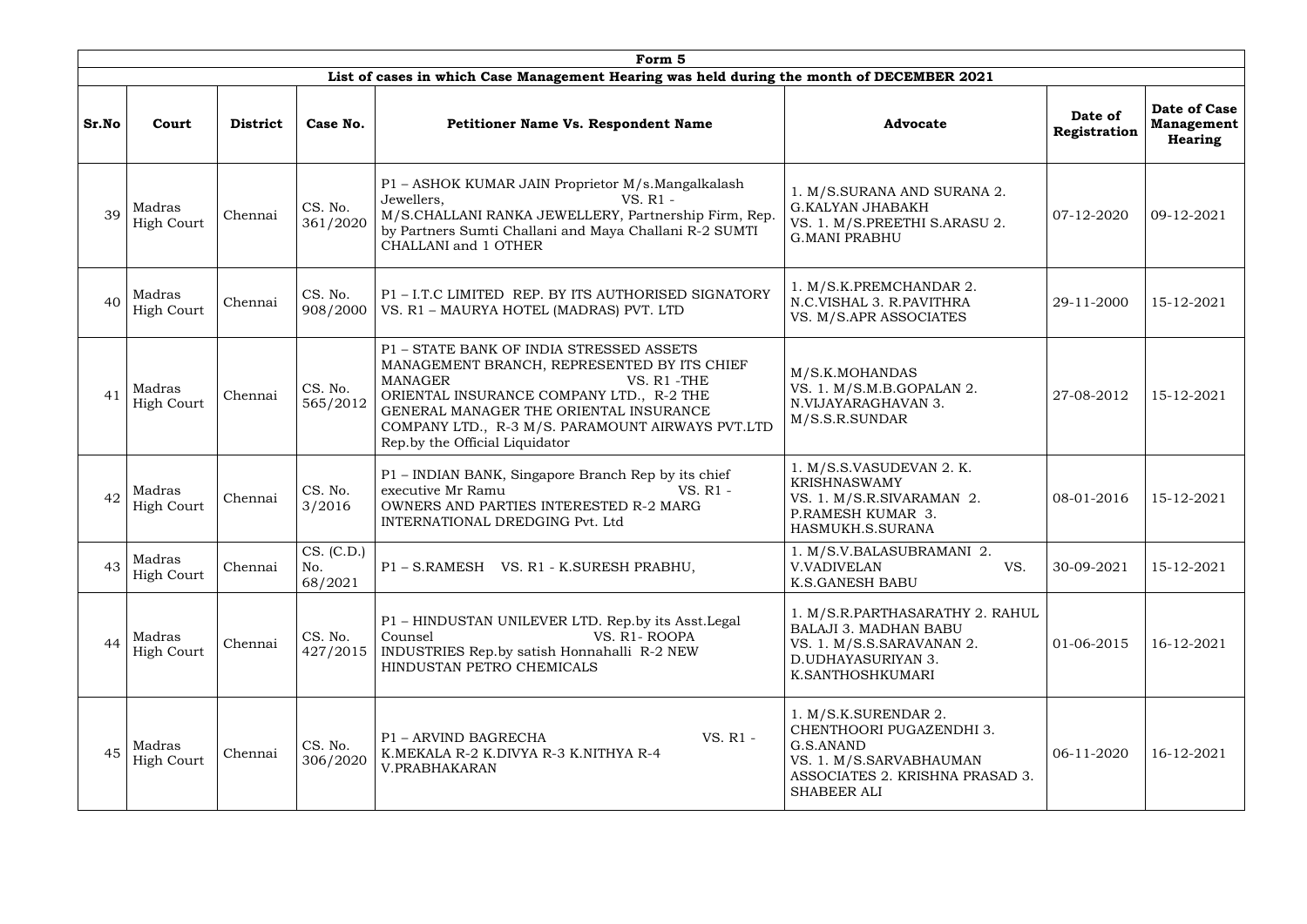|                                   | Form 5                      |                 |                     |                                                                                                                                                                                                      |                                                                                                                                        |                         |                                              |  |  |  |  |
|-----------------------------------|-----------------------------|-----------------|---------------------|------------------------------------------------------------------------------------------------------------------------------------------------------------------------------------------------------|----------------------------------------------------------------------------------------------------------------------------------------|-------------------------|----------------------------------------------|--|--|--|--|
|                                   |                             |                 |                     | List of cases in which Case Management Hearing was held during the month of DECEMBER 2021                                                                                                            |                                                                                                                                        |                         |                                              |  |  |  |  |
| Sr.No                             | Court                       | <b>District</b> | Case No.            | <b>Petitioner Name Vs. Respondent Name</b>                                                                                                                                                           | <b>Advocate</b>                                                                                                                        | Date of<br>Registration | Date of Case<br><b>Management</b><br>Hearing |  |  |  |  |
| 46                                | Madras<br><b>High Court</b> | Chennai         | CS. No.<br>302/2020 | P1 – RS YARNS AND POWER PVT. LTD. Rep. by its Director<br>VS. R1 - M/S.EDMI INDIA P.<br>S.Babu,<br>LTD Rep. by its Director Sukant Behera, R-2 M/S.EDMI<br>LIMITED Rep. by its Director How New Sang | 1. M/S.SURANA AND SURANA 2.<br><b>G.KALYAN JHABAKH</b><br>VS. 1. M/S.GENICON & ASSOCIATES<br>2. T.V. SURESH KUMAR 3.<br>N.A.SRINIVASAN | 04-11-2020              | 22-12-2021                                   |  |  |  |  |
|                                   | Madras<br><b>High Court</b> | Chennai         | CS. No.<br>240/2011 | P1 - SALZER ELECTRONICS LTD., REP. BY ITS<br>CONSTITUTED ATTORNEY MR.A.M.R.GANDHI<br>VS. R1 - SG CONTROLS AND SWITCHGEAR, (P) LTD., R-2<br>RAJDHANI INDUSTRIAL SPARES                                | 1. M/S.BRINDA MOHAN<br>VS. 1. M/S.A.PRABHAKARA REDDY<br>2. ASHOK KUMAR J.DAGA                                                          | 30-03-2011              | 23-12-2021                                   |  |  |  |  |
| Madras<br>48<br><b>High Court</b> |                             | Chennai         | CS. No.<br>57/2015  | P1 - THYROCARE TECHNOLOGIES LTD. REP.BY ITS<br>EXECUTIVE DIRECTOR AND AUT.SIGN. A.SUNDARARAJU,<br>VS. R1 - THYRO LABORATORIES REP.BY PROPR.<br>M.SELVARAJ JAGADEESAN                                 | 1. M/S.R.SUNIL KUMAR 2. SUNDAR<br><b>NARAYAN</b><br>VS. 1<br>M/S.R.PARTHASARATHY 2. RAHUL<br><b>BALAJI 3. MADHAN BABU</b>              | 23-01-2015              | 23-12-2021                                   |  |  |  |  |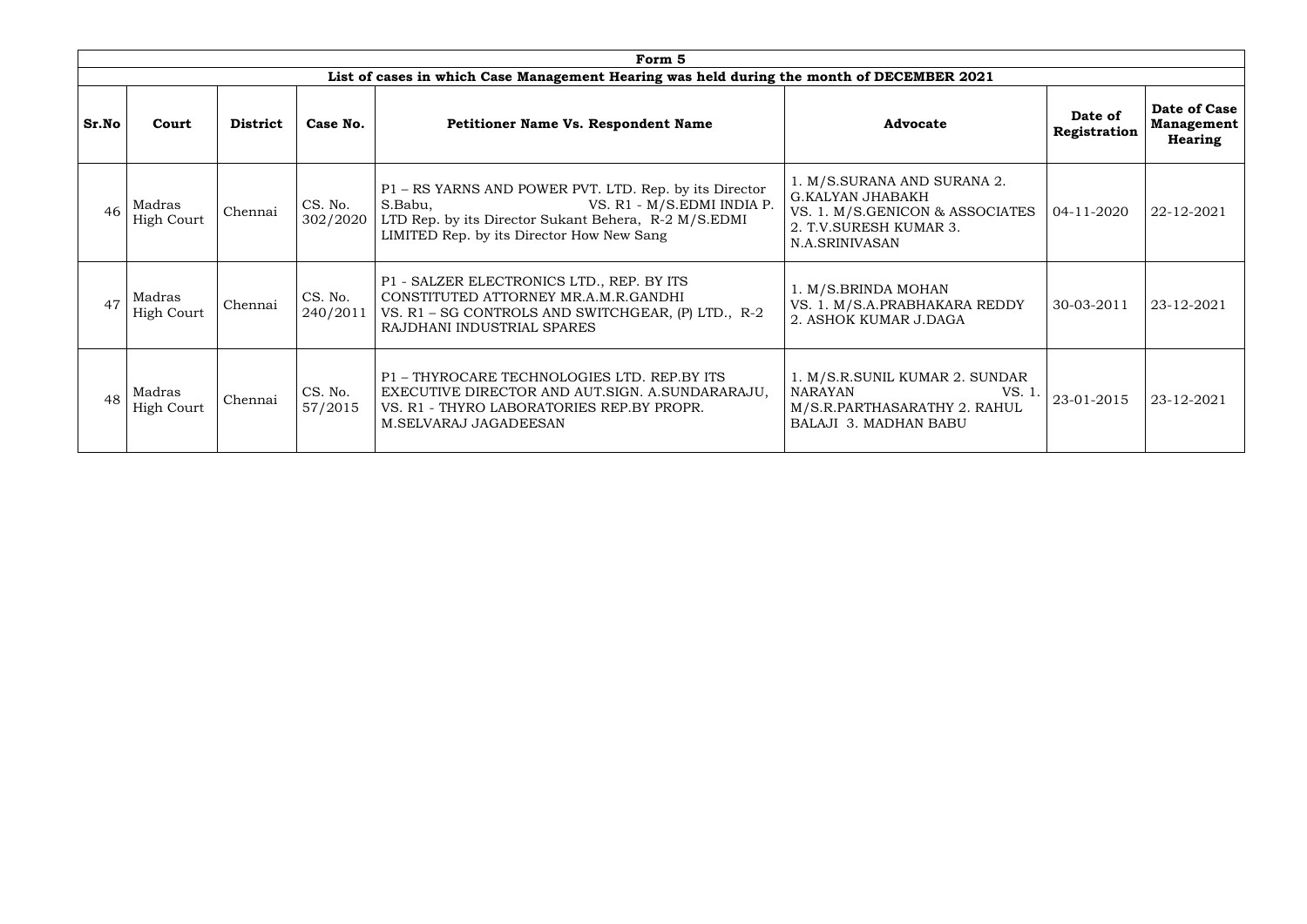|                      | Form 6<br>Contested commercial cases disposed during the month of DECEMBER 2021 |                     |                            |                                                                                                                                                                                                                            |                                                                                                                                     |                             |                                                                                                                                                    |                                   |                      |                                                                       |                                                         |                                                                                                      |                           |
|----------------------|---------------------------------------------------------------------------------|---------------------|----------------------------|----------------------------------------------------------------------------------------------------------------------------------------------------------------------------------------------------------------------------|-------------------------------------------------------------------------------------------------------------------------------------|-----------------------------|----------------------------------------------------------------------------------------------------------------------------------------------------|-----------------------------------|----------------------|-----------------------------------------------------------------------|---------------------------------------------------------|------------------------------------------------------------------------------------------------------|---------------------------|
|                      |                                                                                 |                     |                            |                                                                                                                                                                                                                            |                                                                                                                                     |                             |                                                                                                                                                    |                                   |                      |                                                                       |                                                         |                                                                                                      |                           |
| Sr.N<br>$\mathbf{o}$ | Court                                                                           | <b>Distric</b><br>t | Case<br>No.                | <b>Petitioner Name Vs. Respondent</b><br><b>Name</b>                                                                                                                                                                       | <b>Advocate</b>                                                                                                                     | Date of<br>Registra<br>tion | Whether<br>Urgent<br><b>Relief was</b><br>sought<br>and Pre-<br>Institutio<br>$\mathbf n$<br><b>Mediation</b><br>did not<br>take place<br>(Yes/No) | <b>Date</b><br>of<br>Decisi<br>on | Days for<br>disposal | <b>Nature</b><br>of<br><b>Disposal</b><br>(Contest<br>ed/Settl<br>ed) | <b>Date</b><br>of<br>exec<br>utio<br>n of<br>decr<br>ee | <b>Numbe</b><br>r of<br>days<br>for<br>execut<br>ion of<br>decree<br>from<br>date of<br>decisi<br>on | Act<br><b>Sect</b><br>ion |
|                      | Madra<br>s High<br>Court                                                        | Chenn<br>ai         | CS.<br>324/201             | P1 - S.SUDHAKAR P-2 SHRI<br>LAKSHMI AGRO FOODS PVT. Ltd.<br>Rep. by its Managing Director<br>Mr.S.Sudhakar.<br>VS. R1 - PRIYA KRISHNAKUMAR<br>Propr. Udaya Masala, R-2<br>KRISHNAKUMAR Propr. Sri Krishna<br><b>Spices</b> | M/S.R.PARTHASARATH<br>Y 2. RAHUL BALAJI 3.<br><b>MADHAN BABU</b><br>VS. A.K. MYLSAMY<br><b>ASSOCIATES</b>                           | $21-04-$<br>2017            |                                                                                                                                                    | $01-12-$<br>2021                  |                      | Allowed                                                               |                                                         |                                                                                                      |                           |
| $\overline{2}$       | Madra<br>s High<br>Court                                                        | Chenn<br>ai         | CS.<br>125/202<br>$\Omega$ | P1 - A.D.PADMASINGH ISAAC Propr.<br>Aachi Spices and Foods, P-2<br>M/S.AACHI MASALA FOODS<br><b>PVT.LTD.</b> Rep.by its Director<br>Ashwin Pandian and 1 OTHER<br>VS. R1 - CHETTINADU AACHI<br><b>SAMAIYAL</b>             | $1. M/S.C.DANIEL$ 2.<br><b>GLADYS DANIEL 3.</b><br><b>V.REVATHY</b><br>VS.                                                          | $16 - 03 -$<br>2020         |                                                                                                                                                    | $02 - 12 -$<br>2021               |                      | Decreed                                                               |                                                         |                                                                                                      |                           |
| 3                    | Madra<br>s High<br>Court                                                        | Chenn<br>ai         | CS.CD.<br>40/2021          | P1 - AMRUTANJAN HEALTH CARE<br>LTD., REP. BY ITS COMPANY<br>SECRETARY, MR.M.SRINIVASAN.<br>VS. R1 - YASHVI ENTERPRISE,                                                                                                     | 1. ARUN C.MOHAN 2.<br>VASUNDHARA ARUN 3.<br><b>BRINDA MOHAN</b><br>VS.                                                              | $10-08-$<br>2021            |                                                                                                                                                    | $07-12-$<br>2021                  |                      | Decreed                                                               |                                                         |                                                                                                      |                           |
| $\overline{4}$       | Madra<br>s High<br>Court                                                        | Chenn<br>aı         | CS.<br>617/201<br>8        | P1 - MS. P. JESYGAA.,<br>Proprietrix, JVKDS Enterprises,<br>VS. R1 - MRS. K. UMARANI.,<br>Proprietrix, O.K. Flims, R-2 23<br>FRAMES SREATORS., Rep by its<br>Authorized Singnatory, Mr. Yuvaraj,<br>and 4 OTHERS           | M/S.WARAON AND SAI<br><b>RAMS</b><br>VS.<br>1. M/S.KRISHNA<br>RAVINDRAN 2.<br>A.CHARLES DARWIN 3.<br>MR.B.ARVIND<br><b>SREVATSA</b> | $01-01-$<br>2018            |                                                                                                                                                    | $13 - 12$<br>2021                 |                      | Decreed                                                               |                                                         |                                                                                                      |                           |
| 5                    | Madra<br>s High<br>Court                                                        | Chenn<br>aı         | CS.<br>258/202             | P1 - E-MERGE TECH GLOBAL<br>SERVICES (P) LTD. Rep. by its Auth.<br>Sign. R.Venkatesh,<br>VS. R1 - M.R.VIDHYASAGAR R-2<br>DATASOLVE ANALYTICS PVT. LTD.<br>Rep. by its Director,<br>M.R.Vidhyasagar                         | 1. M/S.<br><b>SARVABHAUMAN</b><br>ASSOCIATES 2.<br>S.PRASATH 3.<br>K.AKHILA,<br>VS.                                                 | $30-09-$<br>2020            |                                                                                                                                                    | $15 - 12$<br>2021                 |                      | Decreed                                                               |                                                         |                                                                                                      |                           |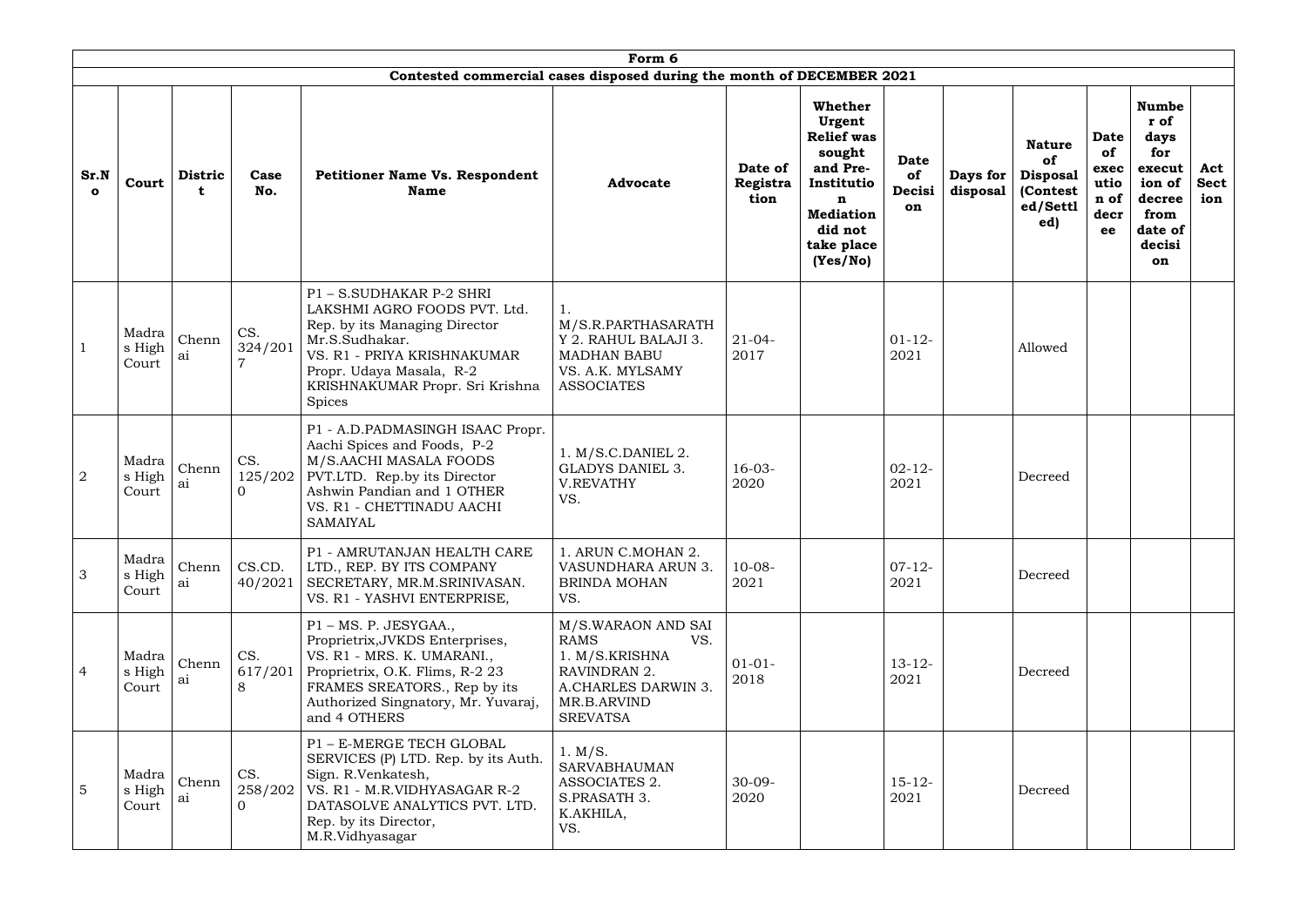|                      | Form 6<br>Contested commercial cases disposed during the month of DECEMBER 2021 |                         |                     |                                                                                                                                                                                                                         |                                                                                                            |                             |                                                                                                                                                    |                                   |                      |                                                                       |                                                         |                                                                                                      |                           |  |
|----------------------|---------------------------------------------------------------------------------|-------------------------|---------------------|-------------------------------------------------------------------------------------------------------------------------------------------------------------------------------------------------------------------------|------------------------------------------------------------------------------------------------------------|-----------------------------|----------------------------------------------------------------------------------------------------------------------------------------------------|-----------------------------------|----------------------|-----------------------------------------------------------------------|---------------------------------------------------------|------------------------------------------------------------------------------------------------------|---------------------------|--|
| Sr.N<br>$\mathbf{o}$ | Court                                                                           | <b>Distric</b>          | Case<br>No.         | <b>Petitioner Name Vs. Respondent</b><br><b>Name</b>                                                                                                                                                                    | <b>Advocate</b>                                                                                            | Date of<br>Registra<br>tion | Whether<br>Urgent<br><b>Relief</b> was<br>sought<br>and Pre-<br>Institutio<br>$\mathbf n$<br><b>Mediation</b><br>did not<br>take place<br>(Yes/No) | <b>Date</b><br>of<br>Decisi<br>on | Days for<br>disposal | <b>Nature</b><br>of<br><b>Disposal</b><br>(Contest<br>ed/Settl<br>ed) | <b>Date</b><br>of<br>exec<br>utio<br>n of<br>decr<br>ee | <b>Numbe</b><br>r of<br>days<br>for<br>execut<br>ion of<br>decree<br>from<br>date of<br>decisi<br>on | Act<br><b>Sect</b><br>ion |  |
| 6                    | Madra<br>s High<br>Court                                                        | Chenn<br>ai             | CS.<br>21/2016      | P1 - SAICLEONE SOLUTIONS PVT.<br>LTD. Rep. by its Delivery Manager<br>Mr.Kalyan Rao Bapatla<br>VS. R1 - SARAVANAN MURALI R-2<br>M/S.MEDBPRO SOLUTIONS PVT<br>LTD.                                                       | M/S.RAMASUBRAMANI<br>AM AND ASSOC<br>VS. 1.<br>M/S.R.BALAGURUSAMY<br>2.<br>M/S.V.PRABHAKARAN               | $25-01-$<br>2016            |                                                                                                                                                    | $15 - 12 -$<br>2021               |                      | Decreed                                                               |                                                         |                                                                                                      |                           |  |
| $\overline{7}$       | Madra<br>s High<br>Court                                                        | Chenn<br>ai             | CS.<br>497/201<br>6 | P1 - M/S.MAYA APPLIANCES<br>PRIVATE Limited.<br>VS. R1 - APEX CONSUMER<br>APPLIANCES PVT. LTD.                                                                                                                          | 1. M/S.T.K.BHASKAR 2.<br>K.HARISHANKAR 3.<br>SRINATH SRIDEVAN                                              | $29 - 07 -$<br>2016         |                                                                                                                                                    | $16 - 12$<br>2021                 |                      | Decreed                                                               |                                                         |                                                                                                      |                           |  |
| 8                    | Madra<br>s High<br>Court                                                        | Chenn<br>ai             | CS. CD.<br>1/2021   | P1 - M/S APEX LABORATORIES<br>PVT LTD, Rep by its Authorised<br>Signatory D.Jude F.L.S.Durai<br>VS. R1 -<br>Pandian<br><b>OMEGA PHARMA</b>                                                                              | 1. M/S.R.SATHISH<br>KUMAR 2. G.RAMJI 3.<br>R.GOPIKA<br>VS. 1.<br>M/S.P.C.N.RAGHUPATH<br>Y 2. N.R.SRINATH   | $08-06-$<br>2021            |                                                                                                                                                    | $20 - 12 -$<br>2021               |                      | Decreed                                                               |                                                         |                                                                                                      |                           |  |
| 9                    | Madra<br>s High<br>Court                                                        | Chenn<br>a <sub>1</sub> | CS. No.<br>9        | P1 - WITCO (INDIA) PVT LTD., REP.<br>BY ITS DIRECTOR V.P.NURDEEN,<br>372/200   VS. R1 - NITCO REP. BY ITS<br>PARTNERS R-2 ZAKIR HUSSAIN R-3<br>ANIS FATHIMA                                                             | 1. M/S.S.RAJASEKAR 2.<br>V.SESHADRI 3.<br>T.ANANTHASEKAR<br>VS. M/S.P.WILSON<br><b>ASSOCIATES</b>          | $27-04-$<br>2009            |                                                                                                                                                    | $22 - 12$<br>2021                 |                      | Decreed                                                               |                                                         |                                                                                                      |                           |  |
| 10                   | Madra<br>s High<br>Court                                                        | Chenn<br>ai             | CS.CD.<br>26/2021   | P1 - TATTVA HOME HEALTHCARE<br>PRIVATE LTD., REP. BY ITS<br>AUTHORISED REPRESENTATIVE,<br>MR. MANDEEP SINGH,<br>VS. R1 - POOJA SRINIVASARAJA<br>FOUNDER ONE LIFE CHARITABLE<br>TRUST, AND WELFARE<br><b>ASSOCIATION</b> | M/S.KRIA LAW<br>VS. 1. M/S.ROHINI<br>RAVIKUMAR 2.<br>S.MAHESH KUMAR 3.<br>K.T.SANKAR<br><b>SUBRAMANIAN</b> | $27-07-$<br>2021            |                                                                                                                                                    | $22 - 12$<br>2021                 |                      | Decreed                                                               |                                                         |                                                                                                      |                           |  |
| 11                   | Madra<br>s High<br>Court                                                        | Chenn<br>a <sub>1</sub> | CS. CD.<br>47/2021  | SRI KANNAN AND CO., REP BY ITS<br>PARTNER MR.S.SENTHILNATHAN<br>VS. M/S HOTEL SARAVANA<br>BHAVAN A PARTNERSHIP FIRM,<br>REP. BY ITS MANAGING PARTNER,   2. R.G.RAJARAM 3.                                               | 1. K.J.PARTHASARATHY<br>2. R.SIVA 3. V.V.UTHRA<br>VS. 1.<br>M/S.R.HARISHANKAR                              | $27 - 08 -$<br>2021         |                                                                                                                                                    | $22 - 12$<br>2021                 |                      | Decreed                                                               |                                                         |                                                                                                      |                           |  |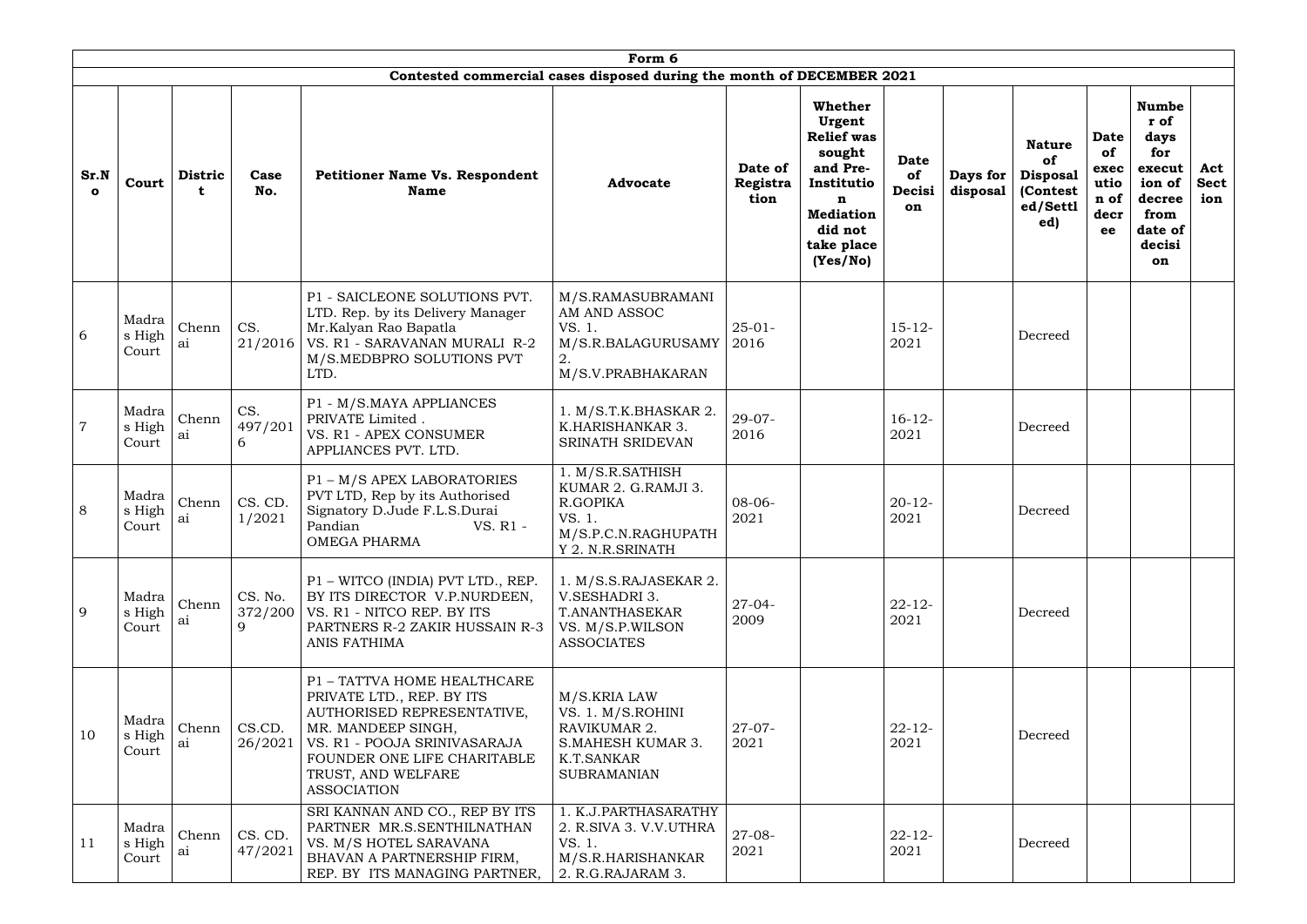|                      |                          |                |                                                                     |                                                                                                                                | Form 6                                                                                                                   |                             |                                                                                                                                                    |                                   |                      |                                                                       |                                                  |                                                                                                             |                           |
|----------------------|--------------------------|----------------|---------------------------------------------------------------------|--------------------------------------------------------------------------------------------------------------------------------|--------------------------------------------------------------------------------------------------------------------------|-----------------------------|----------------------------------------------------------------------------------------------------------------------------------------------------|-----------------------------------|----------------------|-----------------------------------------------------------------------|--------------------------------------------------|-------------------------------------------------------------------------------------------------------------|---------------------------|
|                      |                          |                |                                                                     |                                                                                                                                | Contested commercial cases disposed during the month of DECEMBER 2021                                                    |                             |                                                                                                                                                    |                                   |                      |                                                                       |                                                  |                                                                                                             |                           |
| Sr.N<br>$\mathbf{o}$ | Court                    | <b>Distric</b> | Case<br><b>Petitioner Name Vs. Respondent</b><br>No.<br><b>Name</b> |                                                                                                                                | <b>Advocate</b>                                                                                                          | Date of<br>Registra<br>tion | Whether<br>Urgent<br><b>Relief was</b><br>sought<br>and Pre-<br>Institutio<br>$\mathbf n$<br><b>Mediation</b><br>did not<br>take place<br>(Yes/No) | <b>Date</b><br>of<br>Decisi<br>on | Days for<br>disposal | <b>Nature</b><br>of<br><b>Disposal</b><br>(Contest<br>ed/Settl<br>ed) | Date<br>of<br>exec<br>utio<br>n of<br>decr<br>ee | <b>Numbe</b><br>r of<br>days<br>for<br>execut<br>ion of<br>decree<br>from<br>date of<br>decisi<br><b>on</b> | Act<br><b>Sect</b><br>ion |
|                      |                          |                |                                                                     | MR.R.SARAVANAN, R-2 MR.<br>R.SHIVAKUMAR and 2 OTHERS                                                                           | M.RAMKUMAR                                                                                                               |                             |                                                                                                                                                    |                                   |                      |                                                                       |                                                  |                                                                                                             |                           |
| 12                   | Madra<br>s High<br>Court | Chenn<br>ai    | CS.<br>366/201<br>6                                                 | P1 - .R.K.M.POWERGEN PRIVATE<br>Ltd., rep. by J Mohan<br>VS. R1 - JAI BALAJI INDISTRIES<br>LTD., Rep. by its Managing Director | M/S.S.RAMACHANDRA<br>N 2. T.SUDHANRAJ<br>VS. 1.<br>K.V.SHANMUGANATHA<br>N 2.<br>V.VAIJAYANTHIMALA 3.<br>R.M.D.NAZARULLAH | $29-06-$<br>2016            |                                                                                                                                                    | $23 - 12$<br>2021                 |                      | Allowed                                                               |                                                  |                                                                                                             |                           |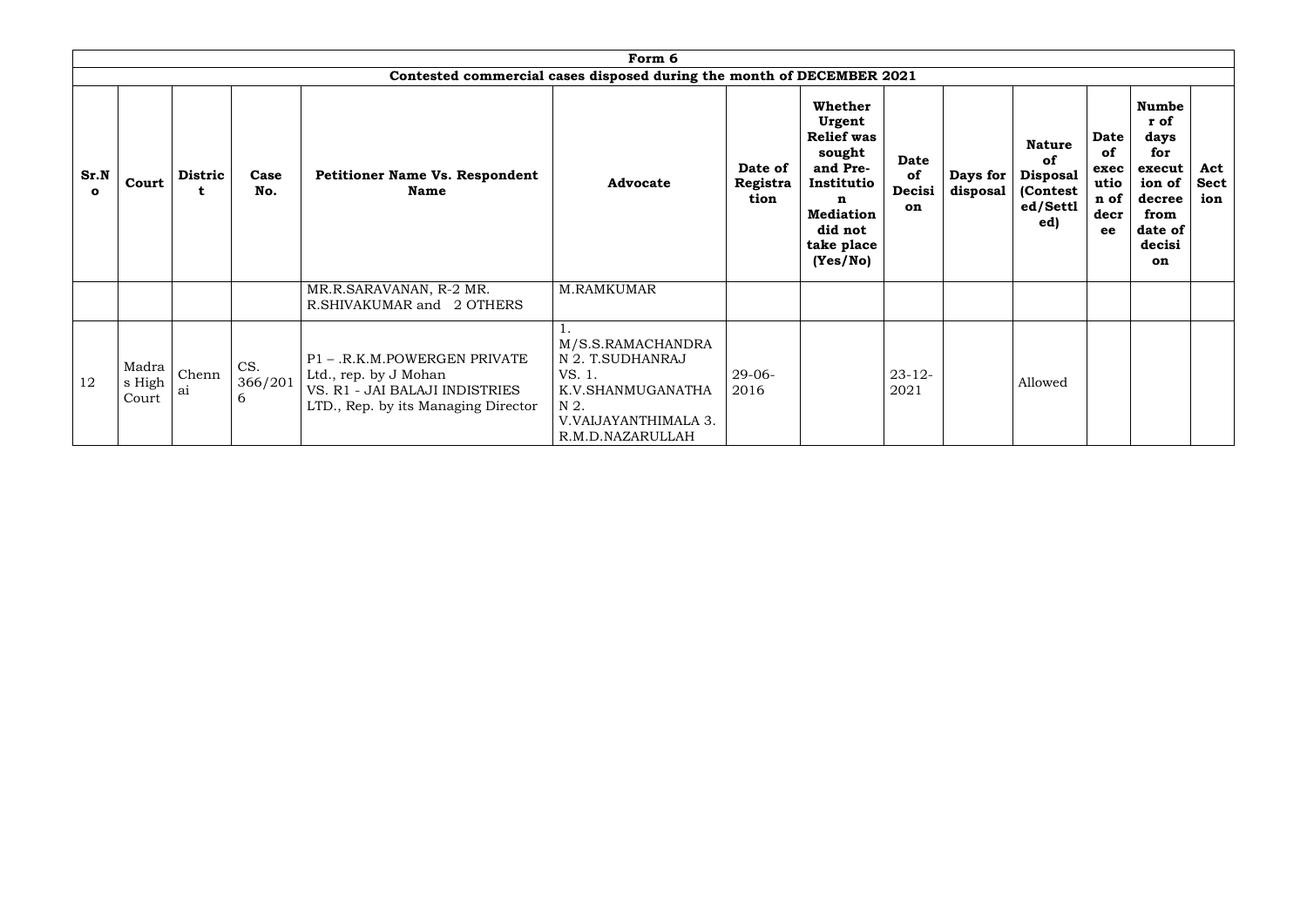| Form 7                                                        |                 |                                                              |                                                      |                                                       |                                                             |  |  |  |  |  |  |  |
|---------------------------------------------------------------|-----------------|--------------------------------------------------------------|------------------------------------------------------|-------------------------------------------------------|-------------------------------------------------------------|--|--|--|--|--|--|--|
| Summary of Commercial Cases during the month of DECEMBER 2021 |                 |                                                              |                                                      |                                                       |                                                             |  |  |  |  |  |  |  |
| <b>Sr.No Court</b>                                            | <b>District</b> | Total number of cases pending<br>on the 1st day of the month | Total number of cases instituted<br>during the month | Total number of<br>cases disposed<br>during the month | Total number of cases<br>pending at the end of the<br>month |  |  |  |  |  |  |  |
| Commercial Court                                              | Chennai         | 797                                                          | 19                                                   | 29                                                    | 787                                                         |  |  |  |  |  |  |  |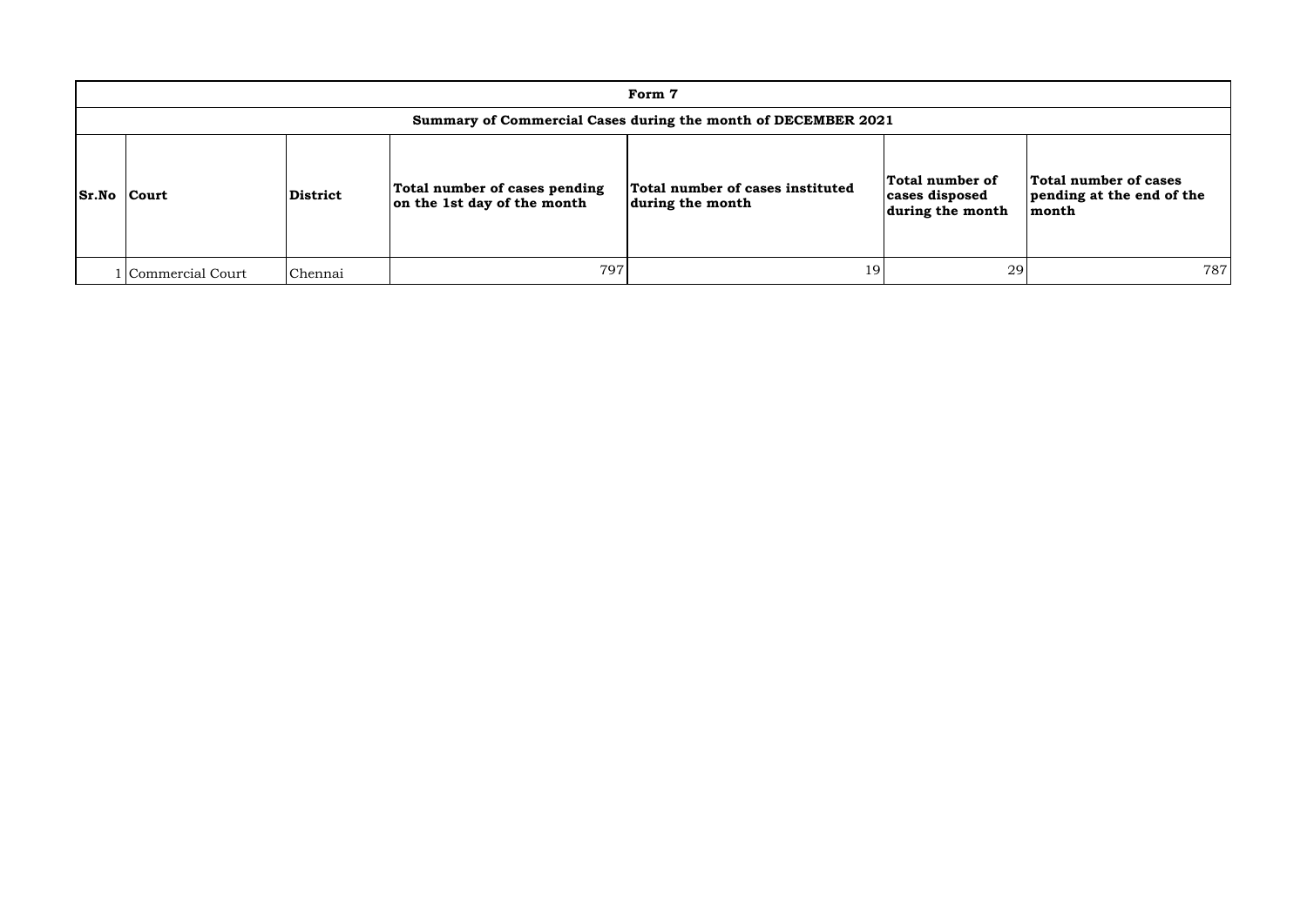# **DECEMBER 2021 COMMERCIAL APPELLATE DIVISION OF MADRAS HIGH COURT**

| Form 1                                                         |                                   |             |                                                      |                 |                                  |                        |                         |                      |  |  |  |  |
|----------------------------------------------------------------|-----------------------------------|-------------|------------------------------------------------------|-----------------|----------------------------------|------------------------|-------------------------|----------------------|--|--|--|--|
| List of cases e-filed/e-mail during the month of DECEMBER 2021 |                                   |             |                                                      |                 |                                  |                        |                         |                      |  |  |  |  |
| <b>Sr.No Court</b>                                             | $ {\rm District} \Big  {\rm No}.$ | <b>Case</b> | <b>Petitioner Name Vs.</b><br><b>Respondent Name</b> | <b>Advocate</b> | <b>Advocate Mobile</b><br>Number | Advocate E-<br>mail Id | Date of<br>Registration | Date of e-<br>filing |  |  |  |  |
| <b>High Court Commercial</b><br>Appellate                      | Chennai                           | <b>NIL</b>  | $\mathsf{NIL}$                                       | <b>NIL</b>      | <b>NIL</b>                       | <b>NIL</b>             | <b>NIL</b>              | <b>NIL</b>           |  |  |  |  |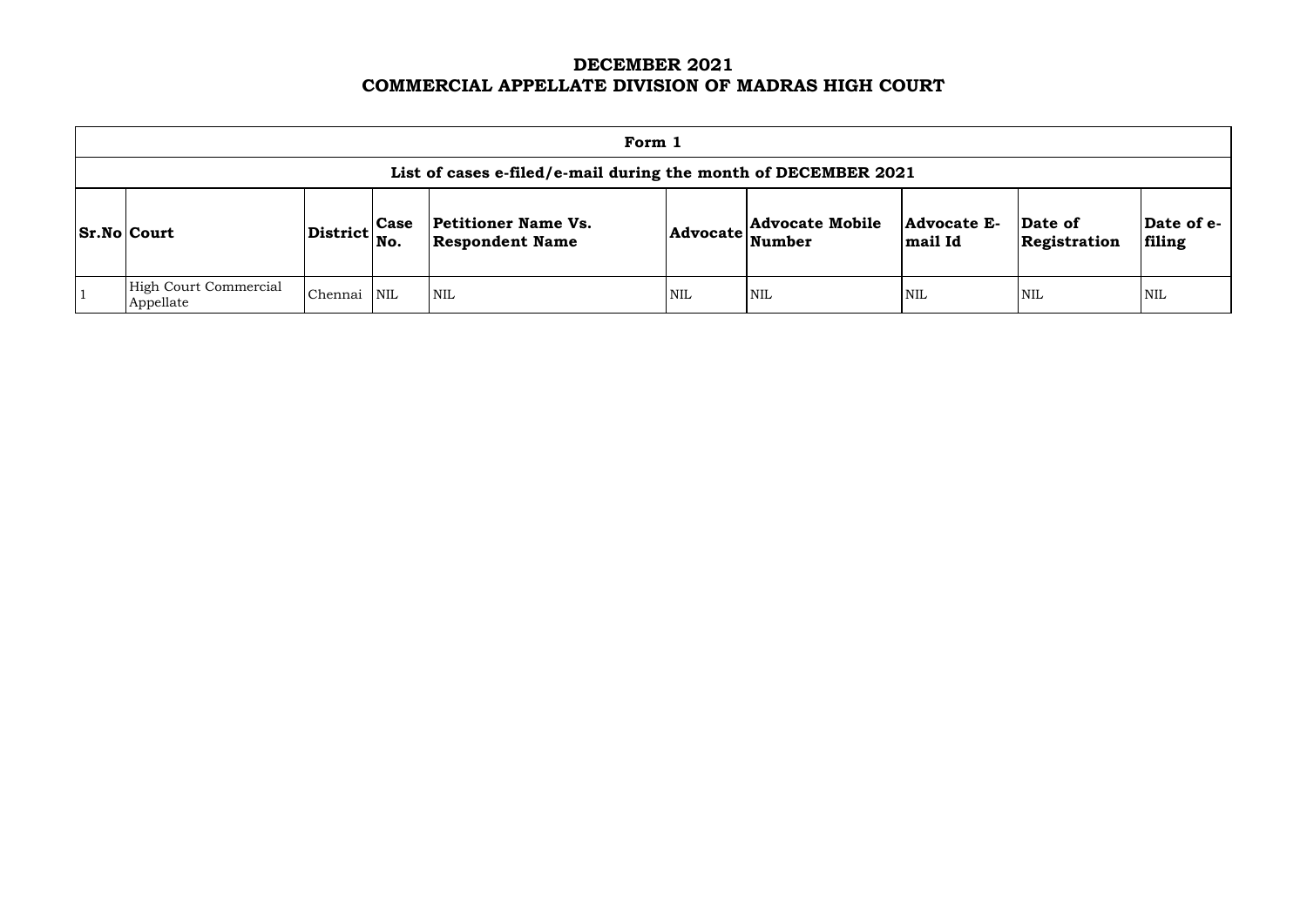| Form 2                                                                                    |          |            |                                                      |                 |                         |                                    |  |  |  |  |  |  |
|-------------------------------------------------------------------------------------------|----------|------------|------------------------------------------------------|-----------------|-------------------------|------------------------------------|--|--|--|--|--|--|
| List of cases in which e-payment of Court fees was made during the month of DECEMBER 2021 |          |            |                                                      |                 |                         |                                    |  |  |  |  |  |  |
| <b>Sr.No Court</b>                                                                        | District | Case No.   | <b>Petitioner Name Vs.</b><br><b>Respondent Name</b> | <b>Advocate</b> | Date of<br>Registration | Date of e-payment of Court<br>Fees |  |  |  |  |  |  |
| High Court Commercial<br>Appellate                                                        | Chennai  | <b>NIL</b> | NIL                                                  | <b>NIL</b>      | NIL                     | NIL                                |  |  |  |  |  |  |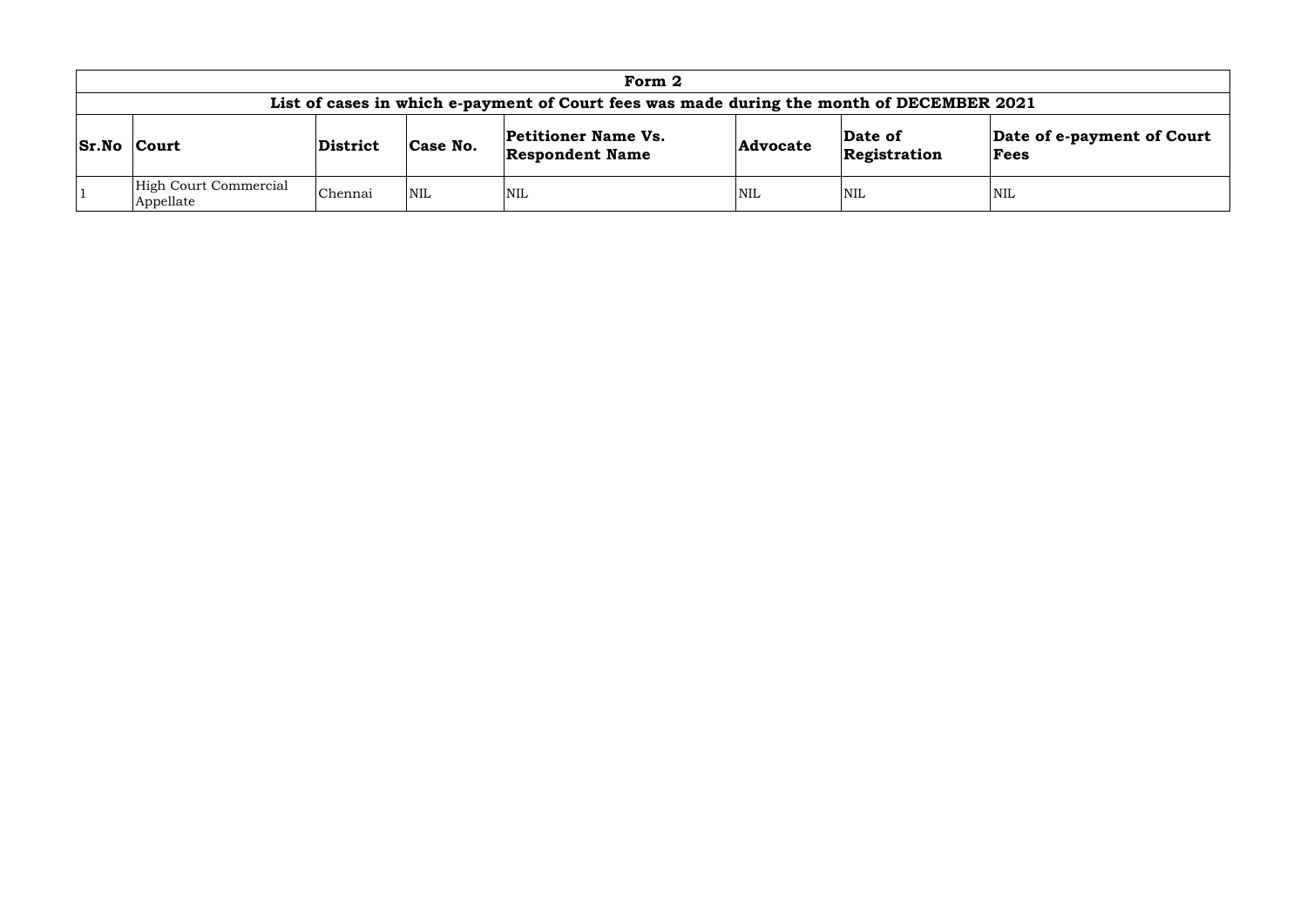|                                                                                                        | Form 3                             |                 |            |                                                      |                 |                         |                                 |  |  |  |  |  |  |
|--------------------------------------------------------------------------------------------------------|------------------------------------|-----------------|------------|------------------------------------------------------|-----------------|-------------------------|---------------------------------|--|--|--|--|--|--|
| List of cases in which Electronic Service of Process has taken place during the month of DECEMBER 2021 |                                    |                 |            |                                                      |                 |                         |                                 |  |  |  |  |  |  |
|                                                                                                        | <b>Sr.No Court</b>                 | <b>District</b> | Case No.   | <b>Petitioner Name Vs.</b><br><b>Respondent Name</b> | <b>Advocate</b> | Date of<br>Registration | Date of Elect<br><b>Process</b> |  |  |  |  |  |  |
|                                                                                                        | High Court Commercial<br>Appellate | Chennai         | <b>NIL</b> | <b>NIL</b>                                           | <b>NIL</b>      | <b>NIL</b>              | NIL                             |  |  |  |  |  |  |

## **Date of Electronic Service of Process**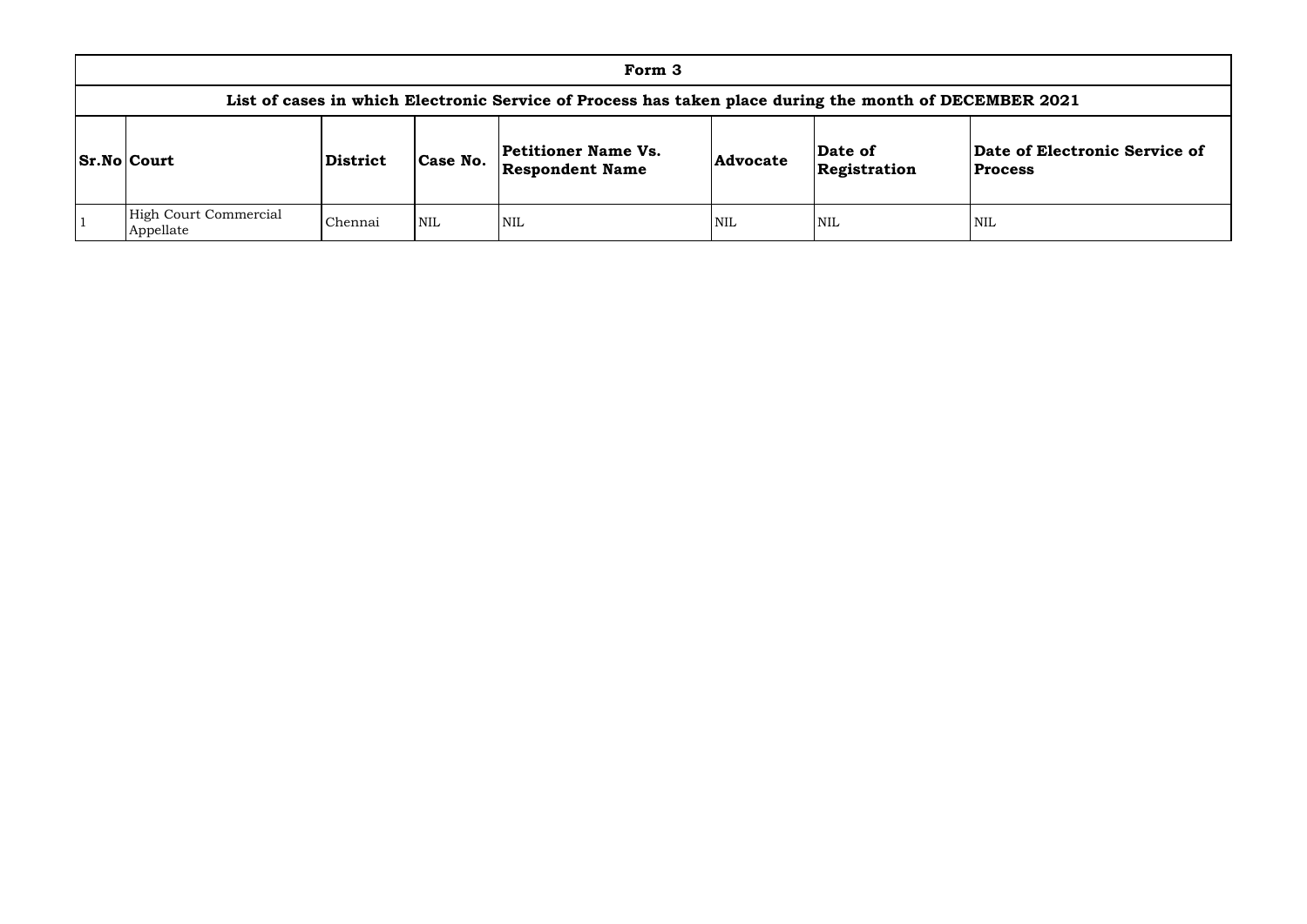| Form 4       |                                                                                 |          |                        |            |                  |                       |  |  |  |  |  |  |  |
|--------------|---------------------------------------------------------------------------------|----------|------------------------|------------|------------------|-----------------------|--|--|--|--|--|--|--|
|              | List of total no. of cases randomly allocated during the month of DECEMBER 2021 |          |                        |            |                  |                       |  |  |  |  |  |  |  |
| <b>Sr.No</b> | Court                                                                           | District | Court Name   Court No. |            | <b>Case Type</b> | Case Count (No. of ca |  |  |  |  |  |  |  |
|              | High Court Commercial Appellate                                                 | Chennai  | NIL                    | <b>NIL</b> | NIL              | <b>NIL</b>            |  |  |  |  |  |  |  |

# **Sr.No Court District Court Name Court No. Case Type Case Count (No. of cases randomly allocated)**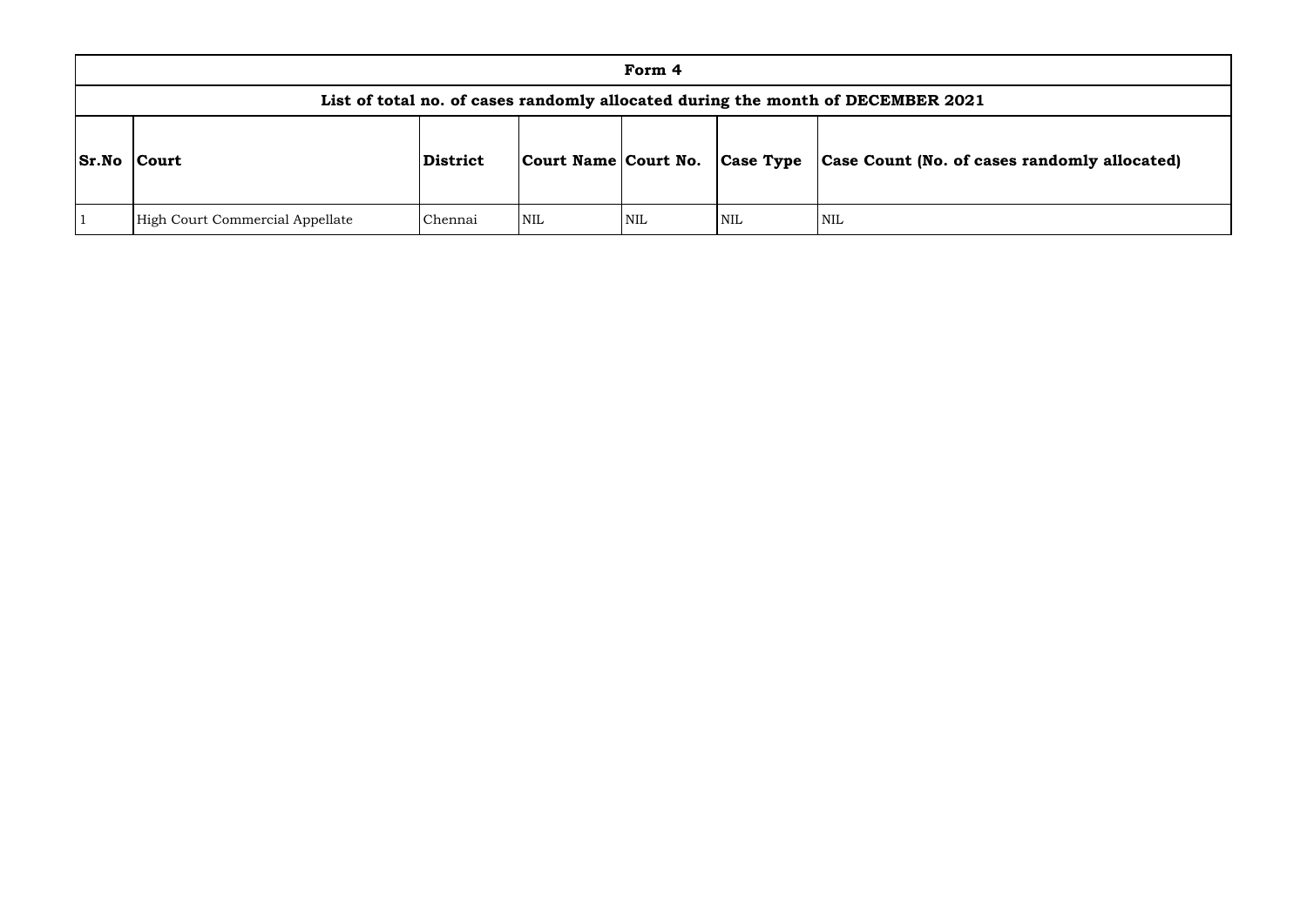| Form 5                                                                                    |                 |            |                                                      |     |                                                                            |                    |  |  |  |  |  |  |
|-------------------------------------------------------------------------------------------|-----------------|------------|------------------------------------------------------|-----|----------------------------------------------------------------------------|--------------------|--|--|--|--|--|--|
| List of cases in which Case Management Hearing was held during the month of DECEMBER 2021 |                 |            |                                                      |     |                                                                            |                    |  |  |  |  |  |  |
| <b>Sr.No Court</b>                                                                        | <b>District</b> | Case No.   | <b>Petitioner Name Vs.</b><br><b>Respondent Name</b> |     | Date of<br>$ {\bf Advocate} \overline{\bf \mathop{Resistration}\nolimits}$ | Date of<br>Hearing |  |  |  |  |  |  |
| <b>High Court Commercial</b><br>Appellate                                                 | Chennai         | <b>NIL</b> | <b>NIL</b>                                           | NIL | <b>NIL</b>                                                                 | <b>NIL</b>         |  |  |  |  |  |  |

# **Date of Case Management Hearing**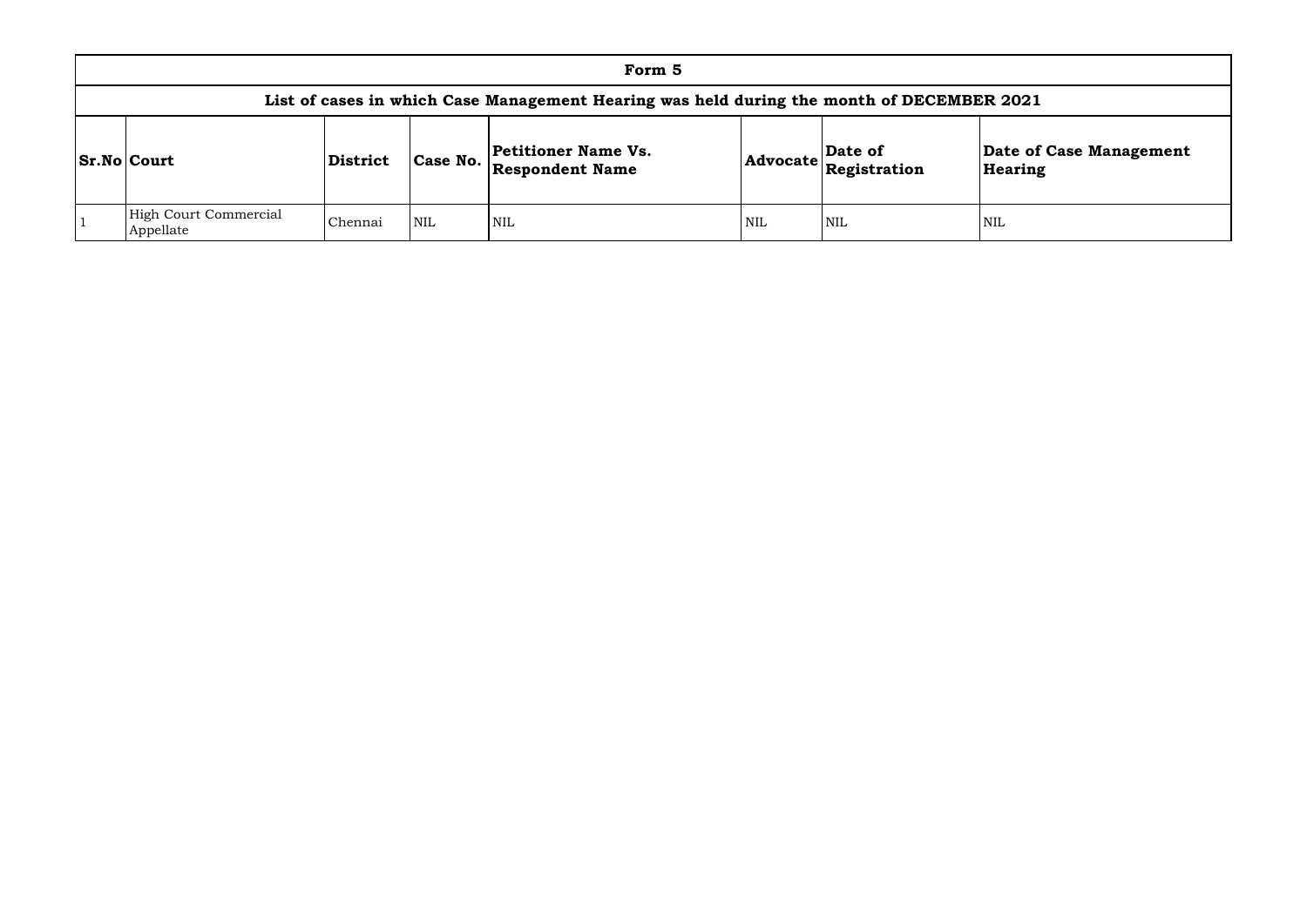|                  |                                              |                 |                                    | Form 6                                                                                                                                                                                                                                                                                                    |                              |                             |                                                                                                                                                 |                                |                              |                                                                |                                                 |                                                                                                         |                           |
|------------------|----------------------------------------------|-----------------|------------------------------------|-----------------------------------------------------------------------------------------------------------------------------------------------------------------------------------------------------------------------------------------------------------------------------------------------------------|------------------------------|-----------------------------|-------------------------------------------------------------------------------------------------------------------------------------------------|--------------------------------|------------------------------|----------------------------------------------------------------|-------------------------------------------------|---------------------------------------------------------------------------------------------------------|---------------------------|
|                  |                                              |                 |                                    | Contested commercial cases disposed during the month of DECEMBER 2021                                                                                                                                                                                                                                     |                              |                             |                                                                                                                                                 |                                |                              |                                                                |                                                 |                                                                                                         |                           |
| Sr.<br><b>No</b> | Court                                        | <b>District</b> | Case<br>No.                        | <b>Petitioner Name Vs. Respondent Name</b>                                                                                                                                                                                                                                                                | <b>Advocate</b>              | Date of<br>Registr<br>ation | Whether<br>Urgent<br><b>Relief</b><br>was<br>sought<br>and Pre-<br>Institutio<br>n<br><b>Mediatio</b><br>n did not<br>take<br>place<br>(Yes/No) | Date of<br><b>Decisio</b><br>n | Day<br>s for<br>disp<br>osal | <b>Nature of</b><br><b>Disposal</b><br>(Contested/<br>Settled) | Date<br>of<br>exec<br>ution<br>of<br>decre<br>e | <b>Numbe</b><br>r of<br>days<br>for<br>execut<br>ion of<br>decree<br>from<br>date<br>of<br>decisi<br>on | Act<br><b>Sec</b><br>tion |
|                  | <b>High Court</b><br>Commercial<br>Appellate | Chennai         | <b>OSA</b><br>CAD.<br>120/<br>2021 | M/S.DHARANI HITECH PROJECT LTD<br>RAILWAY CONTRACTORS, NO.28, ANNAVASAL ST,<br>MAARGUDI- 614 001, TIRUVARUR DIST, TAMIL<br>NADU, REP BY ITS MANAGING DIRECTOR<br><b>VS</b><br>THE GENERAL MANAGER<br>SOUNTHERN RAILWAY, HEAD QUARTERS OFFICE,<br>PARK TOWN, CHENNAI - 600 003 & 1 OTHER                   | M/S.P.SUBB<br><b>A REDDY</b> | $23 - 11 -$<br>2021         |                                                                                                                                                 | $02 - 12$<br>2021              | 9                            | <b>CONTESTED</b>                                               |                                                 |                                                                                                         |                           |
| $\overline{2}$   | <b>High Court</b><br>Commercial<br>Appellate | Chennai         | <b>OSA</b><br>CAD.<br>113/<br>2021 | <b>M.SENTHIL NATHAN</b><br>S/O. M.MANICKAM, SHANTHI APARTMENT, NO.25/6,<br>VYSAR STREET, T.NAGAR, CHENNAI 600 017.<br><b>VS</b><br>KR.PALANIAPPA CHETTIAR<br>S/O. KARUPPAN CHETTIAR, NO.1, AYYAVU STREET,<br>JAFFERKHANPET, CHENNAI 600 088.                                                              | R.JAYAPRAK<br><b>ASH</b>     | $09-11-$<br>2021            |                                                                                                                                                 | $03 - 12 -$<br>2021            | 24                           | <b>SETTLED</b>                                                 |                                                 |                                                                                                         |                           |
| 3                | <b>High Court</b><br>Commercial<br>Appellate | Chennai         | <b>OSA</b><br>CAD.<br>129/<br>2021 | C.K.NANDAGOPALAN<br>OLD NO. 29, NEW NO. 65, 3RD MAIN ROAD GANDHI<br>NAGAR, ADAYAR, CHENNAI 600020.<br><b>VS</b><br>M/S.DIABLISS CONSUMER PRODUCTS PVT LTD<br>REP BY ITS MANAGING DIRECTOR, GROUND FLOOR<br>AND FIRST FLOOR, TYPE II / 20, DR.V.S.I.ESTATE,<br>THIRUVANMIYUR CHENNAI - 600 041. & 5 OTHERS | M/S.VARAM<br>LEGAL           | $06-12-$<br>2021            |                                                                                                                                                 | $15 - 12 -$<br>2021            | 9                            | <b>SETTLED</b>                                                 |                                                 |                                                                                                         |                           |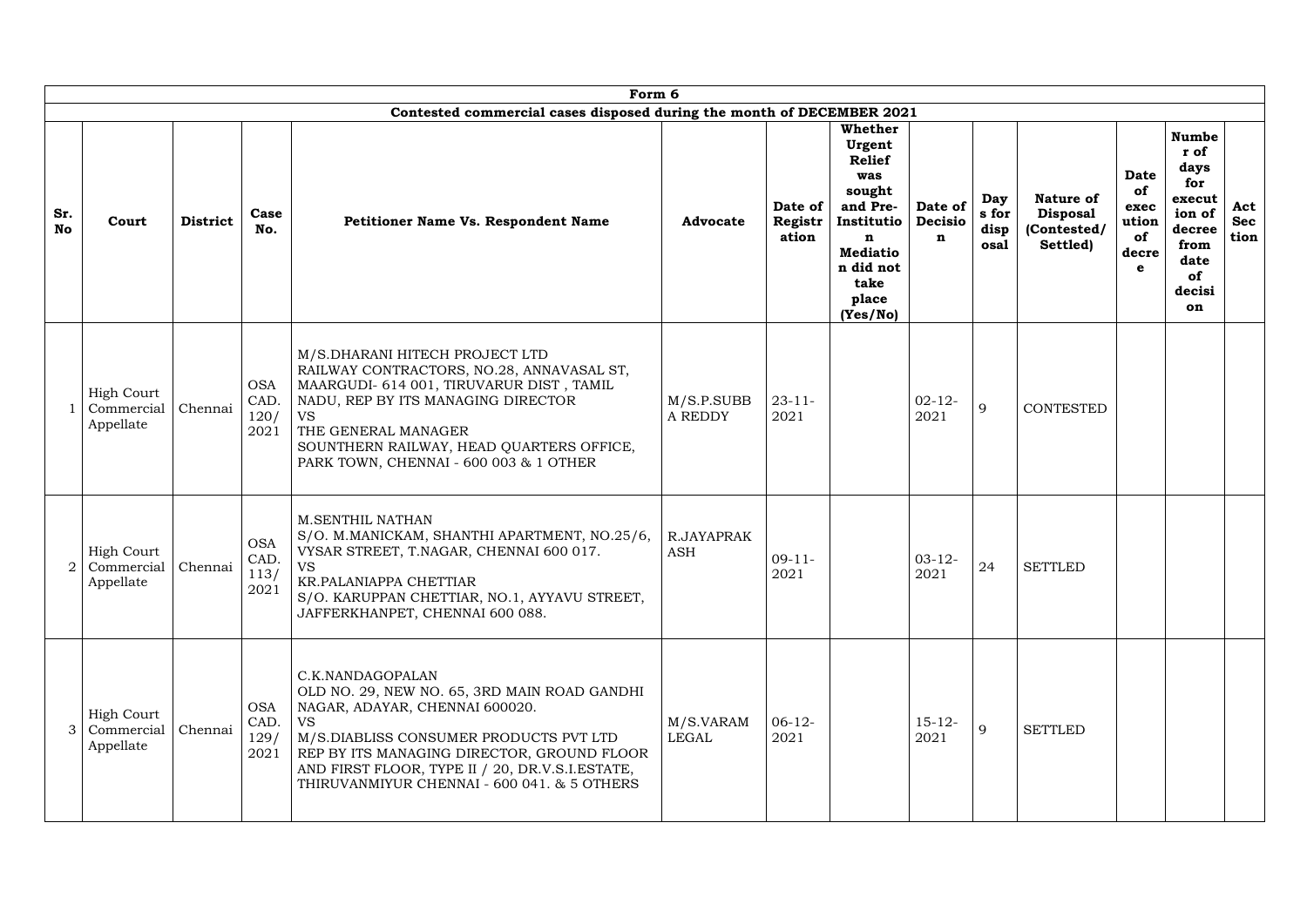|                                                                | Form 6<br>Contested commercial cases disposed during the month of DECEMBER 2021 |                                    |                                                                                                                                                                                                                                                                                                           |                                                           |                             |                                                                                                                                                        |                                |                              |                                                                |                                                        |                                                                                                         |                           |
|----------------------------------------------------------------|---------------------------------------------------------------------------------|------------------------------------|-----------------------------------------------------------------------------------------------------------------------------------------------------------------------------------------------------------------------------------------------------------------------------------------------------------|-----------------------------------------------------------|-----------------------------|--------------------------------------------------------------------------------------------------------------------------------------------------------|--------------------------------|------------------------------|----------------------------------------------------------------|--------------------------------------------------------|---------------------------------------------------------------------------------------------------------|---------------------------|
| Sr.<br>Court<br><b>No</b>                                      | <b>District</b>                                                                 | Case<br>No.                        | <b>Petitioner Name Vs. Respondent Name</b>                                                                                                                                                                                                                                                                | <b>Advocate</b>                                           | Date of<br>Registr<br>ation | <b>Whether</b><br>Urgent<br><b>Relief</b><br>was<br>sought<br>and Pre-<br>Institutio<br>n<br><b>Mediatio</b><br>n did not<br>take<br>place<br>(Yes/No) | Date of<br><b>Decisio</b><br>n | Day<br>s for<br>disp<br>osal | <b>Nature of</b><br><b>Disposal</b><br>(Contested/<br>Settled) | <b>Date</b><br>of<br>exec<br>ution<br>of<br>decre<br>e | <b>Numbe</b><br>r of<br>days<br>for<br>execut<br>ion of<br>decree<br>from<br>date<br>of<br>decisi<br>on | Act<br><b>Sec</b><br>tion |
| <b>High Court</b><br>Commercial<br>$\overline{A}$<br>Appellate | Chennai                                                                         | <b>OSA</b><br>CAD.<br>128/<br>2021 | C.K.NANDAGOPALAN<br>OLD NO. 29, NEW NO. 65, 3RD MAIN ROAD GANDHI<br>NAGAR, ADAYAR, CHENNAI 600020.<br><b>VS</b><br>M/S.DIABLISS CONSUMER PRODUCTS PVT LTD<br>REP BY ITS MANAGING DIRECTOR, GROUND FLOOR<br>AND FIRST FLOOR, TYPE II / 20, DR.V.S.I.ESTATE,<br>THIRUVANMIYUR CHENNAI - 600 041. & 5 OTHERS | M/S.VARAM<br>LEGAL                                        | $06-12-$<br>2021            |                                                                                                                                                        | $15 - 12 -$<br>2021            | 9                            | <b>SETTLED</b>                                                 |                                                        |                                                                                                         |                           |
| <b>High Court</b><br>$5^{\circ}$<br>Commercial  <br>Appellate  | Chennai                                                                         | <b>OSA</b><br>CAD.<br>132/<br>2021 | RECKITT BENCKISER (INDIA) PRIVATE LIMITED<br>HAVING ITS REGISTERED OFFICE AT PLOT NO.48,<br>INSTITUTIONAL AREA SECTOR 32, HARYANA-122001<br><b>VS</b><br><b>ITC LIMITED</b><br>REP. BY ITS CONSTITUTED ATTORNEY<br>MR.P.RAMKUMAR ITC CENTRE, 4TH FLOOR, 760,<br>ANNA SALAI, CHENNAI-600002                | R.SARAVANA<br><b>KUMAR</b><br>M/S.ARUN C.<br><b>MOHAN</b> | $08 - 12 -$<br>2021         |                                                                                                                                                        | $15 - 12 -$<br>2021            |                              | CONTESTED                                                      |                                                        |                                                                                                         |                           |
| <b>High Court</b><br>Commercial<br>6<br>Appellate              | Chennai                                                                         | <b>OSA</b><br>CAD.<br>133/<br>2021 | RECKITT BENCKISER (INDIA) PRIVATE LIMITED<br>HAVING ITS REGISTERED OFFICE AT PLOT NO.48,<br>INSTITUTIONAL AREA SECTOR 32, HARYANA-122001<br><b>VS</b><br><b>ITC LIMITED</b><br>REP. BY ITS CONSTITUTED ATTORNEY<br>MR.P.RAMKUMAR ITC CENTRE, 4TH FLOOR, 760,<br>ANNA SALAI, CHENNAI-600002                | R.SARAVANA<br><b>KUMAR</b><br>M/S.ARUN C.<br><b>MOHAN</b> | $08 - 12 -$<br>2021         |                                                                                                                                                        | $15 - 12$<br>2021              | $\overline{7}$               | CONTESTED                                                      |                                                        |                                                                                                         |                           |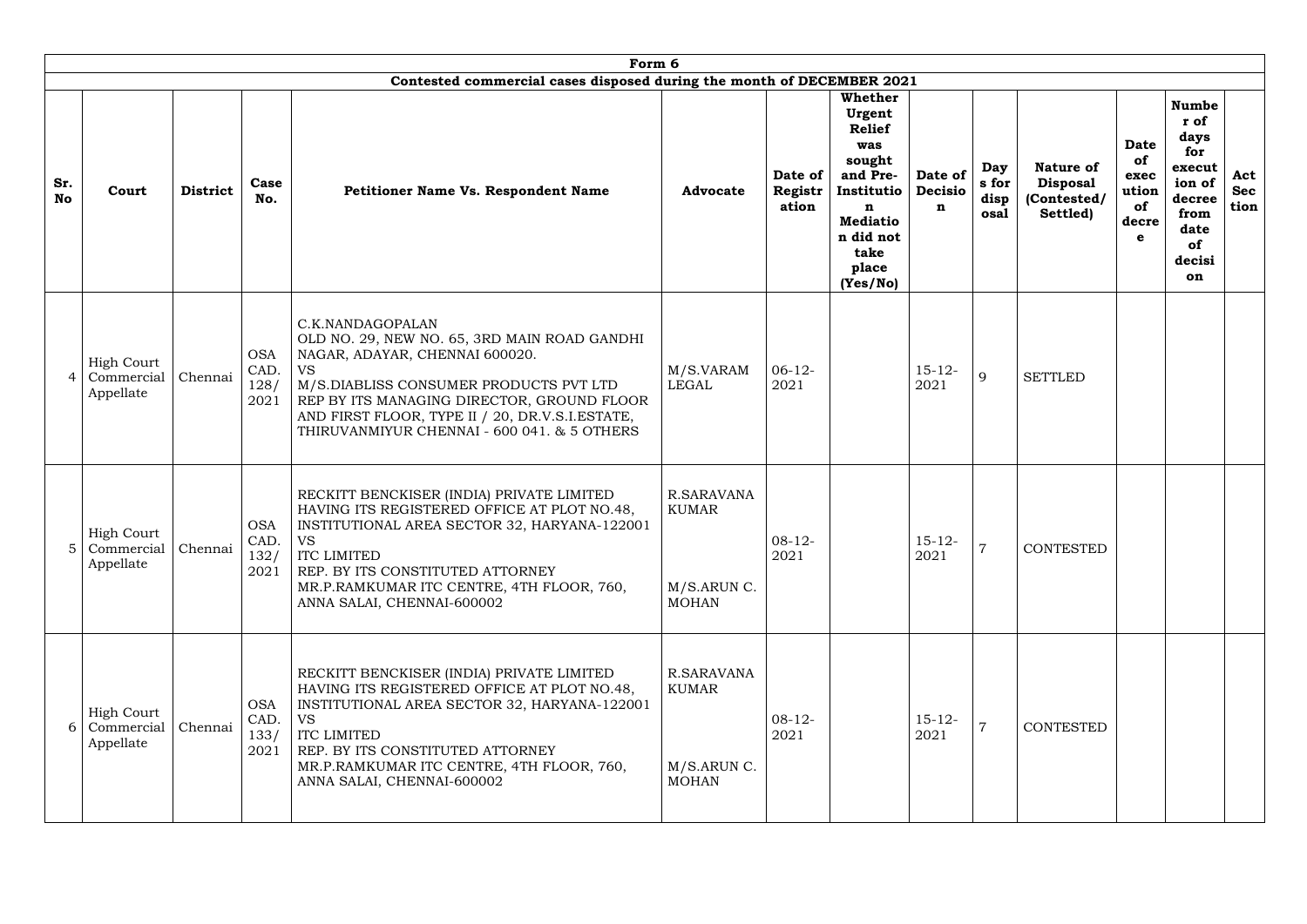|                  | Form 6<br>Contested commercial cases disposed during the month of DECEMBER 2021 |         |                                    |                                                                                                                                                                                                                                                                                                                                                          |                                                                     |                             |                                                                                                                                                        |                                |                              |                                                                |                                                        |                                                                                                                |                           |  |
|------------------|---------------------------------------------------------------------------------|---------|------------------------------------|----------------------------------------------------------------------------------------------------------------------------------------------------------------------------------------------------------------------------------------------------------------------------------------------------------------------------------------------------------|---------------------------------------------------------------------|-----------------------------|--------------------------------------------------------------------------------------------------------------------------------------------------------|--------------------------------|------------------------------|----------------------------------------------------------------|--------------------------------------------------------|----------------------------------------------------------------------------------------------------------------|---------------------------|--|
| Sr.<br><b>No</b> | <b>District</b><br>Court                                                        |         | Case<br>No.                        | <b>Petitioner Name Vs. Respondent Name</b>                                                                                                                                                                                                                                                                                                               | <b>Advocate</b>                                                     | Date of<br>Registr<br>ation | <b>Whether</b><br>Urgent<br><b>Relief</b><br>was<br>sought<br>and Pre-<br>Institutio<br>n<br><b>Mediatio</b><br>n did not<br>take<br>place<br>(Yes/No) | Date of<br><b>Decisio</b><br>n | Day<br>s for<br>disp<br>osal | <b>Nature of</b><br><b>Disposal</b><br>(Contested/<br>Settled) | <b>Date</b><br>of<br>exec<br>ution<br>of<br>decre<br>e | <b>Numbe</b><br>r of<br>days<br>for<br>execut<br>ion of<br>decree<br>from<br>date<br>of<br>decisi<br><b>on</b> | Act<br><b>Sec</b><br>tion |  |
|                  | <b>High Court</b><br>Commercial<br>Appellate                                    | Chennai | <b>OSA</b><br>CAD.<br>134/<br>2021 | RECKITT BENCKISER (INDIA) PRIVATE LIMITED<br>HAVING ITS REGISTERED OFFICE AT PLOT NO.48,<br>INSTITUTIONAL AREA SECTOR 32, HARYANA-122001<br><b>VS</b><br><b>ITC LIMITED</b><br>REP. BY ITS CONSTITUTED ATTORNEY<br>MR.P.RAMKUMAR ITC CENTRE, 4TH FLOOR, 760,<br>ANNA SALAI, CHENNAI-600002                                                               | R.SARAVANA<br><b>KUMAR</b><br>M/S.ARUN C.<br><b>MOHAN</b>           | $08 - 12 -$<br>2021         |                                                                                                                                                        | $15 - 12$<br>2021              | $\overline{7}$               | <b>CONTESTED</b>                                               |                                                        |                                                                                                                |                           |  |
| 8                | <b>High Court</b><br>Commercial<br>Appellate                                    | Chennai | <b>OSA</b><br>CAD.<br>135/<br>2021 | <b>CIPLA LIMITED</b><br>106A, 106/108 GROUND AND FIRST, ALAPAKKAM<br>MAIN ROAD, ALAPAKKAM, CHENNAI 600 116. ALSO<br>AT CIPLA HOUSE, PENINSULA BUSINESS PARK,<br>GANPATRAO KADAM MARG, LOWER PAREL, MUMBAI<br>400 013.<br><b>VS</b><br>SUN PHARMACEUTICAL INDUSTRIES LTD.,<br>DOOR NO.8, PLOT NO.3, OLD TOWER BLOCK<br>STREET, NANDANAM, CHENNAI 600 035. | M/S.K.PREM<br><b>CHANDAR</b><br>M/S.RAJESH<br><b>RAMANATHA</b><br>N | $09-12-$<br>2021            |                                                                                                                                                        | $15 - 12$<br>2021              | 6                            | <b>SETTLED</b>                                                 |                                                        |                                                                                                                |                           |  |
| 9                | <b>High Court</b><br>Commercial<br>Appellate                                    | Chennai | <b>OSA</b><br>CAD.<br>136/<br>2021 | <b>CIPLA LIMITED</b><br>106A, 106/108 GROUND AND FIRST, ALAPAKKAM<br>MAIN ROAD, ALAPAKKAM, CHENNAI 600 116. ALSO<br>AT CIPLA HOUSE, PENINSULA BUSINESS PARK,<br>GANPATRAO KADAM MARG, LOWER PAREL, MUMBAI<br>400 013.<br><b>VS</b><br>SUN PHARMACEUTICAL INDUSTRIES LTD.,<br>DOOR NO.8, PLOT NO.3, OLD TOWER BLOCK<br>STREET, NANDANAM, CHENNAI 600 035. | M/S.K.PREM<br><b>CHANDAR</b><br>M/S.RAJESH<br><b>RAMANATHA</b><br>N | $09-12-$<br>2021            |                                                                                                                                                        | $15 - 12 -$<br>2021            | 6                            | <b>SETTLED</b>                                                 |                                                        |                                                                                                                |                           |  |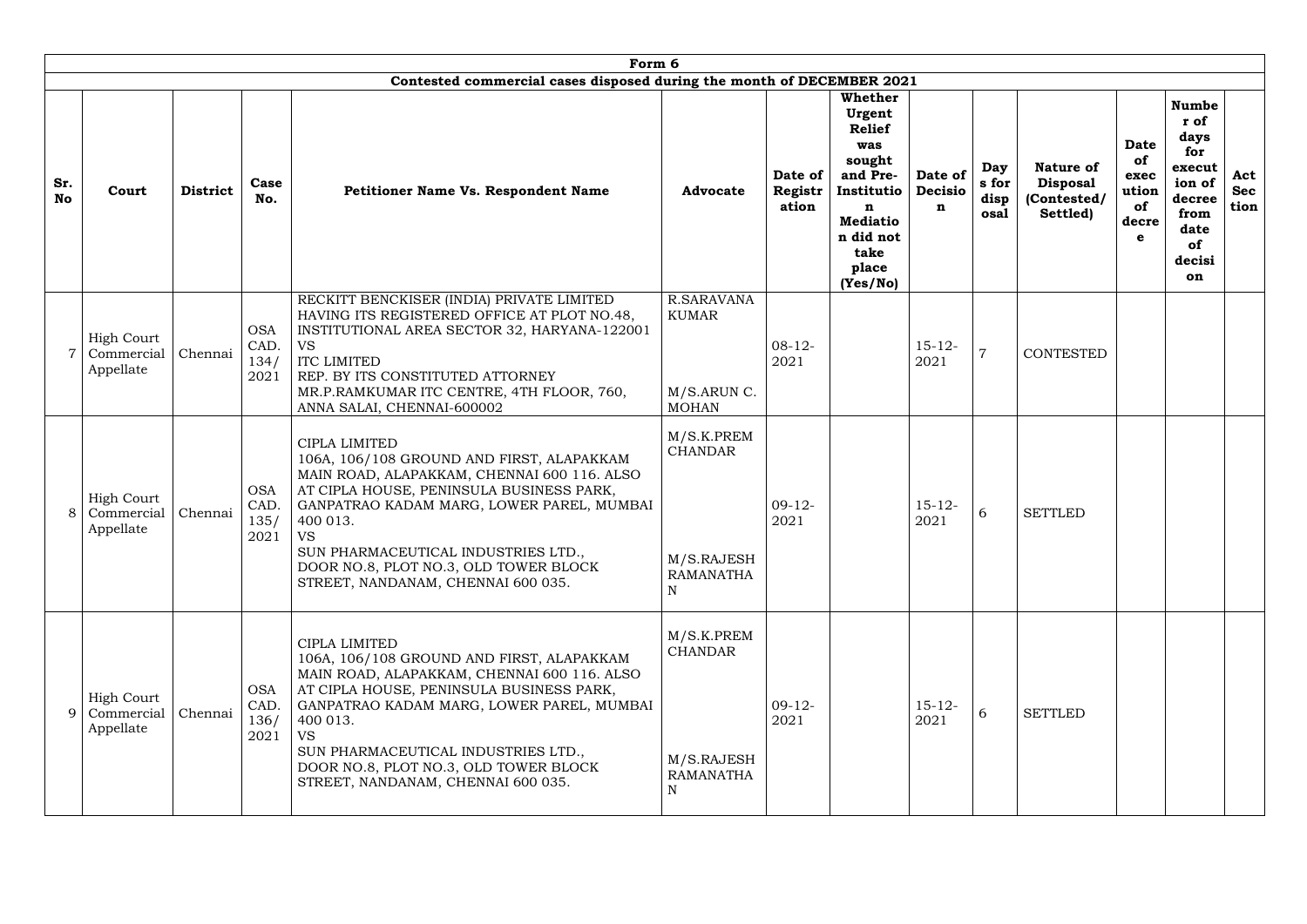|                  | Form 6                                                 |                 |                                    |                                                                                                                                                                                                                                                                                                                                                          |                                                                      |                             |                                                                                                                                                 |                                |                              |                                                                |                                                        |                                                                                                                |                           |
|------------------|--------------------------------------------------------|-----------------|------------------------------------|----------------------------------------------------------------------------------------------------------------------------------------------------------------------------------------------------------------------------------------------------------------------------------------------------------------------------------------------------------|----------------------------------------------------------------------|-----------------------------|-------------------------------------------------------------------------------------------------------------------------------------------------|--------------------------------|------------------------------|----------------------------------------------------------------|--------------------------------------------------------|----------------------------------------------------------------------------------------------------------------|---------------------------|
|                  |                                                        |                 |                                    | Contested commercial cases disposed during the month of DECEMBER 2021                                                                                                                                                                                                                                                                                    |                                                                      |                             |                                                                                                                                                 |                                |                              |                                                                |                                                        |                                                                                                                |                           |
| Sr.<br><b>No</b> | Court                                                  | <b>District</b> | Case<br>No.                        | <b>Petitioner Name Vs. Respondent Name</b>                                                                                                                                                                                                                                                                                                               | <b>Advocate</b>                                                      | Date of<br>Registr<br>ation | Whether<br>Urgent<br><b>Relief</b><br>was<br>sought<br>and Pre-<br>Institutio<br>n<br><b>Mediatio</b><br>n did not<br>take<br>place<br>(Yes/No) | Date of<br><b>Decisio</b><br>n | Day<br>s for<br>disp<br>osal | <b>Nature of</b><br><b>Disposal</b><br>(Contested/<br>Settled) | <b>Date</b><br>0f<br>exec<br>ution<br>of<br>decre<br>e | <b>Numbe</b><br>r of<br>days<br>for<br>execut<br>ion of<br>decree<br>from<br>date<br><b>of</b><br>decisi<br>on | Act<br><b>Sec</b><br>tion |
| 10               | <b>High Court</b><br>Commercial<br>Appellate           | Chennai         | <b>OSA</b><br>CAD.<br>137/<br>2021 | <b>CIPLA LIMITED</b><br>106A, 106/108 GROUND AND FIRST, ALAPAKKAM<br>MAIN ROAD, ALAPAKKAM, CHENNAI 600 116. ALSO<br>AT CIPLA HOUSE, PENINSULA BUSINESS PARK,<br>GANPATRAO KADAM MARG, LOWER PAREL, MUMBAI<br>400 013.<br><b>VS</b><br>SUN PHARMACEUTICAL INDUSTRIES LTD.,<br>DOOR NO.8, PLOT NO.3, OLD TOWER BLOCK<br>STREET, NANDANAM, CHENNAI 600 035. | M/S.K.PREM<br><b>CHANDAR</b><br>M/S.RAJESH<br><b>RAMANATHA</b><br>N  | $09-12-$<br>2021            |                                                                                                                                                 | $15 - 12$<br>2021              | 6                            | <b>SETTLED</b>                                                 |                                                        |                                                                                                                |                           |
|                  | <b>High Court</b><br>Commercial   Chennai<br>Appellate |                 | <b>OSA</b><br>CAD.<br>138/<br>2021 | <b>CIPLA LIMITED</b><br>106A, 106/108 GROUND AND FIRST, ALAPAKKAM<br>MAIN ROAD, ALAPAKKAM, CHENNAI 600 116. ALSO<br>AT CIPLA HOUSE, PENINSULA BUSINESS PARK,<br>GANPATRAO KADAM MARG, LOWER PAREL, MUMBAI<br>400 013.<br><b>VS</b><br>SUN PHARMACEUTICAL INDUSTRIES LTD.,<br>DOOR NO.8, PLOT NO.3, OLD TOWER BLOCK<br>STREET, NANDANAM, CHENNAI 600 035. | M/S.K.PREM<br><b>CHANDAR</b><br>M/S.RAJESH<br><b>RAMANATHA</b><br>N  | $09-12-$<br>2021            |                                                                                                                                                 | $15 - 12 -$<br>2021            | 6                            | <b>SETTLED</b>                                                 |                                                        |                                                                                                                |                           |
| 12               | <b>High Court</b><br>Commercial<br>Appellate           | Chennai         | <b>OSA</b><br>CAD.<br>139/<br>2021 | CIPLA LIMITED<br>106A, 106/108 GROUND AND FIRST, ALAPAKKAM<br>MAIN ROAD, ALAPAKKAM, CHENNAI 600 116. ALSO<br>AT CIPLA HOUSE, PENINSULA BUSINESS PARK,<br>GANPATRAO KADAM MARG, LOWER PAREL, MUMBAI<br>400 013.<br><b>VS</b><br>SUN PHARMACEUTICAL INDUSTRIES LTD.,<br>DOOR NO.8, PLOT NO.3, OLD TOWER BLOCK<br>STREET, NANDANAM, CHENNAI 600 035.        | M/S.K.PREM<br><b>CHANDAR</b><br>M/S.RAJESH<br>RAMANATHA<br>${\bf N}$ | $09-12-$<br>2021            |                                                                                                                                                 | $15 - 12$<br>2021              | 6                            | <b>SETTLED</b>                                                 |                                                        |                                                                                                                |                           |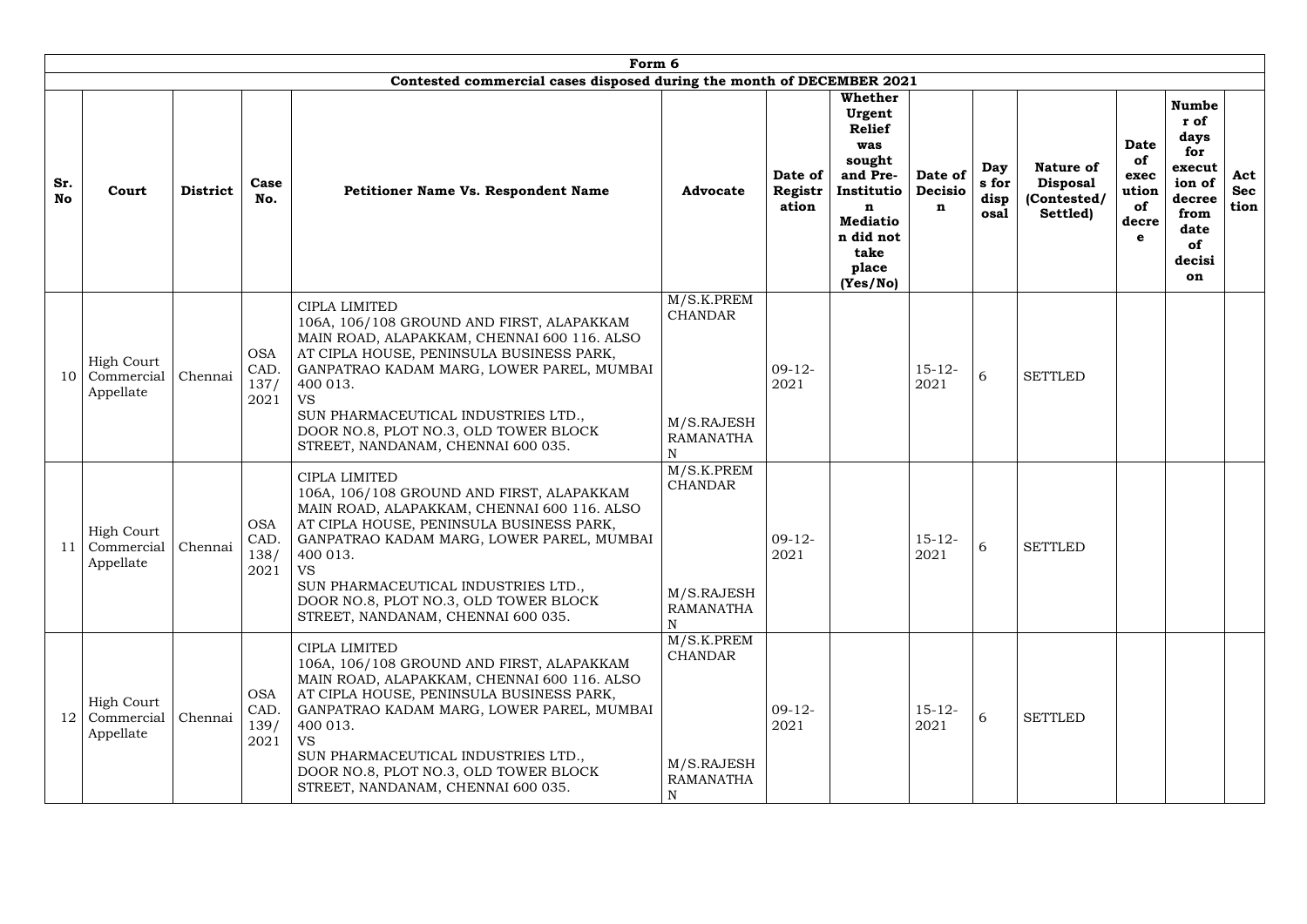|                  | Form 6                                          |                 |                                    |                                                                                                                                                                                                                                                                                                                                                                                                             |                                                                                            |                             |                                                                                                                                                 |                                |                              |                                                                |                                                 |                                                                                                                |                           |
|------------------|-------------------------------------------------|-----------------|------------------------------------|-------------------------------------------------------------------------------------------------------------------------------------------------------------------------------------------------------------------------------------------------------------------------------------------------------------------------------------------------------------------------------------------------------------|--------------------------------------------------------------------------------------------|-----------------------------|-------------------------------------------------------------------------------------------------------------------------------------------------|--------------------------------|------------------------------|----------------------------------------------------------------|-------------------------------------------------|----------------------------------------------------------------------------------------------------------------|---------------------------|
|                  |                                                 |                 |                                    | Contested commercial cases disposed during the month of DECEMBER 2021                                                                                                                                                                                                                                                                                                                                       |                                                                                            |                             |                                                                                                                                                 |                                |                              |                                                                |                                                 |                                                                                                                |                           |
| Sr.<br><b>No</b> | Court                                           | <b>District</b> | Case<br>No.                        | <b>Petitioner Name Vs. Respondent Name</b>                                                                                                                                                                                                                                                                                                                                                                  | <b>Advocate</b>                                                                            | Date of<br>Registr<br>ation | Whether<br>Urgent<br><b>Relief</b><br>was<br>sought<br>and Pre-<br>Institutio<br>n<br><b>Mediatio</b><br>n did not<br>take<br>place<br>(Yes/No) | Date of<br><b>Decisio</b><br>n | Day<br>s for<br>disp<br>osal | <b>Nature of</b><br><b>Disposal</b><br>(Contested/<br>Settled) | Date<br>of<br>exec<br>ution<br>of<br>decre<br>e | <b>Numbe</b><br>r of<br>days<br>for<br>execut<br>ion of<br>decree<br>from<br>date<br>of<br>decisi<br><b>on</b> | Act<br><b>Sec</b><br>tion |
| 13               | <b>High Court</b><br>Commercial<br>Appellate    | Chennai         | <b>OSA</b><br>CAD.<br>140/<br>2021 | <b>CIPLA LIMITED</b><br>106A, 106/108 GROUND AND FIRST, ALAPAKKAM<br>MAIN ROAD, ALAPAKKAM, CHENNAI 600 116. ALSO<br>AT CIPLA HOUSE, PENINSULA BUSINESS PARK,<br>GANPATRAO KADAM MARG, LOWER PAREL, MUMBAI<br>400 013.<br><b>VS</b><br>SUN PHARMACEUTICAL INDUSTRIES LTD.,<br>DOOR NO.8, PLOT NO.3, OLD TOWER BLOCK<br>STREET, NANDANAM, CHENNAI 600 035.                                                    | M/S.K.PREM<br><b>CHANDAR</b><br>M/S.RAJESH<br><b>RAMANATHA</b><br>$\mathbf N$              | $09-12-$<br>2021            |                                                                                                                                                 | $15 - 12$<br>2021              | 6                            | <b>SETTLED</b>                                                 |                                                 |                                                                                                                |                           |
|                  | <b>High Court</b><br>14 Commercial<br>Appellate | Chennai         | <b>OSA</b><br>CAD.<br>131/<br>2021 | URC CONSTRUCTION (P) LTD<br>NO.119, POWER HOUSE ROAD, ERODE 638 001,<br>TAMILNADU<br><b>VS</b><br>THE GENERAL MANAGER<br>SOUTHERN RAILWAY, HEAD QUARTERS OFFICE,<br>PARK TOWN, CHENNAI 600 003. & 1 OTHER                                                                                                                                                                                                   | M/S.P.SUBB<br><b>A REDDY</b>                                                               | $07-12-$<br>2021            |                                                                                                                                                 | $16 - 12$<br>2021              | 9                            | <b>SETTLED</b>                                                 |                                                 |                                                                                                                |                           |
| 15 <sub>1</sub>  | <b>High Court</b><br>Commercial<br>Appellate    | Chennai         | <b>OSA</b><br>CAD.<br>145/<br>2021 | KRIKES CINE CREATIONS<br>REPRESENTED BY ITS PROPRIETOR,<br>MR.SRIDHARAN, HAVING REGISTERED OFFICE AT<br>NO.35/2, SECOND MAIN ROAD, KALAIMAGAL<br>NAGAR, EKKATTUTHANGA, CHENNAI 600 032.<br><b>VS</b><br>STUDIO GREEN FILMS PRIVATE LIMITED<br>REPRESENTED BY ITS DIRECTOR,<br>MR.KE.GNANAVELRAJA, HAVING ITS OFFICE AT<br>NO.13/6, BLOCK NO.140, 2ND FLOOR,<br>THANIKAHALAM ROAD, T.NAGAR, CHENNAI 600 017. | M/S.PL.NARA<br><b>YANAN</b><br>M/S.VIJAYAN<br><b>SUBRAMANIA</b><br>$\overline{\mathbf{N}}$ | $16 - 12$<br>2021           |                                                                                                                                                 | $17 - 12$<br>2021              |                              | <b>SETTLED</b>                                                 |                                                 |                                                                                                                |                           |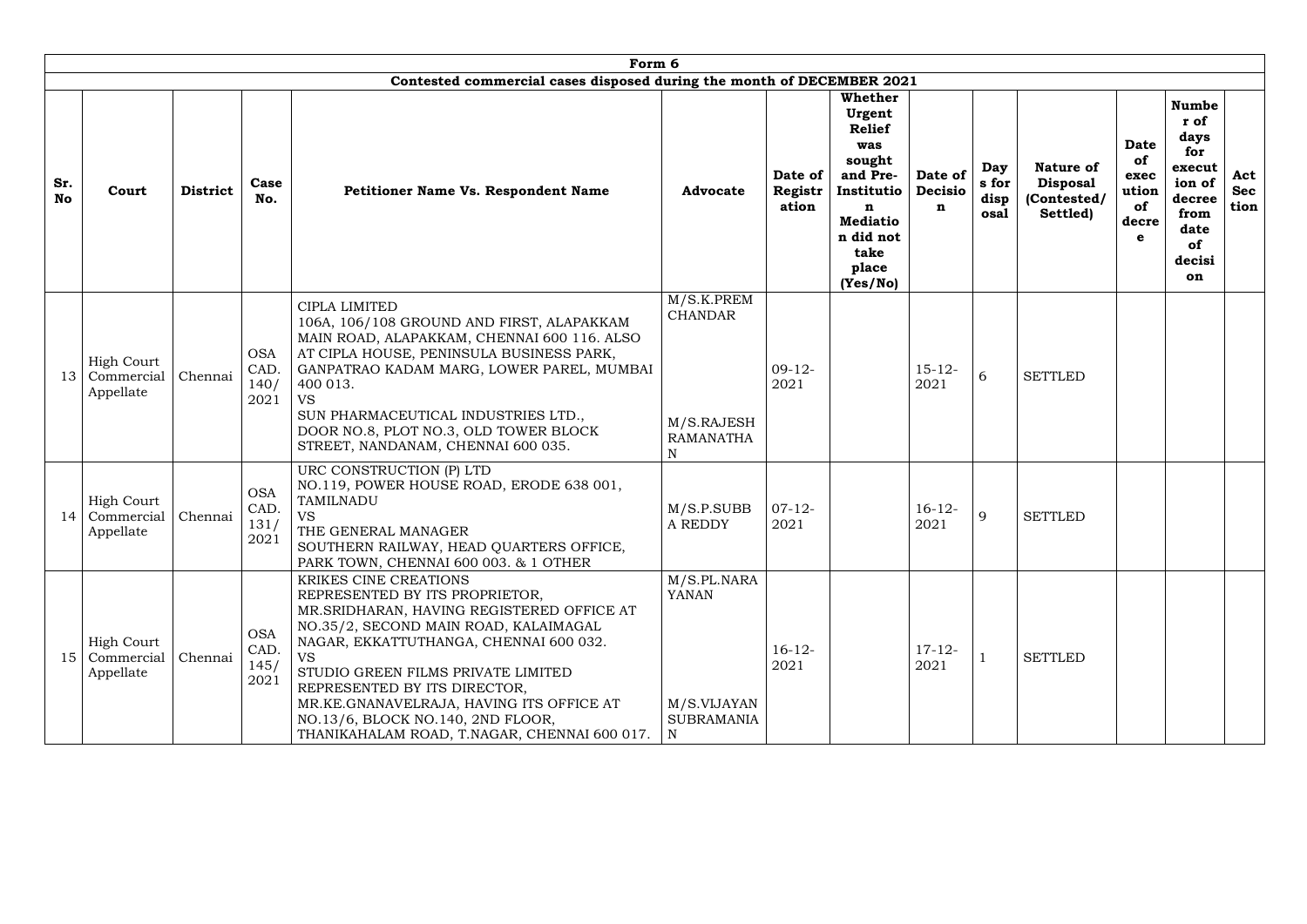|                                                                                                                                                                                                                                                                                                | Form 7                                                        |         |     |    |    |     |  |  |  |  |
|------------------------------------------------------------------------------------------------------------------------------------------------------------------------------------------------------------------------------------------------------------------------------------------------|---------------------------------------------------------------|---------|-----|----|----|-----|--|--|--|--|
|                                                                                                                                                                                                                                                                                                | Summary of Commercial Cases during the month of DECEMBER 2021 |         |     |    |    |     |  |  |  |  |
| Total number of cases<br>Total number of cases<br>Total number of cases<br>Total number of<br><b>Sr.No Court</b><br>cases pending on the instituted during the<br>pending at the end of<br>disposed during the<br>District<br>$\vert$ 1st day of the month $\vert$ month<br>the month<br>month |                                                               |         |     |    |    |     |  |  |  |  |
|                                                                                                                                                                                                                                                                                                | High Court Commercial Appellate                               | Chennai | 121 | 46 | 15 | 152 |  |  |  |  |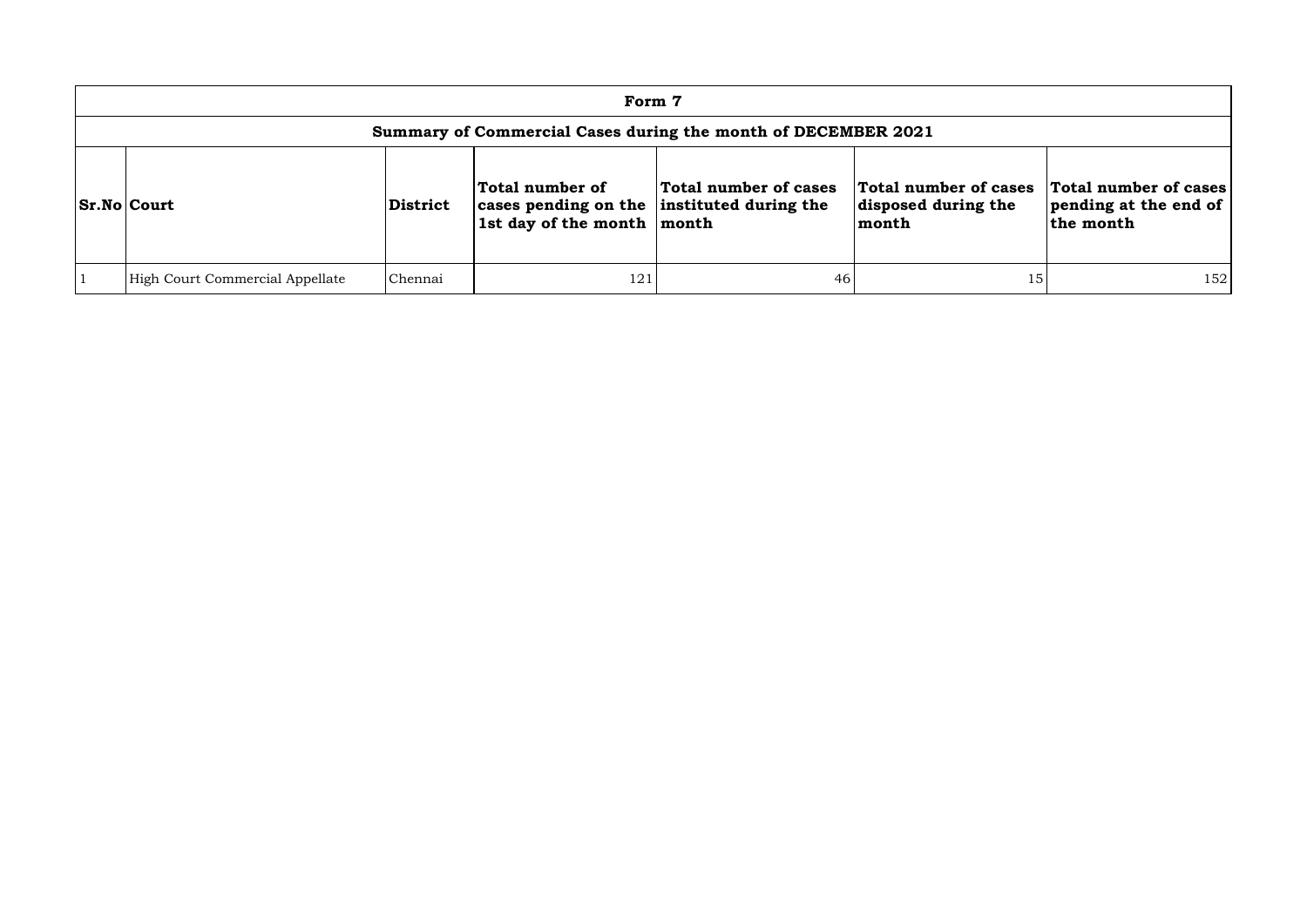# **DECEMBER 2021 COMMERCIAL APPELLATE DIVISION OF MADURAI BENCH OF MADRAS HIGH COURT**

| Form 1                                                         |                                                           |  |                                                      |            |                                                            |                                      |                         |                       |  |  |  |
|----------------------------------------------------------------|-----------------------------------------------------------|--|------------------------------------------------------|------------|------------------------------------------------------------|--------------------------------------|-------------------------|-----------------------|--|--|--|
| List of cases e-filed/e-mail during the month of DECEMBER 2021 |                                                           |  |                                                      |            |                                                            |                                      |                         |                       |  |  |  |
| <b>Sr.No Court</b>                                             | $\left \text{District}\right _{\text{No.}}^{\text{Case}}$ |  | <b>Petitioner Name Vs.</b><br><b>Respondent Name</b> |            | <b>Advocate Mobile</b><br>$ {\bf Advocate} \text{Number} $ | <b>Advocate E-</b><br><b>mail Id</b> | Date of<br>Registration | $\mathbf{Da}$<br>fili |  |  |  |
| Madurai<br>Bench                                               | Madurai NIL                                               |  | <b>NIL</b>                                           | <b>NIL</b> | <b>NIL</b>                                                 | <b>NIL</b>                           | <b>NIL</b>              | NIL                   |  |  |  |

| Date of<br>Registration | Date of e-<br>filing |
|-------------------------|----------------------|
| NIL                     | NH.                  |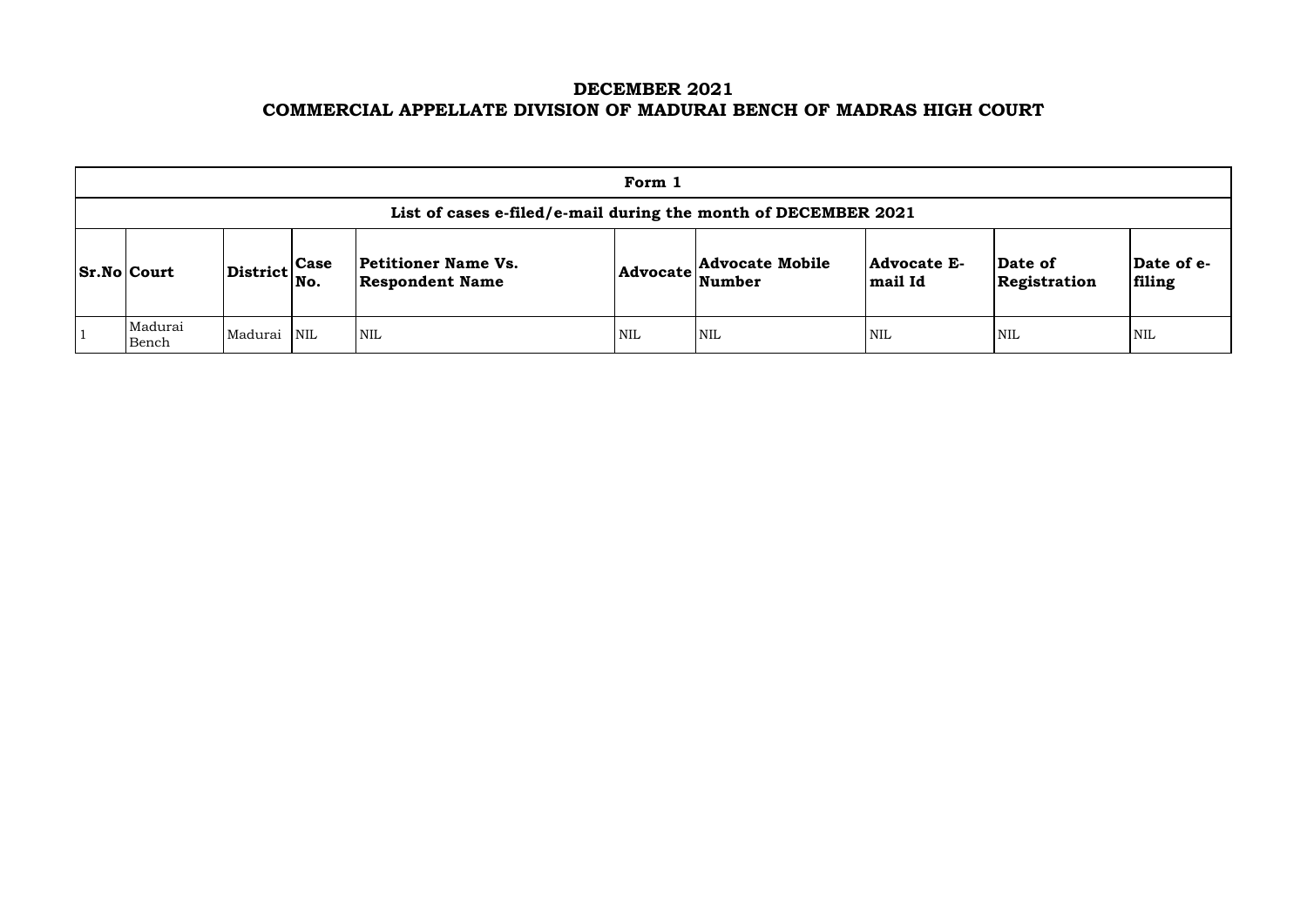| Form 2                                                                                    |         |                   |                                               |            |                         |                 |  |  |  |  |  |
|-------------------------------------------------------------------------------------------|---------|-------------------|-----------------------------------------------|------------|-------------------------|-----------------|--|--|--|--|--|
| List of cases in which e-payment of Court fees was made during the month of DECEMBER 2021 |         |                   |                                               |            |                         |                 |  |  |  |  |  |
| <b>Sr.No Court</b>                                                                        |         | District Case No. | <b>Petitioner Name Vs. Respondent</b><br>Name | Advocate   | Date of<br>Registration | Date of<br>Fees |  |  |  |  |  |
| Madurai Bench                                                                             | Madurai | NIL               | <b>NIL</b>                                    | <b>NIL</b> | <b>NIL</b>              | <b>NIL</b>      |  |  |  |  |  |

# **Date of e-payment of Court Fees**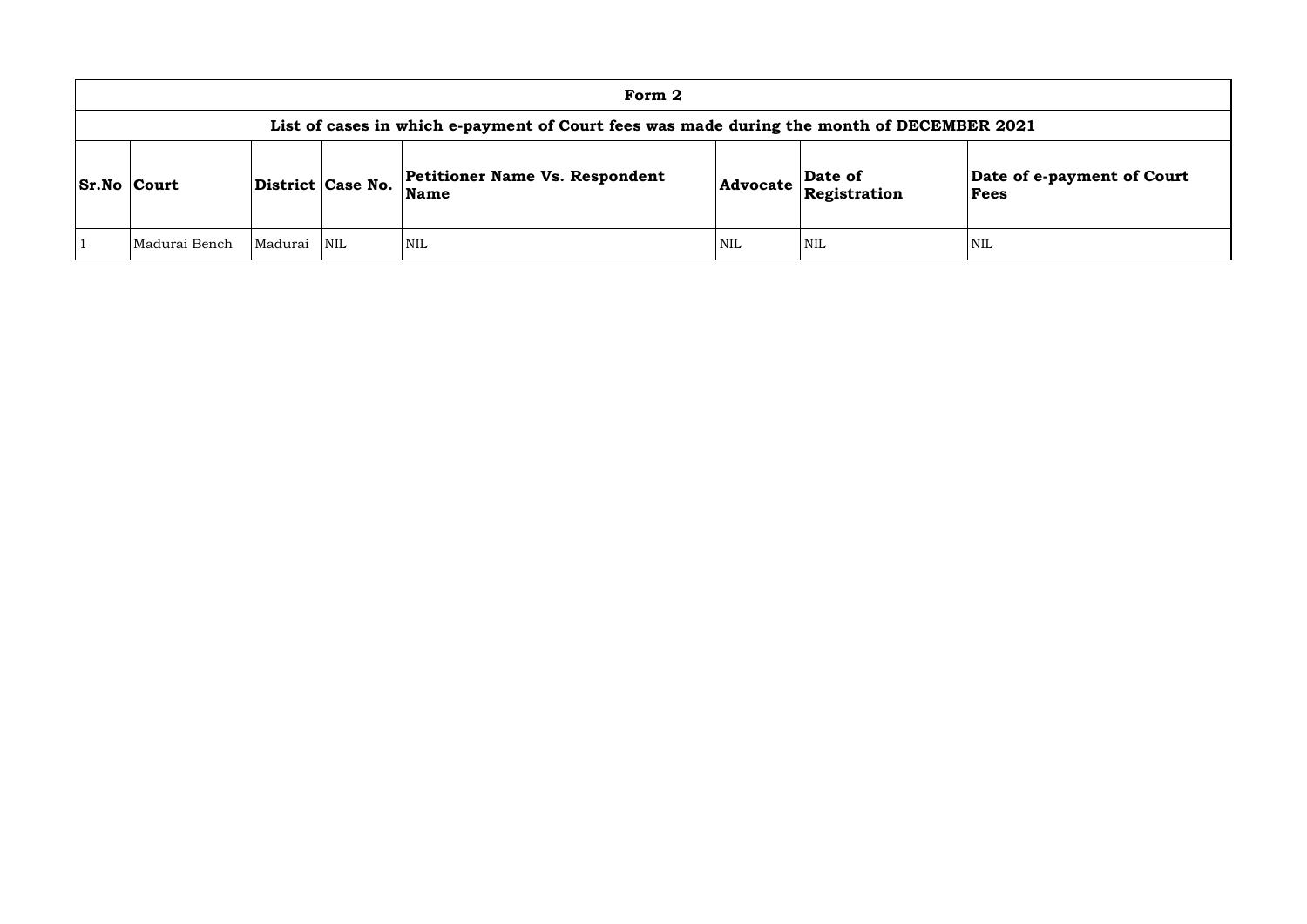## **of Electronic Service of Process**

| Form 3                                                                                                 |         |                         |                                                      |     |                                                                            |                                            |  |  |  |  |  |
|--------------------------------------------------------------------------------------------------------|---------|-------------------------|------------------------------------------------------|-----|----------------------------------------------------------------------------|--------------------------------------------|--|--|--|--|--|
| List of cases in which Electronic Service of Process has taken place during the month of DECEMBER 2021 |         |                         |                                                      |     |                                                                            |                                            |  |  |  |  |  |
| <b>Sr.No Court</b>                                                                                     |         | District Case No.       | <b>Petitioner Name Vs. Respondent</b><br><b>Name</b> |     | Date of<br>$ {\sf Advocate}\left \stackrel{\text{def}}{\text{Res}}\right $ | <b>Date of Electroni</b><br><b>Process</b> |  |  |  |  |  |
| Madurai Bench                                                                                          | Madurai | $\overline{\text{NIL}}$ | <b>NIL</b>                                           | NIL | <b>NIL</b>                                                                 | NIL                                        |  |  |  |  |  |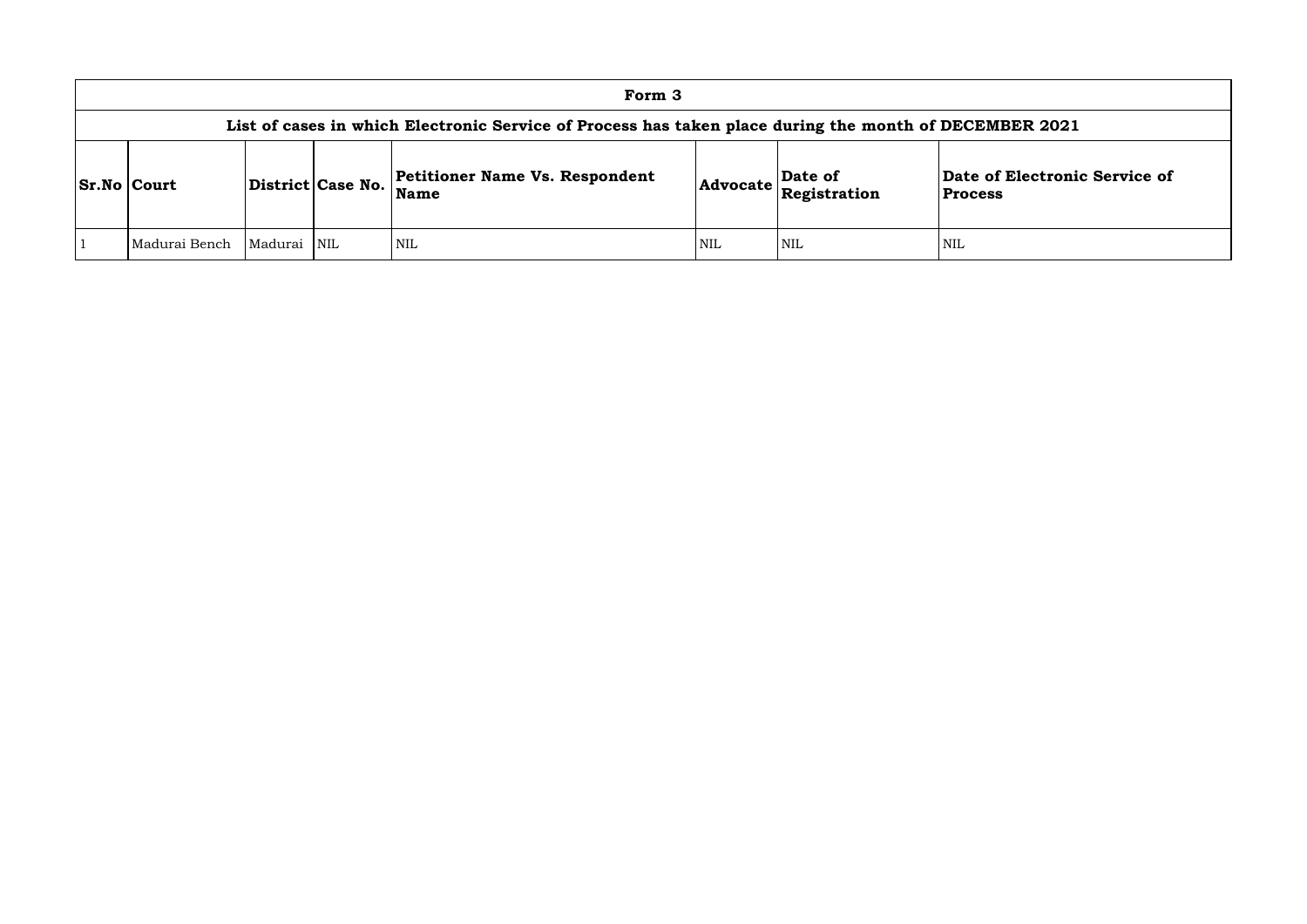|              | Form 4                                                                          |                 |            |            |                  |                                      |  |  |  |  |  |
|--------------|---------------------------------------------------------------------------------|-----------------|------------|------------|------------------|--------------------------------------|--|--|--|--|--|
|              | List of total no. of cases randomly allocated during the month of DECEMBER 2021 |                 |            |            |                  |                                      |  |  |  |  |  |
| <b>Sr.No</b> | <b>Court</b>                                                                    | <b>District</b> | Court Name | Court No.  | <b>Case Type</b> | <b>Case Count (No. of cases rand</b> |  |  |  |  |  |
|              | Madurai Bench                                                                   | Madurai         | <b>NIL</b> | <b>NIL</b> | <b>NIL</b>       | NIL                                  |  |  |  |  |  |

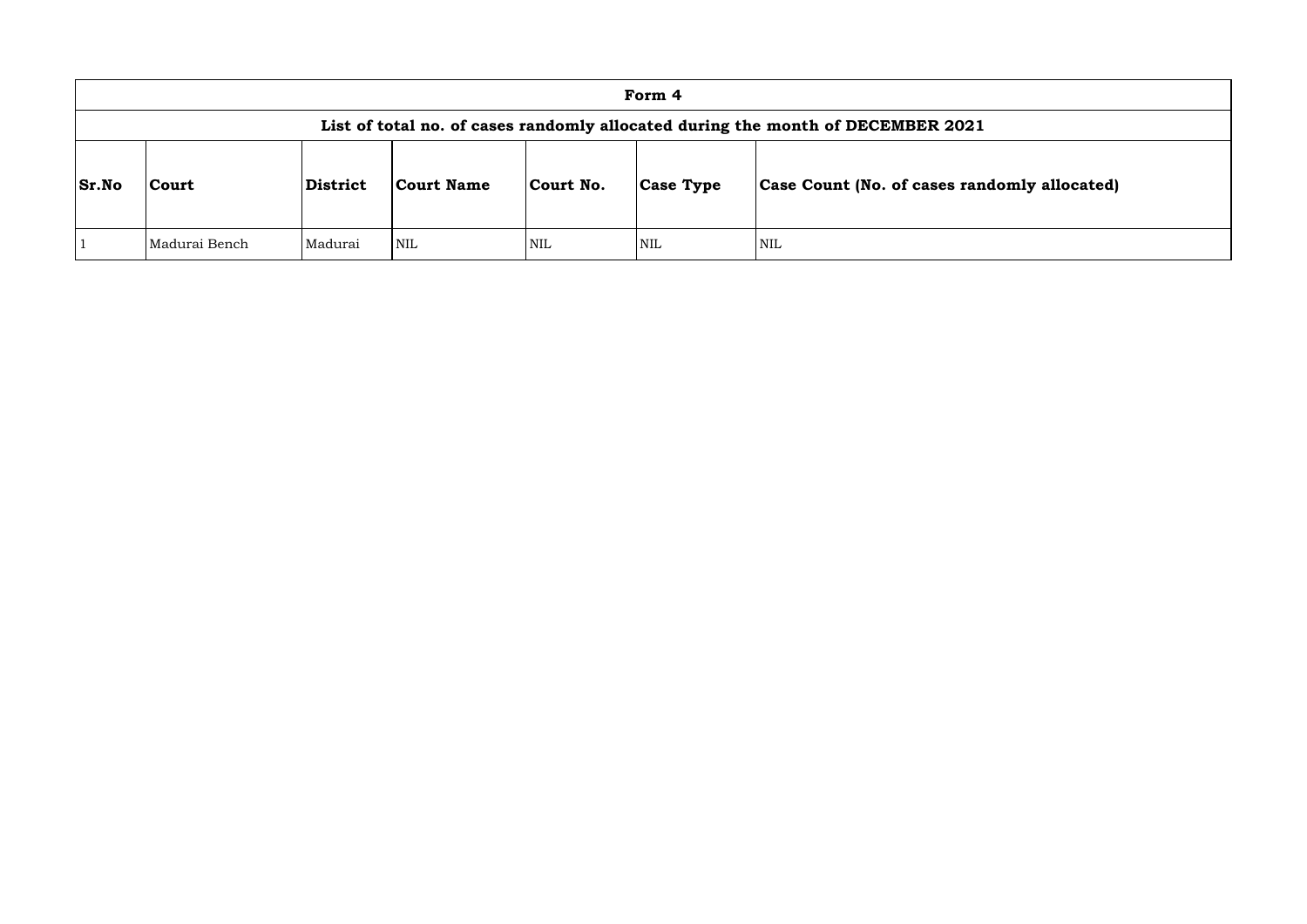| Form 5                                                                                    |         |                   |                                                      |            |                                                                                                             |                       |  |  |  |  |  |
|-------------------------------------------------------------------------------------------|---------|-------------------|------------------------------------------------------|------------|-------------------------------------------------------------------------------------------------------------|-----------------------|--|--|--|--|--|
| List of cases in which Case Management Hearing was held during the month of DECEMBER 2021 |         |                   |                                                      |            |                                                                                                             |                       |  |  |  |  |  |
| <b>Sr.No Court</b>                                                                        |         | District Case No. | <b>Petitioner Name Vs. Respondent</b><br><b>Name</b> |            | $\left $ Advocate $\left  \begin{array}{l} \textbf{Date of} \\ \textbf{Registribution} \end{array} \right $ | Date of Ca<br>Hearing |  |  |  |  |  |
| Madurai Bench                                                                             | Madurai | <b>NIL</b>        | <b>NIL</b>                                           | <b>NIL</b> | <b>NIL</b>                                                                                                  | NIL                   |  |  |  |  |  |

**e of Case Management** ring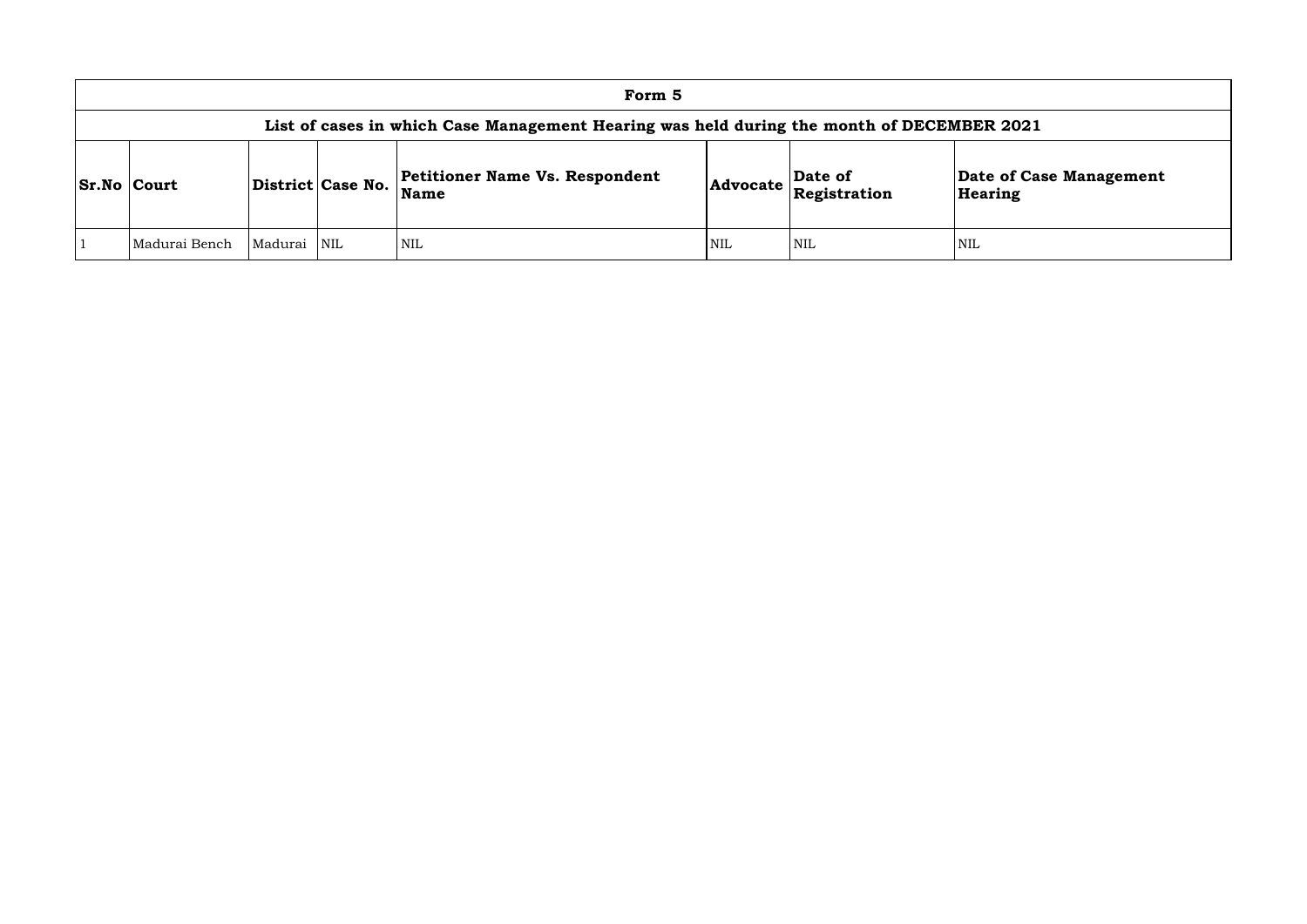| Form 6                                                                |          |     |                                                          |            |                                                          |                                                                                                                              |            |                                |                                                          |                                   |                                                                                                     |            |
|-----------------------------------------------------------------------|----------|-----|----------------------------------------------------------|------------|----------------------------------------------------------|------------------------------------------------------------------------------------------------------------------------------|------------|--------------------------------|----------------------------------------------------------|-----------------------------------|-----------------------------------------------------------------------------------------------------|------------|
| Contested commercial cases disposed during the month of DECEMBER 2021 |          |     |                                                          |            |                                                          |                                                                                                                              |            |                                |                                                          |                                   |                                                                                                     |            |
| <b>Sr.No Court</b>                                                    | District | No. | Petitioner<br>Case Name Vs.<br>Respondent<br><b>Name</b> | Advocate   | Date of<br>$ {}$ Registration Institution Decision $ {}$ | <b>Whether</b><br>Urgent<br><b>Relief was</b><br>sought<br>and Pre-<br><b>Mediation</b><br>did not<br>take place<br>(Yes/No) | Date of    | <b>Days</b><br>for<br>disposal | <b>Nature of Disposal</b><br>$ $ (Contested/Settled) $ $ | Date of<br>execution<br>of decree | Number<br>of days<br>  for<br>execution Act<br>of decree Section<br>from date<br>$ $ of<br>decision |            |
| Madurai<br>Bench                                                      | Madurai  | NIL | <b>NIL</b>                                               | <b>NIL</b> | <b>NIL</b>                                               | <b>NIL</b>                                                                                                                   | <b>NIL</b> | <b>NIL</b>                     | <b>NIL</b>                                               | NIL                               | NIL                                                                                                 | <b>NIL</b> |